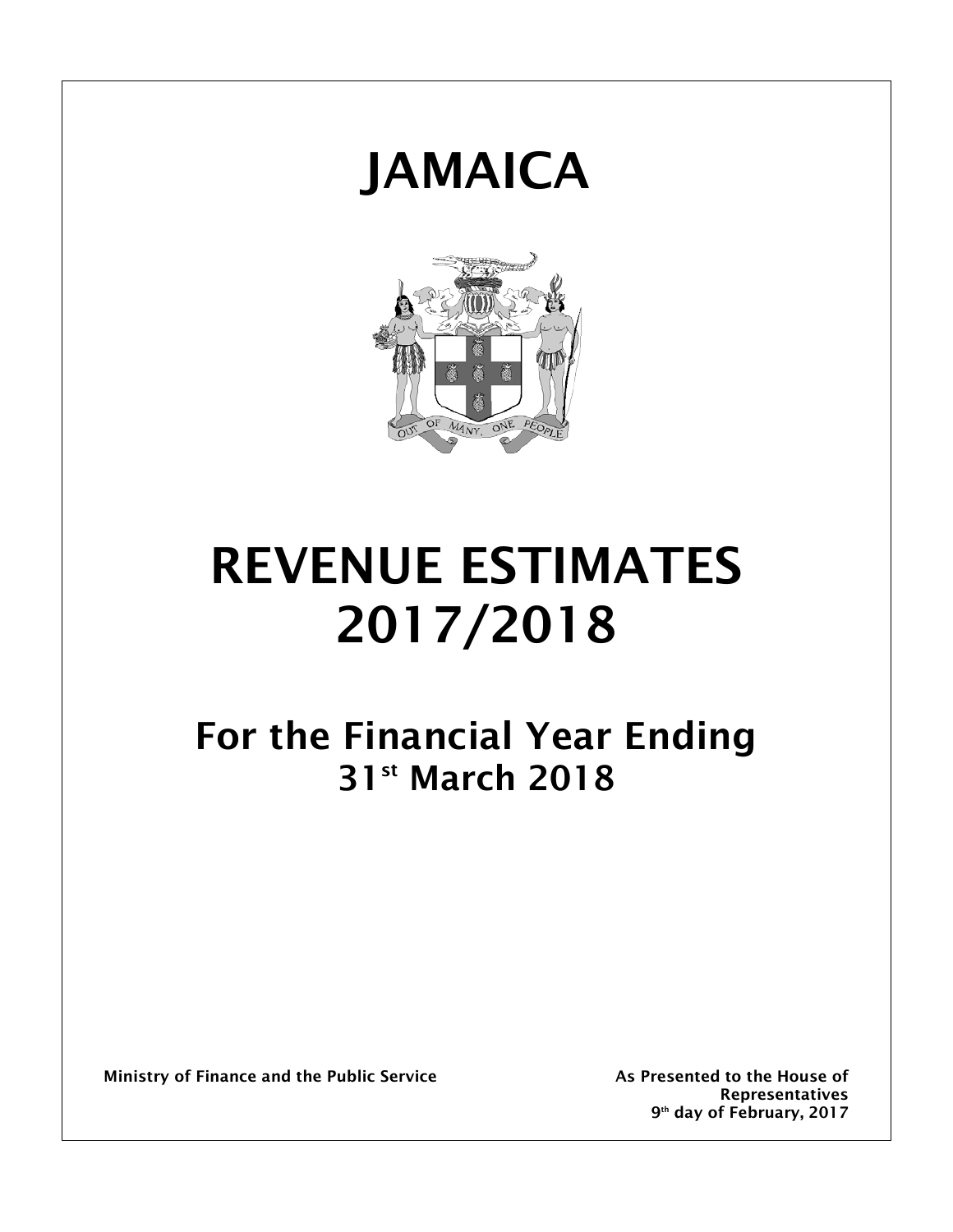## **INDEX TO ESTIMATES OF REVENUE 2017-2018**

| Pag<br>ť |  |
|----------|--|
| NO.      |  |

#### **A STATEMENT OF REVENUE ESTIMATES**

| Statement I  | Summary of Revenue and Loan Receipts |  |
|--------------|--------------------------------------|--|
| Statement II | Details of Revenue and Loan Receipts |  |

#### **B STATEMENT OF FINANCING OF THE BUDGET**

| Statement III | Statement of Statutory Expenditure Charged to the Consolidated Fund | 14 |
|---------------|---------------------------------------------------------------------|----|
| Statement IV  | Institutional Projects and Programmes - Funding of Projects         | 16 |

#### **C SUMMARY ESTIMATES OF EXPENDITURE**

| Summary of Net Expenditure Estimates by Head            |  |
|---------------------------------------------------------|--|
| Statutory Provisions and Provisions to be Voted by Head |  |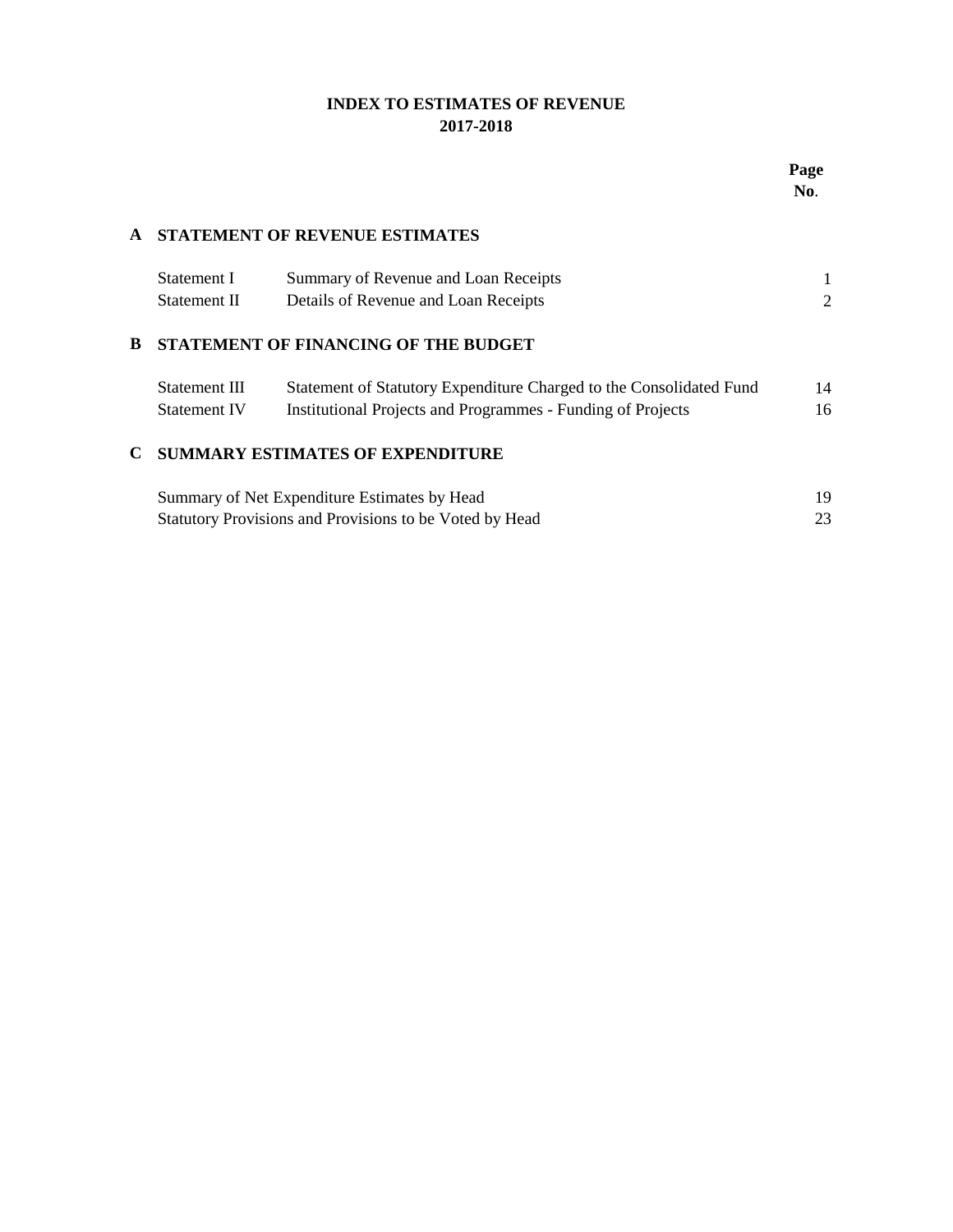|                                                                                                                  | 2017-2018 JAMAICA BUDGET |                 |                       |  |  |  |  |  |
|------------------------------------------------------------------------------------------------------------------|--------------------------|-----------------|-----------------------|--|--|--|--|--|
|                                                                                                                  | <b>STATEMENT I</b>       |                 |                       |  |  |  |  |  |
| <b>REVENUE AND LOAN RECEIPTS</b>                                                                                 |                          |                 |                       |  |  |  |  |  |
| <b>HEAD</b><br><b>ESTIMATES</b><br><b>ESTIMATES</b><br><b>Fund Receipts</b><br>2017/2018<br>2016/17<br>2016/2017 |                          |                 |                       |  |  |  |  |  |
|                                                                                                                  | \$                       | \$              | (December 2016)<br>\$ |  |  |  |  |  |
|                                                                                                                  |                          |                 |                       |  |  |  |  |  |
| <b>RECURRENT REVENUE</b>                                                                                         |                          |                 |                       |  |  |  |  |  |
| <b>TAXATION</b>                                                                                                  |                          |                 |                       |  |  |  |  |  |
| Customs                                                                                                          | 37,548,810,282           | 33,476,326,362  | 29,339,305,628        |  |  |  |  |  |
| Income Tax                                                                                                       | 135,754,145,825          | 109,473,013,298 | 84,576,635,510        |  |  |  |  |  |
| <b>Stamp Duties</b>                                                                                              | 15,119,014,957           | 12,878,248,056  | 11,627,611,363        |  |  |  |  |  |
| Motor Vehicle Licences(Motor Vehicle Act)<br><b>Other Licences</b>                                               | 3,115,610,213            | 2,999,620,822   | 2,292,343,413         |  |  |  |  |  |
|                                                                                                                  | 500,588,892              | 471,159,331     | 268,041,550           |  |  |  |  |  |
| <b>Travel Tax</b>                                                                                                | 15,114,143,468           | 10,757,670,207  | 10,809,544,397        |  |  |  |  |  |
| Betting, Gaming and Lotteries-Duties, Fees and Levies                                                            | 3,081,962,323            | 2,891,964,593   | 2,205,378,124         |  |  |  |  |  |
| <b>Education Tax</b>                                                                                             | 24,218,607,188           | 22,194,809,453  | 16,745,162,510        |  |  |  |  |  |
| <b>Contractors Levy</b>                                                                                          | 1,287,454,394            | 1,049,998,266   | 866,678,758           |  |  |  |  |  |
| <b>General Consumption Tax</b>                                                                                   | 170,621,477,478          | 155,017,137,888 | 103,276,587,327       |  |  |  |  |  |
| <b>Special Consumption Tax</b>                                                                                   | 69,488,291,153           | 62,909,582,947  | 46,215,472,729        |  |  |  |  |  |
| <b>Environmental Levy</b>                                                                                        | 3,680,078,843            | 3,278,121,840   | 2,524,986,428         |  |  |  |  |  |
| <b>Telephone Call Tax</b>                                                                                        | 4,601,767,336            | 5,227,397,185   | 3,473,778,646         |  |  |  |  |  |
| <b>Guest Accomodation Room Tax</b>                                                                               | 2,433,215,258            | 2,178,996,475   | 1,693,274,209         |  |  |  |  |  |
| Minimum Business Tax                                                                                             | 698,948,814              | 570,991,817     | 619,299,386           |  |  |  |  |  |
| <b>Quarry Tax</b>                                                                                                | 80,000,000               | 70,000,000      | 52,714,343            |  |  |  |  |  |
| Import Licences-Trade Board                                                                                      | 125,036,755              | 99,648,457      | 74,804,282            |  |  |  |  |  |
| <b>Telecommunication Licences</b>                                                                                | 1,160,490,000            | 866,933,789     | 43,322,232            |  |  |  |  |  |
| <b>TOTAL</b>                                                                                                     | 488,629,643,179          | 426,411,620,788 | 316,704,940,836       |  |  |  |  |  |
| <b>NON-TAX REVENUE</b><br>Ш.                                                                                     | 27,691,968,747           | 30,571,062,080  | 12,366,392,954        |  |  |  |  |  |
| <b>TOTAL RECURRENT REVENUE</b>                                                                                   | 516,321,611,926          | 456,982,682,868 | 329,071,333,789       |  |  |  |  |  |
| <b>III CAPITAL REVENUE</b>                                                                                       |                          |                 |                       |  |  |  |  |  |
| <b>Land Sales</b>                                                                                                | 80,000,000               |                 |                       |  |  |  |  |  |
| Loan Repayments                                                                                                  | 2,148,067,010            | 8,880,338       | 510,369,193           |  |  |  |  |  |
| <b>Extraordinary Receipts: Miscelleanous</b>                                                                     | 11,701,300,000           | 14,539,200,000  | 20,832,180,257        |  |  |  |  |  |
| <b>TOTAL CAPITAL REVENUE</b>                                                                                     | 13,929,367,010           | 14,548,080,338  | 21,342,549,450        |  |  |  |  |  |
|                                                                                                                  |                          |                 |                       |  |  |  |  |  |
| <b>TOTAL RECURRENT AND CAPITAL REVENUE</b>                                                                       | 530,250,978,937          | 471,530,763,206 | 350,413,883,240       |  |  |  |  |  |
| <b>IV GRANTS</b>                                                                                                 |                          |                 |                       |  |  |  |  |  |
| TRANSFER FROM CAPITAL DEVELOPMENT FUND<br>(1)                                                                    |                          |                 |                       |  |  |  |  |  |
| <b>Transfers to Current Account</b>                                                                              |                          |                 |                       |  |  |  |  |  |
| <b>Transfers to Capital Account</b>                                                                              |                          | 2,818,194,200   |                       |  |  |  |  |  |
| (II) EXTERNAL GRANTS                                                                                             |                          |                 |                       |  |  |  |  |  |
| Grants from the European Union                                                                                   |                          | 1,304,033,000   |                       |  |  |  |  |  |
| <b>Miscellaneous Grants</b>                                                                                      |                          |                 |                       |  |  |  |  |  |
| <b>Other Grants</b>                                                                                              | 4,352,118,000            | 3,944,865,000   | 2,921,751,000         |  |  |  |  |  |
| <b>TOTAL GRANTS</b>                                                                                              | 4,352,118,000            | 8,067,092,200   | 2,921,751,000         |  |  |  |  |  |
|                                                                                                                  |                          |                 |                       |  |  |  |  |  |
| <b>LOAN RECEIPTS</b><br>V<br>Loan receipts                                                                       | 159,612,040,000          | 89,384,400,000  | 55,513,981,573        |  |  |  |  |  |
|                                                                                                                  |                          |                 |                       |  |  |  |  |  |
| <b>TOTAL LOAN RECEIPTS</b>                                                                                       | 159,612,040,000          | 89,384,400,000  | 55,513,981,573        |  |  |  |  |  |
| <b>TOTAL REVENUE AND LOAN RECEIPTS</b>                                                                           | 689,863,018,937          | 568,982,255,406 | 408,849,615,813       |  |  |  |  |  |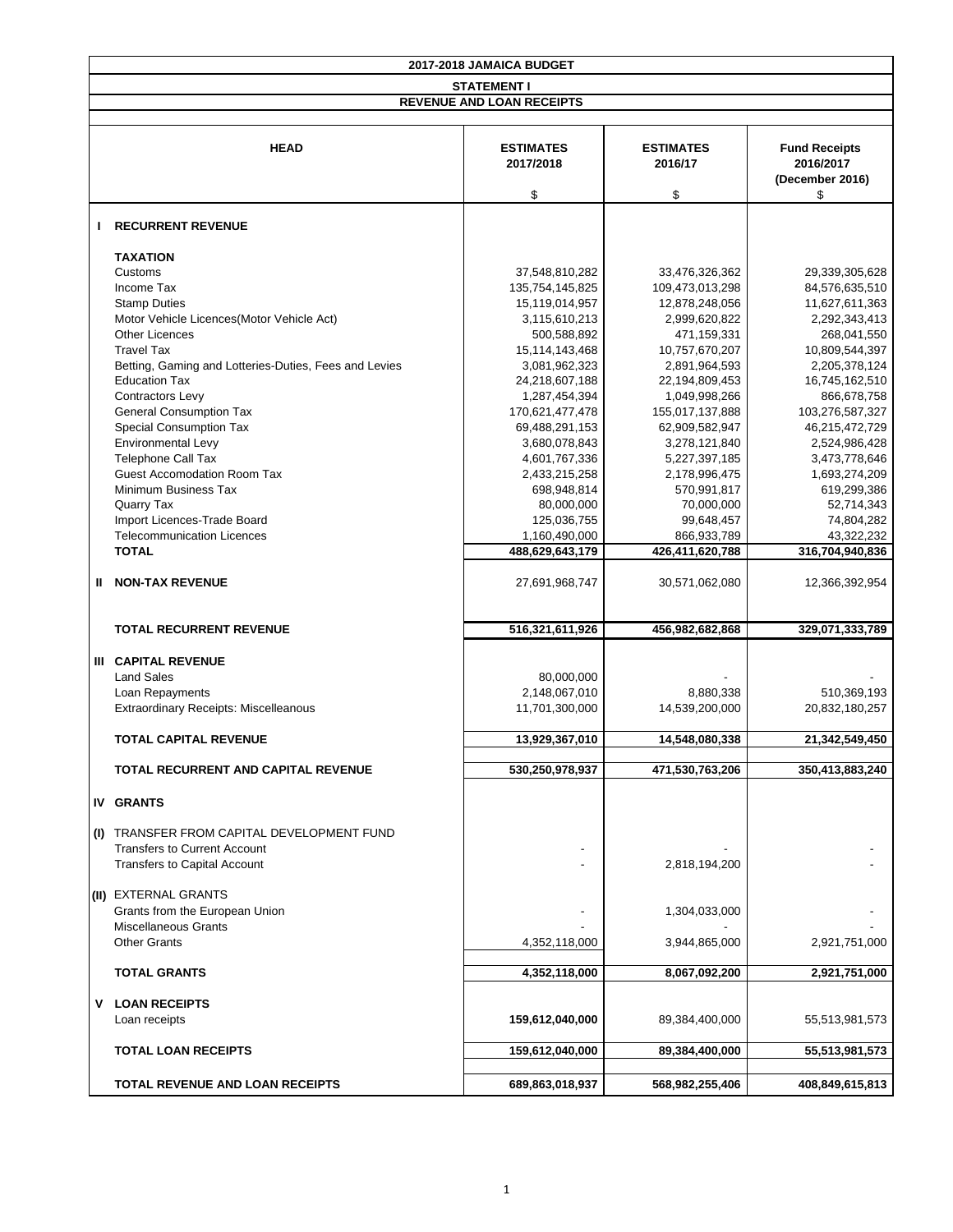| <b>REVENUE ITEM DESCRIPTION</b>                       | <b>Estimates</b><br>2017/2018<br>('1) | <b>Revised</b><br>2016/2017<br><b>Estimates</b><br>(2) | <b>Consolidated</b><br><b>Fund Receipts</b><br>2016/2017<br>(December 2016)<br>(3) | <b>Budget</b><br>Increase $(+)$ /<br>Decrease (-)<br>$[(1)-(2)]$<br>(4) |
|-------------------------------------------------------|---------------------------------------|--------------------------------------------------------|------------------------------------------------------------------------------------|-------------------------------------------------------------------------|
|                                                       | J\$                                   | J\$                                                    | J\$                                                                                | J\$                                                                     |
| <b>TAX REVENUE</b>                                    |                                       |                                                        |                                                                                    |                                                                         |
| <b>Import Duties</b>                                  | 37,548,810,282                        | 33,476,326,362                                         | 29,339,305,628                                                                     | 4,072,483,920                                                           |
| Income Tax-Companies                                  | 50,597,653,226                        | 45,744,412,793                                         | 23,683,670,195                                                                     | 4,853,240,433                                                           |
| Income Tax- Individuals                               | 69,996,075,421                        | 50,116,971,957                                         | 49,194,772,533                                                                     | 19,879,103,464                                                          |
| Tax on Interest/Dividend                              | 15,160,417,178                        | 13,611,628,549                                         | 11,698,192,782                                                                     | 1,548,788,629                                                           |
| <b>Stamp Duties (import)</b>                          | 2,482,140,042                         | 2,302,058,736                                          | 1,817,443,065                                                                      | 180,081,306                                                             |
| Stamp Duties (local)                                  | 12,636,874,915                        | 10,576,189,320                                         | 9,810,168,298                                                                      | 2,060,685,595                                                           |
| Motor Vehicle Licences (Motor Vehicle Act)            | 3,115,610,213                         | 2,999,620,822                                          | 2,292,343,413                                                                      | 115,989,391                                                             |
| <b>Customs Brokers</b>                                | 4,800,000                             | 4,354,456                                              | 3,370,762                                                                          | 445,544                                                                 |
| <b>Gaming Machines</b>                                | 286,160,000                           | 312,835,770                                            | 223,534,415                                                                        | (26, 675, 770)                                                          |
| <b>Tourist Shop Licence</b>                           | 15,660,000                            | 14,419,355                                             | 9,896,742                                                                          | 1,240,645                                                               |
| <b>Tourist Shop Operators Licence</b>                 | 25,380,000                            | 25,127,061                                             | 11,979,963                                                                         | 252,939                                                                 |
| <b>Hotel Licence Duty</b>                             | 5,037,533                             | 12,050,104                                             | 4,779,093                                                                          | (7,012,571)                                                             |
| <b>Other Licences</b>                                 | 163,551,359                           | 102,372,585                                            | 14,480,575                                                                         | 61,178,774                                                              |
| <b>Travel Tax</b>                                     | 8,312,778,907                         | 4,990,177,606                                          | 6,175,272,857                                                                      | 3,322,601,301                                                           |
| Passenger Levy                                        | 6,801,364,561                         | 5,767,492,601                                          | 4,634,271,540                                                                      | 1,033,871,960                                                           |
| Betting, Gaming and Lotteries-Duties, Fees and Levies | 3,081,962,323                         | 2,891,964,593                                          | 2,205,378,124                                                                      | 189,997,730                                                             |
| <b>Education Tax</b>                                  | 24,218,607,188                        | 22,194,809,453                                         | 16,745,162,510                                                                     | 2,023,797,735                                                           |
| <b>Contractors Levy</b>                               | 1,287,454,394                         | 1,049,998,266                                          | 866,678,758                                                                        | 237,456,128                                                             |
| <b>General Consumption Tax (import)</b>               | 86,961,139,250                        | 77,958,979,780                                         | 48,850,372,171                                                                     | 9,002,159,470                                                           |
| <b>General Consumption Tax (local)</b>                | 83,660,338,228                        | 77,058,158,108                                         | 54,426,215,156                                                                     | 6,602,180,120                                                           |
| Special Consumption Tax (import)                      | 51,496,296,761                        | 48,000,858,086                                         | 34,034,815,546                                                                     | 3,495,438,675                                                           |
| Special Consumption Tax (local)                       | 17,991,994,392                        | 14,908,724,860                                         | 12,180,657,183                                                                     | 3,083,269,532                                                           |
| Environmental Levy (import)                           | 3,260,555,718                         | 2,794,102,643                                          | 2,252,094,751                                                                      | 466,453,075                                                             |
| Environmental Levy (local)                            | 419,523,125                           | 484,019,197                                            | 272,891,678                                                                        | (64, 496, 072)                                                          |
| Telephone Call Tax                                    | 4,601,767,336                         | 5,227,397,185                                          | 3,473,778,646                                                                      | (625, 629, 849)                                                         |
| <b>Guest Accomodation Room Tax</b>                    | 2,433,215,258                         | 2,178,996,475                                          | 1,693,274,209                                                                      | 254,218,783                                                             |
| Minimum Business Tax                                  | 698,948,814                           | 570,991,817                                            | 619,299,386                                                                        | 127,956,997                                                             |
| <b>Quarry Tax</b>                                     | 80,000,000                            | 70,000,000                                             | 52,714,343                                                                         | 10,000,000                                                              |
| Import Licences-Trade Board                           | 125,036,755                           | 99,648,457                                             | 74,804,282                                                                         | 25,388,298                                                              |
| <b>Telecommunication Licences</b>                     | 1,160,490,000                         | 866,933,789                                            | 43,322,232                                                                         | 293,556,211                                                             |
| <b>TOTAL TAX REVENUE</b>                              | 488,629,643,179                       | 426,411,620,788                                        | 316,704,940,836                                                                    | 62,218,022,391                                                          |
|                                                       |                                       |                                                        |                                                                                    |                                                                         |
| OFFICE OF THE CONTRACTOR GENERAL                      |                                       |                                                        |                                                                                    |                                                                         |
| <b>Contractor's Registration Fees</b>                 | 4,445,000                             | 4,385,000                                              | 6,701,169                                                                          | 60,000                                                                  |
| TOTAL- OFFICE OF THE CONTRACTOR GENERAL               | 4,445,000                             | 4,385,000                                              | 6,701,169                                                                          | 60,000                                                                  |
| <b>AUDITOR GENERAL'S DEPARTMENT</b>                   |                                       |                                                        |                                                                                    |                                                                         |
| <b>Audit Fees</b>                                     | 10,000,000                            |                                                        |                                                                                    | 10,000,000                                                              |
| <b>Miscelleanous Fees</b>                             | 25,000                                | 25,000                                                 | 254,193                                                                            |                                                                         |
| TOTAL- AUDITOR GENERAL'S DEPARTMENT                   | 10,025,000                            | 25,000                                                 | 254,193                                                                            | 10,000,000                                                              |
| OFFICE OF THE SERVICES COMMISSIONS                    |                                       |                                                        |                                                                                    |                                                                         |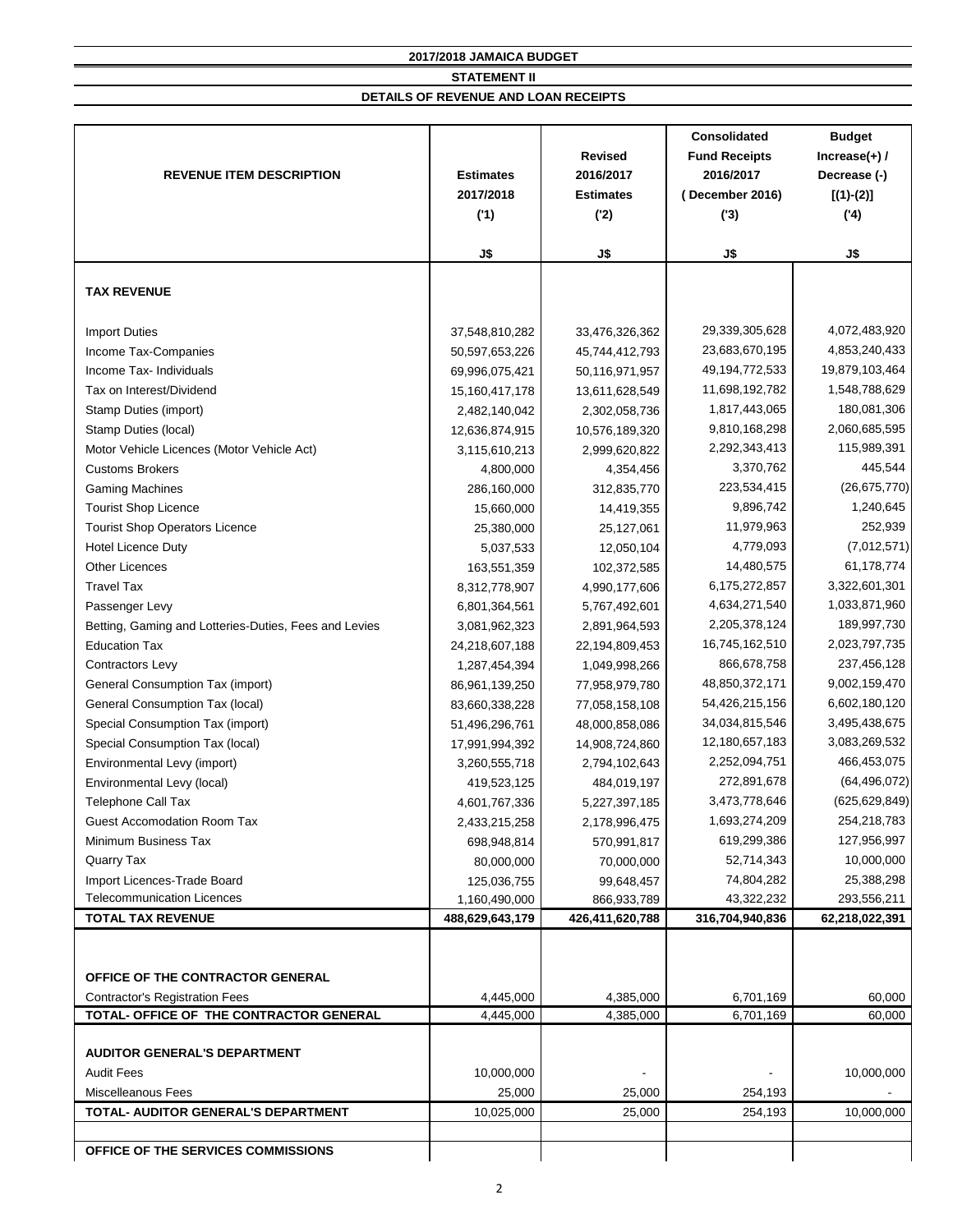| <b>REVENUE ITEM DESCRIPTION</b>                                       | <b>Estimates</b><br>2017/2018<br>('1) | <b>Revised</b><br>2016/2017<br><b>Estimates</b><br>('2) | <b>Consolidated</b><br><b>Fund Receipts</b><br>2016/2017<br>(December 2016)<br>(3) | <b>Budget</b><br>Increase $(+)$ /<br>Decrease (-)<br>$[(1)-(2)]$<br>(4) |
|-----------------------------------------------------------------------|---------------------------------------|---------------------------------------------------------|------------------------------------------------------------------------------------|-------------------------------------------------------------------------|
|                                                                       | J\$                                   | J\$                                                     | J\$                                                                                | J\$                                                                     |
|                                                                       |                                       |                                                         |                                                                                    |                                                                         |
| <b>Processing Fees</b>                                                | 8,000                                 | 7,000                                                   |                                                                                    | 1,000                                                                   |
| <b>Miscelleanous Fees</b><br>TOTAL-OFFICE OF THE SERVICES COMMISSIONS | 10,000<br>18,000                      | 7,000                                                   | 2,000<br>2,000                                                                     | 10,000<br>11,000                                                        |
|                                                                       |                                       |                                                         |                                                                                    |                                                                         |
| OFFICE OF THE PRIME MINISTER                                          |                                       |                                                         |                                                                                    |                                                                         |
| <b>Rental Charges</b>                                                 | 180,000                               |                                                         |                                                                                    | 180,000                                                                 |
| Irrevocable Order                                                     | 35,000                                |                                                         |                                                                                    | 35,000                                                                  |
| <b>Miscelleanous Receipts</b>                                         | 540,000                               | 1,400,000                                               | 3,830,332                                                                          | (860,000)                                                               |
| TOTAL-OFFICE OF THE PRIME MINISTER                                    | 755,000                               | 1,400,000                                               | 3,830,332                                                                          | (645,000)                                                               |
|                                                                       |                                       |                                                         |                                                                                    |                                                                         |
| <b>ELECTORAL COMMISSION</b>                                           |                                       |                                                         |                                                                                    |                                                                         |
| Registration and ID Card Service                                      | 7,000,000                             | 16,000,000                                              |                                                                                    | (9,000,000)                                                             |
| <b>Miscelleanous Receipts</b>                                         | 42,000                                | 500,000                                                 | 4,019,686                                                                          | (458,000)                                                               |
| TOTAL- ELECTORAL COMMISSION                                           | 7,042,000                             | 16,500,000                                              | 4,019,686                                                                          | (9,458,000)                                                             |
| OFFICE OF THE CABINET<br>Irrevocable Order                            | 2,000                                 |                                                         |                                                                                    | 2,000                                                                   |
| Miscelleanous Receipts                                                | 8,000                                 | 20,000                                                  | 580,917                                                                            | (12,000)                                                                |
| <b>TOTAL- OFFICE OF THE CABINET</b>                                   | 10,000                                | 20,000                                                  | 580,917                                                                            | (10,000)                                                                |
| <b>MINISTRY OF TOURISM</b>                                            |                                       |                                                         |                                                                                    |                                                                         |
| Irrevocable Order                                                     | 8,000                                 |                                                         |                                                                                    | 8,000                                                                   |
| <b>Miscelleanous Receipts</b>                                         | 92,000                                | 20,000                                                  | 1,010,238                                                                          | 72,000                                                                  |
| <b>TOTAL- MINISTRY OF TOURISM</b>                                     | 100,000                               | 20,000                                                  | 1,010,238                                                                          | 80,000                                                                  |
| MINISTRY OF ECONOMIC GROWTH AND JOB CREATION                          |                                       |                                                         |                                                                                    |                                                                         |
| <b>Miscelleanous Receipts</b>                                         |                                       | 3,290                                                   | 1,844,740                                                                          | (3,290)                                                                 |
| TOTAL- MINISTRY OF ECONOMIC GROWTH AND JOB<br><b>CREATION</b>         |                                       | 3,290                                                   | 1,844,740                                                                          | (3,290)                                                                 |
|                                                                       |                                       |                                                         |                                                                                    |                                                                         |
| <b>FORESTRY DEPARTMENT</b>                                            |                                       |                                                         |                                                                                    |                                                                         |
| <b>Timber Sales</b>                                                   | 4,000,000                             |                                                         |                                                                                    | 4,000,000                                                               |
| Sale of Seedings                                                      | 1,800,000                             |                                                         |                                                                                    | 1,800,000                                                               |
| Miscelleanous Receipts                                                | 1,600,000                             |                                                         | 142,173                                                                            | 1,600,000                                                               |
| TOTAL-FORESTRY DEPARTMENT                                             | 7,400,000                             | Ξ.                                                      | 142,173                                                                            | 7,400,000                                                               |
|                                                                       |                                       |                                                         |                                                                                    |                                                                         |
| <b>NATIONAL LAND AGENCY</b>                                           |                                       |                                                         |                                                                                    |                                                                         |
| Miscellaneous Receipts (50% of Gross Receipts)                        |                                       | 100,000,000                                             |                                                                                    | (100,000,000)                                                           |
| Assurance Fund (50% of Gross Receipts)                                | 23,652,000                            |                                                         |                                                                                    | 23,652,000                                                              |
| Rents - Crown Lands and Other Government Properties                   | 120,000,000                           |                                                         |                                                                                    | 120,000,000                                                             |
| <b>Land Settlement Properties</b>                                     | 22,000,000                            |                                                         |                                                                                    | 22,000,000                                                              |
| Rental of Land-Leased properties                                      |                                       |                                                         |                                                                                    |                                                                         |
| Attorney's Fee/ Photocopying                                          |                                       |                                                         |                                                                                    |                                                                         |
| Miscellaneous Receipts                                                | 1,000,000                             |                                                         | 35,664,623                                                                         | 1,000,000                                                               |
| <b>Other Receipts</b>                                                 | 2,000,000                             | 300,000,000                                             |                                                                                    | (298,000,000)                                                           |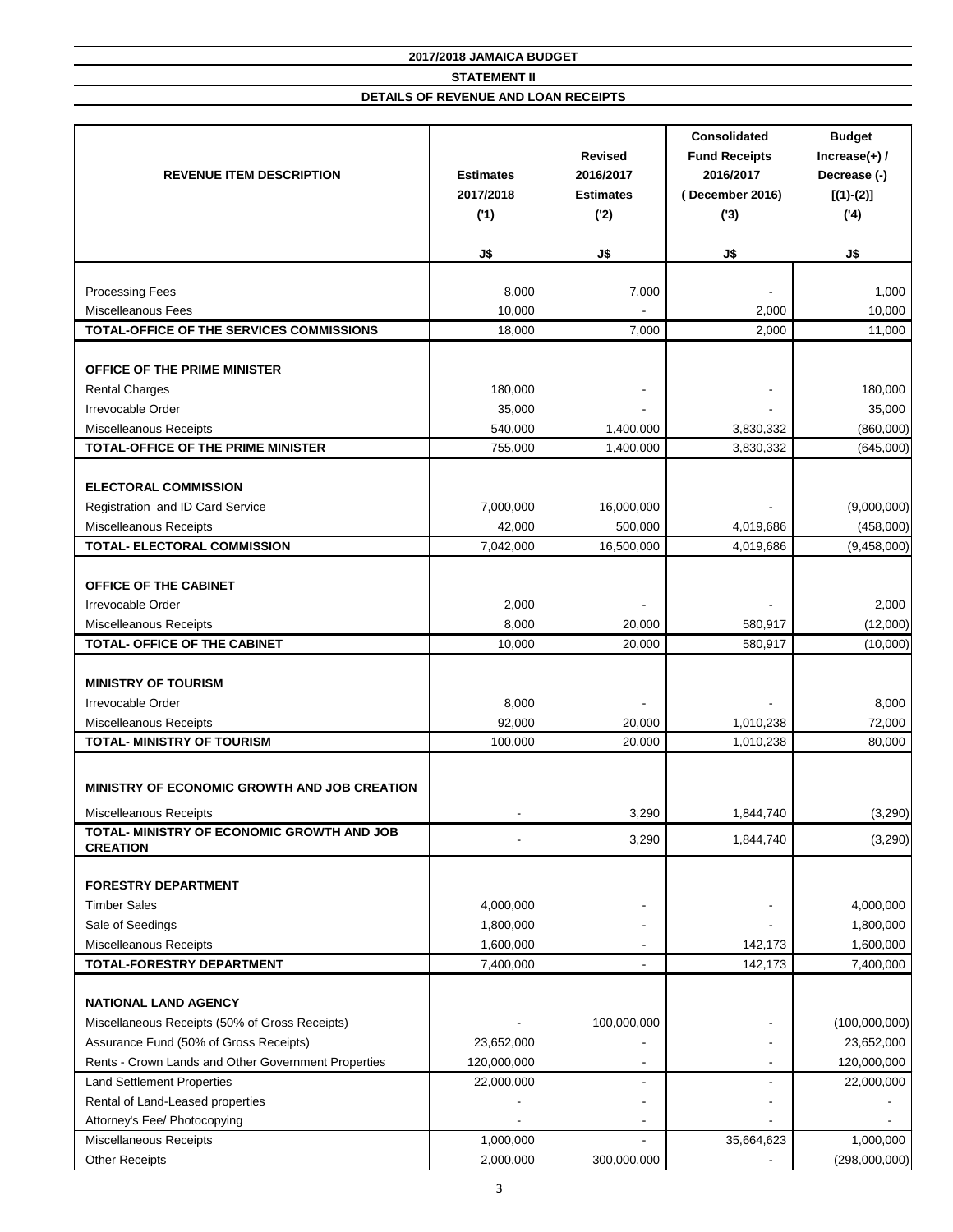| <b>REVENUE ITEM DESCRIPTION</b>                                                                                                                                                                              | <b>Estimates</b><br>2017/2018<br>('1) | <b>Revised</b><br>2016/2017<br><b>Estimates</b><br>('2) | <b>Consolidated</b><br><b>Fund Receipts</b><br>2016/2017<br>December 2016)<br>(3) | <b>Budget</b><br>Increase $(+)$ /<br>Decrease (-)<br>$[(1)-(2)]$<br>(4) |
|--------------------------------------------------------------------------------------------------------------------------------------------------------------------------------------------------------------|---------------------------------------|---------------------------------------------------------|-----------------------------------------------------------------------------------|-------------------------------------------------------------------------|
|                                                                                                                                                                                                              | J\$                                   | J\$                                                     | J\$                                                                               | J\$                                                                     |
|                                                                                                                                                                                                              |                                       |                                                         |                                                                                   |                                                                         |
| <b>TOTAL NATIONAL LAND AGENCY</b>                                                                                                                                                                            | 168,652,000                           | 400,000,000                                             | 35,664,623                                                                        | (231, 348, 000)                                                         |
|                                                                                                                                                                                                              |                                       |                                                         |                                                                                   |                                                                         |
| MINISTRY OF FINANCE AND THE PUBLIC SERVICE<br>Fees- Banking Licence Registration (1973) - Commercial<br><b>Banks</b><br>Profits in Government owned companies-Dividends and<br><b>Financial Distribution</b> | 241,100,544<br>8,800,000,000          | 196,531,350<br>15,535,304,003                           | 148,250,490<br>4,092,990,262                                                      | 44,569,194<br>(6,735,304,003)                                           |
| Sale of Unserviceable Stores                                                                                                                                                                                 | 36,717,807                            | 34,969,340                                              |                                                                                   | 1,748,467                                                               |
| <b>BOJ Profits</b>                                                                                                                                                                                           |                                       |                                                         |                                                                                   |                                                                         |
| Sale of Gazettes                                                                                                                                                                                             | 1,890,000                             | 1,800,000                                               |                                                                                   | 90,000                                                                  |
| Fees-Scotia Bank Jamaica Economic Growth Fund                                                                                                                                                                |                                       |                                                         |                                                                                   |                                                                         |
| <b>Provident Fund</b>                                                                                                                                                                                        | 15,850,000                            | 15,850,000                                              | 7,813,380                                                                         |                                                                         |
| Fees-FIA Licence Registration                                                                                                                                                                                | 7,173,338                             | 6,841,540                                               | 19,256,486                                                                        | 331,798                                                                 |
| <b>Fees-Building Societies</b>                                                                                                                                                                               | 59,671,544                            | 51,190,610                                              |                                                                                   | 8,480,934                                                               |
| Sale of Forfeited Goods-FID                                                                                                                                                                                  | 5,000,000                             | 35,316,000                                              |                                                                                   | (30,316,000)                                                            |
| Cash Seized and Forfeited                                                                                                                                                                                    | 118,276,345                           | 408,523,950                                             | 68,731,666                                                                        | (290, 247, 605)                                                         |
| Miscelleanous Receipts                                                                                                                                                                                       | 42,000,000                            | 40,000,000                                              | 285,665,635                                                                       | 2,000,000                                                               |
| Forfeiture of Loan Agreement (MDB)                                                                                                                                                                           | 8,400,000                             | 6,000,154                                               | 2,525,116                                                                         | 2,399,846                                                               |
| TOTAL- MINISTRY OF FINANCE AND THE PUBLIC                                                                                                                                                                    | 9,336,079,578                         | 16,332,326,947                                          | 4,625,233,035                                                                     | (6,996,247,369)                                                         |
| <b>SERVICE</b>                                                                                                                                                                                               |                                       |                                                         |                                                                                   |                                                                         |
| <b>ACCOUNTANT GENERAL'S DEPARTMENT</b>                                                                                                                                                                       |                                       |                                                         |                                                                                   |                                                                         |
| Interest on On Lent Loans                                                                                                                                                                                    | 2,117,355,053                         | 94,406,296                                              | 183,267,384                                                                       | 2,022,948,757                                                           |
| Interest Earned on Local Currency Bank Accounts                                                                                                                                                              | 132,362,746                           | 662,194,134                                             | 6,679,000                                                                         | (529, 831, 388)                                                         |
| Interest Earned on Foreign Currency Bank Accounts                                                                                                                                                            | 41,723,483                            | 370,760,524                                             |                                                                                   | (329, 037, 041)                                                         |
| Interest Earned on Loans and Advances to Public Officers                                                                                                                                                     | 29,846,128                            | 10,426,517                                              | 18,779,608                                                                        | 19,419,611                                                              |
| Interest on Government Deposits (MDA)                                                                                                                                                                        | 564,415,729                           | 279,905,077                                             | 513,945,360                                                                       | 284,510,652                                                             |
| Pension Contributions: 5 % Contribution Scheme                                                                                                                                                               | 4,176,814,894                         | 1,006,155,085                                           | 859,437,576                                                                       | 3,170,659,809                                                           |
| Pension Contribution: Members of the Legislature                                                                                                                                                             | 7,914,192                             | 7,950,042                                               | 4,604,986                                                                         | (35, 850)                                                               |
| Pension Contributions: Other Government Authorities for<br><b>Seconded Officers</b>                                                                                                                          | 1,041,569                             | 3,059,216                                               | 617,958                                                                           | (2,017,647)                                                             |
| Recovery of Pension and Salary                                                                                                                                                                               | 8,122,120                             | 15,541,284                                              | 6,188,024                                                                         | (7, 419, 164)                                                           |
| <b>Chancery Fund Commission</b>                                                                                                                                                                              |                                       | 531,009                                                 |                                                                                   | (531,009)                                                               |
| Sale of Receipt Books                                                                                                                                                                                        | 1,926,077                             | 2,181,510                                               | 2,124,951                                                                         | (255, 433)                                                              |
| Recovery of Prior Years' Expenditure                                                                                                                                                                         | 95,700                                | 301,454,337                                             | 25,004,740                                                                        | (301, 358, 637)                                                         |
| Processing Fees- Salary Deduction                                                                                                                                                                            | 1,562,414                             | 2,324,675                                               | 1,278,871                                                                         | (762, 261)                                                              |
| Miscelleanous Receipts                                                                                                                                                                                       | 5,115,397                             | 125,218,502                                             | 73,114,467                                                                        | (120, 103, 105)                                                         |
| Registration of Jamica Investment Capital Growth Funds                                                                                                                                                       | 69,566                                |                                                         |                                                                                   | 69,566                                                                  |
| Fees on Government Guaranteed Loans                                                                                                                                                                          |                                       |                                                         |                                                                                   |                                                                         |
| Executive Agency Investment Fund Management Fees<br>TOTAL- ACCOUNTANT GENERAL'S DEPARTMENT                                                                                                                   | 7,088,365,068                         | 2,882,108,208                                           | 1,695,042,925                                                                     | 4,206,256,860                                                           |
|                                                                                                                                                                                                              |                                       |                                                         |                                                                                   |                                                                         |
| <b>JAMAICA CUSTOMS AGENCY</b>                                                                                                                                                                                |                                       |                                                         |                                                                                   |                                                                         |
| <b>Warehouse Fees</b>                                                                                                                                                                                        |                                       | 9,493,198                                               | 5,176,975                                                                         | (9,493,198)                                                             |
| Receipts from Sale of Seized Items                                                                                                                                                                           | 287,200,000                           | 200,000,000                                             | 97,903,355                                                                        | 87,200,000                                                              |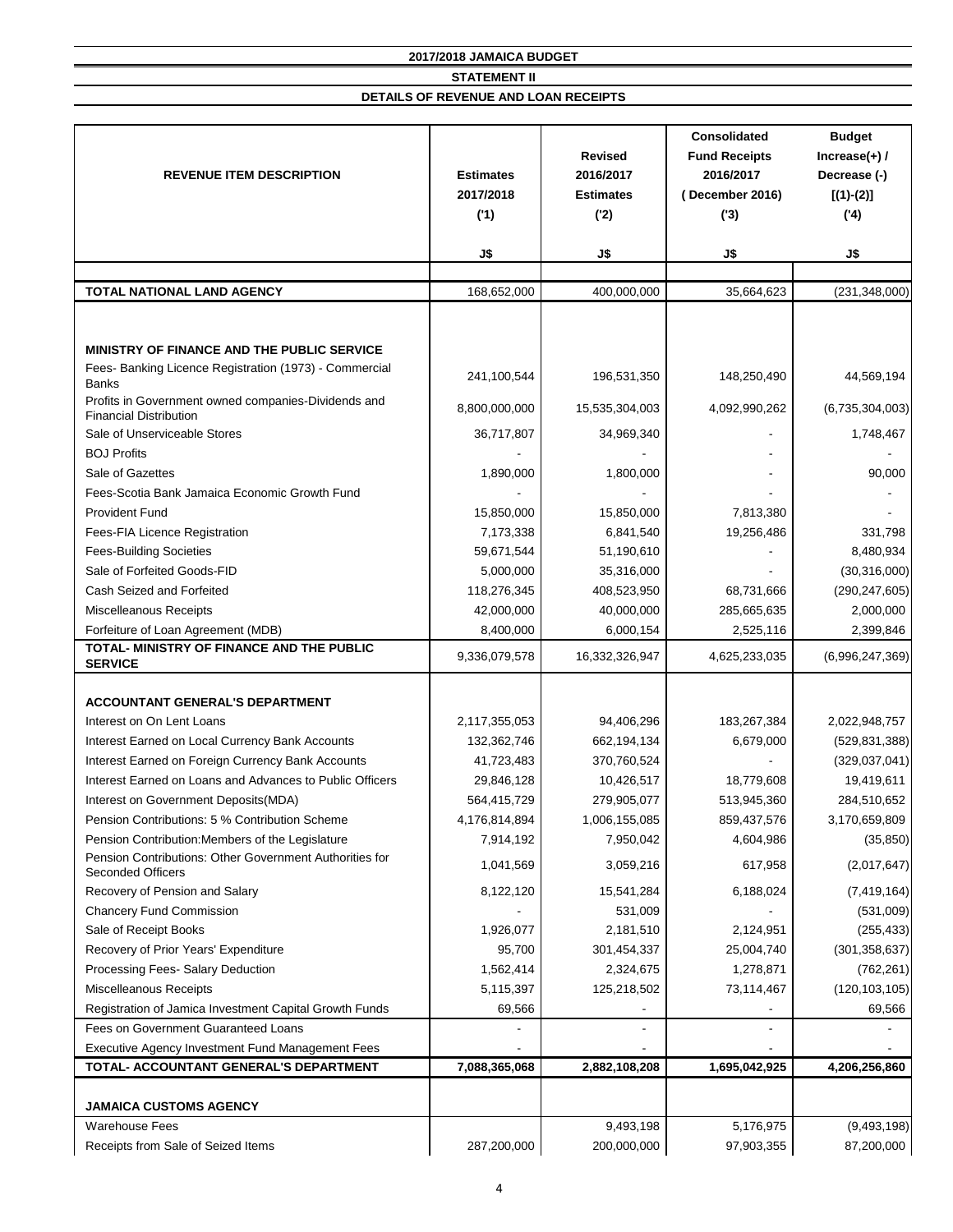| <b>REVENUE ITEM DESCRIPTION</b>                                 | <b>Estimates</b><br>2017/2018<br>('1) | <b>Revised</b><br>2016/2017<br><b>Estimates</b><br>('2) | <b>Consolidated</b><br><b>Fund Receipts</b><br>2016/2017<br>December 2016)<br>(3) | <b>Budget</b><br>Increase $(+)$ /<br>Decrease (-)<br>$[(1)-(2)]$<br>(4) |
|-----------------------------------------------------------------|---------------------------------------|---------------------------------------------------------|-----------------------------------------------------------------------------------|-------------------------------------------------------------------------|
|                                                                 | J\$                                   | J\$                                                     | J\$                                                                               | J\$                                                                     |
| Penalty Payments for Breaches of Customs Act and<br>Regulations | 120,000,000                           | 90,000,000                                              |                                                                                   | 30,000,000                                                              |
| Net Service Charge for Shipping and Airline Carriers            |                                       |                                                         |                                                                                   |                                                                         |
| <b>Processing Fees</b>                                          |                                       |                                                         |                                                                                   |                                                                         |
| <b>Standard and Compliance Fees</b>                             | 28,800,000                            | 26,800,000                                              |                                                                                   | 2,000,000                                                               |
| <b>Customs User/ Administration Fee</b>                         | 5,400,000,000                         | 5,607,051,467                                           |                                                                                   | (207, 051, 467)                                                         |
| <b>Irrevocable Standing Orders</b>                              |                                       | 185,000                                                 |                                                                                   | (185,000)                                                               |
| <b>Miscelleanous Receipts</b>                                   | 4,014,000                             | 18,460,000                                              | 3,472,667,676                                                                     | (14, 446, 000)                                                          |
| TOTAL- JAMAICA CUSTOMS AGENCY                                   | 5,840,014,000                         | 5,951,989,665                                           | 3,575,748,005                                                                     | (111, 975, 665)                                                         |
| TAX ADMINISTRATION OF JAMAICA                                   |                                       |                                                         |                                                                                   |                                                                         |
| Penalty for late and non-payment of sundry taxes and licences   | 620,000                               | 600,000                                                 |                                                                                   | 20,000                                                                  |
| Penalty for Breaches of Spirit Licences                         | 450,000                               | 500,000                                                 |                                                                                   | (50,000)                                                                |
| Property Tax (2.5%)                                             | 160,000,000                           | 150,000,000                                             |                                                                                   | 10,000,000                                                              |
| National Health Fund(NHF 2.5%)                                  |                                       |                                                         |                                                                                   |                                                                         |
| Passport Immigration & Citizenship Agency Fee 0.5%              | 440,000                               | 400,000                                                 |                                                                                   | 40,000                                                                  |
| Road Maintenance Fund 2.5%                                      | 33,000,000                            | 30,000,000                                              |                                                                                   | 3,000,000                                                               |
| Special Consumption Tax 2.5%                                    |                                       | 4,500,000                                               |                                                                                   | (4,500,000)                                                             |
| Island Traffic Authority 20%                                    | 11,000,000                            |                                                         |                                                                                   | 11,000,000                                                              |
| Police User Fees                                                | 300,000,000                           |                                                         |                                                                                   | 300,000,000                                                             |
| Trade Licence 2.5%                                              | 6,000,000                             | 287,000,000                                             |                                                                                   | (281,000,000)                                                           |
| <b>Miscellaneous Receipts</b>                                   | 24,000,000                            | 300,000,000                                             | 179,853,923                                                                       | (276,000,000)                                                           |
| Firearm Licensing Authority User Fees                           |                                       |                                                         |                                                                                   |                                                                         |
| Net Service Charge for services rendered by Excise Officers     |                                       |                                                         |                                                                                   |                                                                         |
| TOTAL-TAX ADMINISTRATION OF JAMAICA                             | 535,510,000                           | 773,000,000                                             | 179,853,923                                                                       | (237, 490, 000)                                                         |
| MINISTRY OF NATIONAL SECURITY                                   |                                       |                                                         |                                                                                   |                                                                         |
| Sale of Services- CRDC                                          | 11,145,600                            | 12,960,000                                              | 1,578,311                                                                         | (1,814,400)                                                             |
| Miscelleanous Receipts                                          | 15,000,000                            | 16,000,000                                              | 14, 141, 013                                                                      | (1,000,000)                                                             |
| TOTAL- MINISTRY OF NATIONAL SECURITY                            | 26,145,600                            | 28,960,000                                              | 15,719,324                                                                        | (2,814,400)                                                             |
|                                                                 |                                       |                                                         |                                                                                   |                                                                         |
| <b>JAMAICA DEFENCE FORCE</b>                                    |                                       |                                                         |                                                                                   |                                                                         |
| Rental of Lettings (Land and Buildings) Soldier's Contribution  | 21,000,000                            | 15,840,000                                              |                                                                                   | 5,160,000                                                               |
| Soldiers' Contribution to various services                      | 9,225,209                             | 15,000,000                                              | 6,000                                                                             | (5,774,791)                                                             |
| <b>TOTAL-JAMAICA DEFENCE FORCE</b>                              | 30,225,209                            | 30,840,000                                              | 6,000                                                                             | (614, 791)                                                              |
| <b>POLICE DEPARTMENT</b>                                        |                                       |                                                         |                                                                                   |                                                                         |
| <b>Police Certificates</b>                                      | 674,735,000                           | 577, 155, 429                                           | 3,336,000                                                                         | 97,579,571                                                              |
| Finger Print Search (Formerly User Service Fees)                |                                       |                                                         | 17,671,821                                                                        |                                                                         |
| Pension Contributions: Constabulary                             | 216,454,000                           | 193,189,783                                             | 90,196,029                                                                        | 23,264,217                                                              |
| Pension Contributions: Special Constables                       |                                       |                                                         | 19,102,974                                                                        |                                                                         |
|                                                                 | 20,839,000                            | 17,605,025                                              | 2,856,495                                                                         | 3,233,975                                                               |
|                                                                 |                                       |                                                         |                                                                                   |                                                                         |
| <b>Accident Report</b><br>Miscellaneous Receipts                | 61,443,000                            | 43,845,425                                              | 38,588,206                                                                        | 17,597,575                                                              |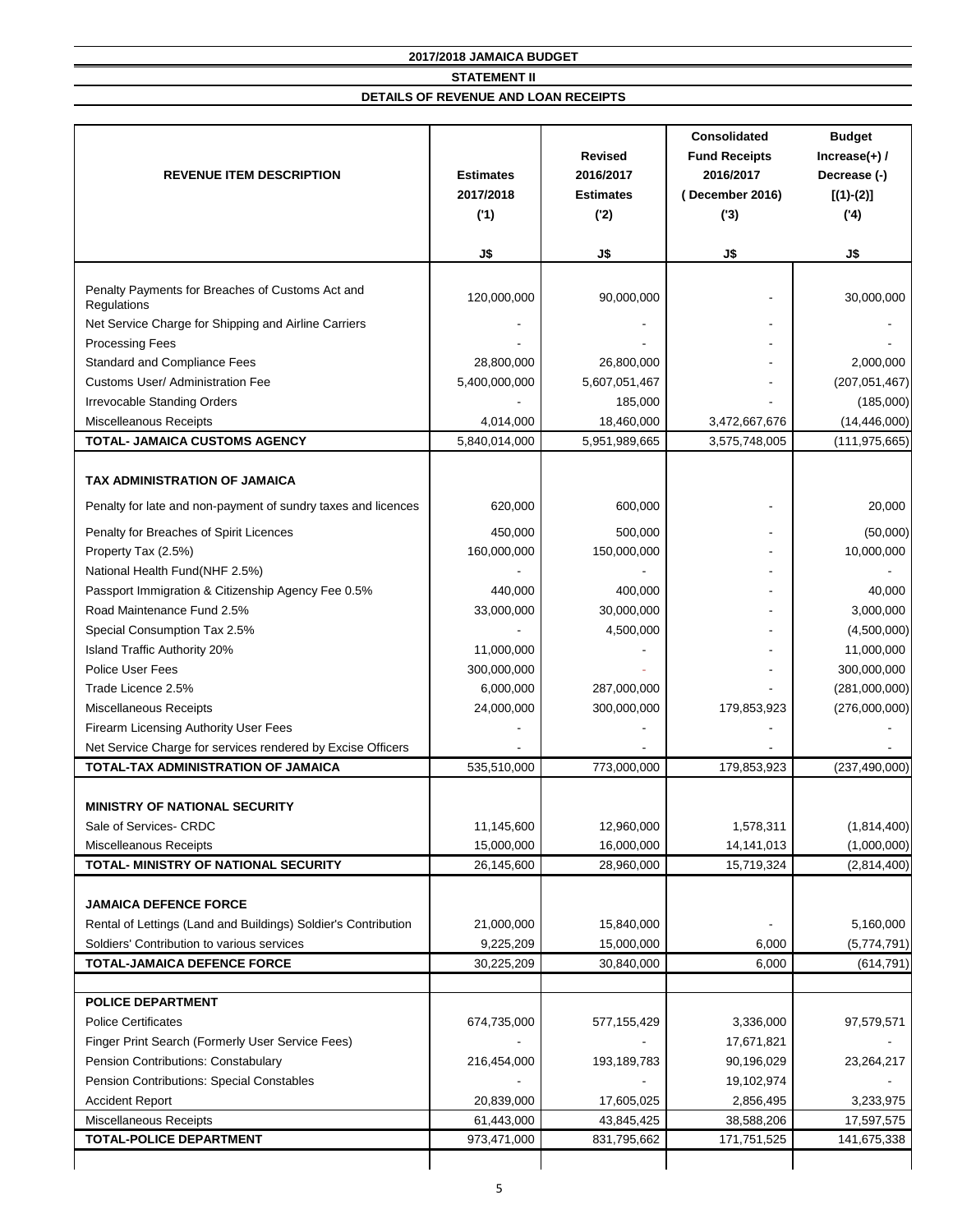| <b>REVENUE ITEM DESCRIPTION</b>                                                                                                                            | <b>Estimates</b><br>2017/2018<br>('1) | <b>Revised</b><br>2016/2017<br><b>Estimates</b><br>('2) | <b>Consolidated</b><br><b>Fund Receipts</b><br>2016/2017<br>(December 2016)<br>(3) | <b>Budget</b><br>Increase $(+)$ /<br>Decrease (-)<br>$[(1)-(2)]$<br>('4) |
|------------------------------------------------------------------------------------------------------------------------------------------------------------|---------------------------------------|---------------------------------------------------------|------------------------------------------------------------------------------------|--------------------------------------------------------------------------|
|                                                                                                                                                            | J\$                                   | J\$                                                     | J\$                                                                                | J\$                                                                      |
| DEPARTMENT OF CORRECTIONAL SERVICES                                                                                                                        |                                       |                                                         |                                                                                    |                                                                          |
| Sundry Fines and Contribution                                                                                                                              | 1,186,600                             | 1,318,600                                               | 1,358,253                                                                          | (132,000)                                                                |
| TOTAL - DEPARTMENT OF CORRECTIONAL SERVICES                                                                                                                | 1,186,600                             | 1,318,600                                               | 1,358,253                                                                          | (132,000)                                                                |
| PASSPORT, IMMIGRATION AND CITIZENSHIP AGENCY<br><b>Miscellaneous Receipts</b>                                                                              |                                       | 300,000,000                                             |                                                                                    | (300,000,000)                                                            |
| TOTAL- PASSPORT, IMMIGRATION AND CITIZENSHIP                                                                                                               |                                       |                                                         |                                                                                    |                                                                          |
| <b>AGENCY</b>                                                                                                                                              |                                       | 300,000,000                                             |                                                                                    | (300,000,000)                                                            |
|                                                                                                                                                            |                                       |                                                         |                                                                                    |                                                                          |
| <b>MINISTRY OF JUSTICE</b><br><b>Traffic Fines</b>                                                                                                         | 220,301                               | 500,000,000                                             | 382,455,949                                                                        | (499, 779, 699)                                                          |
| <b>Other Court Fines</b>                                                                                                                                   | 254,815                               | 133,000                                                 | 11,750,425                                                                         | 121,815                                                                  |
| Sale of Revised Laws of Jamaica to the Private Sector                                                                                                      |                                       | 400                                                     |                                                                                    | (400)                                                                    |
| Forfeited Recognizances (Funds)                                                                                                                            |                                       | 2,000                                                   | 100,129                                                                            | (2,000)                                                                  |
| Sale of Marriage Licences                                                                                                                                  |                                       | 35,000                                                  |                                                                                    | (35,000)                                                                 |
| Miscellaneous Receipts                                                                                                                                     | 982,878                               | 1,000                                                   | 8,312,831                                                                          | 981,878                                                                  |
| <b>Tender Documents</b>                                                                                                                                    | 27,000                                |                                                         |                                                                                    | 27,000                                                                   |
| <b>TOTAL- MINISTRY OF JUSTICE</b>                                                                                                                          | 1,484,994                             | 500,171,400                                             | 402,619,334                                                                        | (498, 686, 406)                                                          |
| <b>ADMINISTRATOR GENERAL'S DEPARTMENT</b><br>Charges for Administering Intestate Estate (50% of Gross<br>Receipts)<br>Bona Vacantia and Unclaimed Balances | 40,000,000                            | 54,000,000                                              | 67,548,412                                                                         | (14,000,000)                                                             |
| TOTAL- ADMINISTRATOR GENERAL'S DEPARTMENT                                                                                                                  | 5,000,000<br>45,000,000               | 54,000,000                                              | 67,548,412                                                                         | 5,000,000<br>(9,000,000)                                                 |
| MINISTRY OF FOREIGN AFFAIRS AND FOREIGN TRADE                                                                                                              |                                       |                                                         |                                                                                    |                                                                          |
| Visa Fees from Overseas Missions                                                                                                                           | 12,328,226                            | 7,212,572                                               | 5,192,231                                                                          | 7,135,995                                                                |
| Authentication fees<br>Rush fees                                                                                                                           | 8,218,818<br>2,054,704                | 19,369,066<br>45,434                                    | 3,030,136<br>775,603                                                               | 5,188,682<br>1,279,101                                                   |
| Consul fees                                                                                                                                                | 11,506,345                            | 1,158,654                                               | 7,107,007                                                                          | 4,399,338                                                                |
| Postage fees                                                                                                                                               | 1,643,764                             | 316,459                                                 |                                                                                    | 1,643,764                                                                |
| Miscellaneous Receipts                                                                                                                                     | 5,342,231                             | 20,068,859                                              | 17,967,796                                                                         | (12,625,565)                                                             |
| TOTAL- MINISTRY OF FOREIGN AFFAIRS AND FOREIGN<br><b>TRADE</b>                                                                                             | 41,094,088                            | 48,171,044                                              | 34,072,774                                                                         | 7,021,314                                                                |
| MINISTRY OF LABOUR AND SOCIAL SECURITY                                                                                                                     |                                       |                                                         |                                                                                    |                                                                          |
| Reimbursement - NIS                                                                                                                                        | 744,229,000                           | 471,000,000                                             |                                                                                    | 273,229,000                                                              |
| Fees - Factories Registration Act                                                                                                                          | 1,454,425                             | 1,100,000                                               |                                                                                    | 354,425                                                                  |
| Fees - Employment Agencies Registration Act                                                                                                                | 405,000                               | 837,000                                                 |                                                                                    | (432,000)                                                                |
| Fees - Recruiting of Workers Act                                                                                                                           |                                       |                                                         |                                                                                    |                                                                          |
| <b>Work Permit</b>                                                                                                                                         | 840,718,000                           | 7,000,000                                               |                                                                                    | 833,718,000                                                              |
| Miscellaneous Receipts                                                                                                                                     | 1,825,000                             | 2,000,000                                               | 8,003,813                                                                          | (175,000)                                                                |
| TOTAL-MINISTRY OF LABOUR AND SOCIAL SECURITY                                                                                                               | 1,588,631,425                         | 481,937,000                                             | 8,003,813                                                                          | 1,106,694,425                                                            |
| MINISTRY OF EDUCATION, YOUTH AND CULTURE<br>Fees from Jamaica School Certificate Examinations                                                              | 205,000                               | 205,000                                                 |                                                                                    |                                                                          |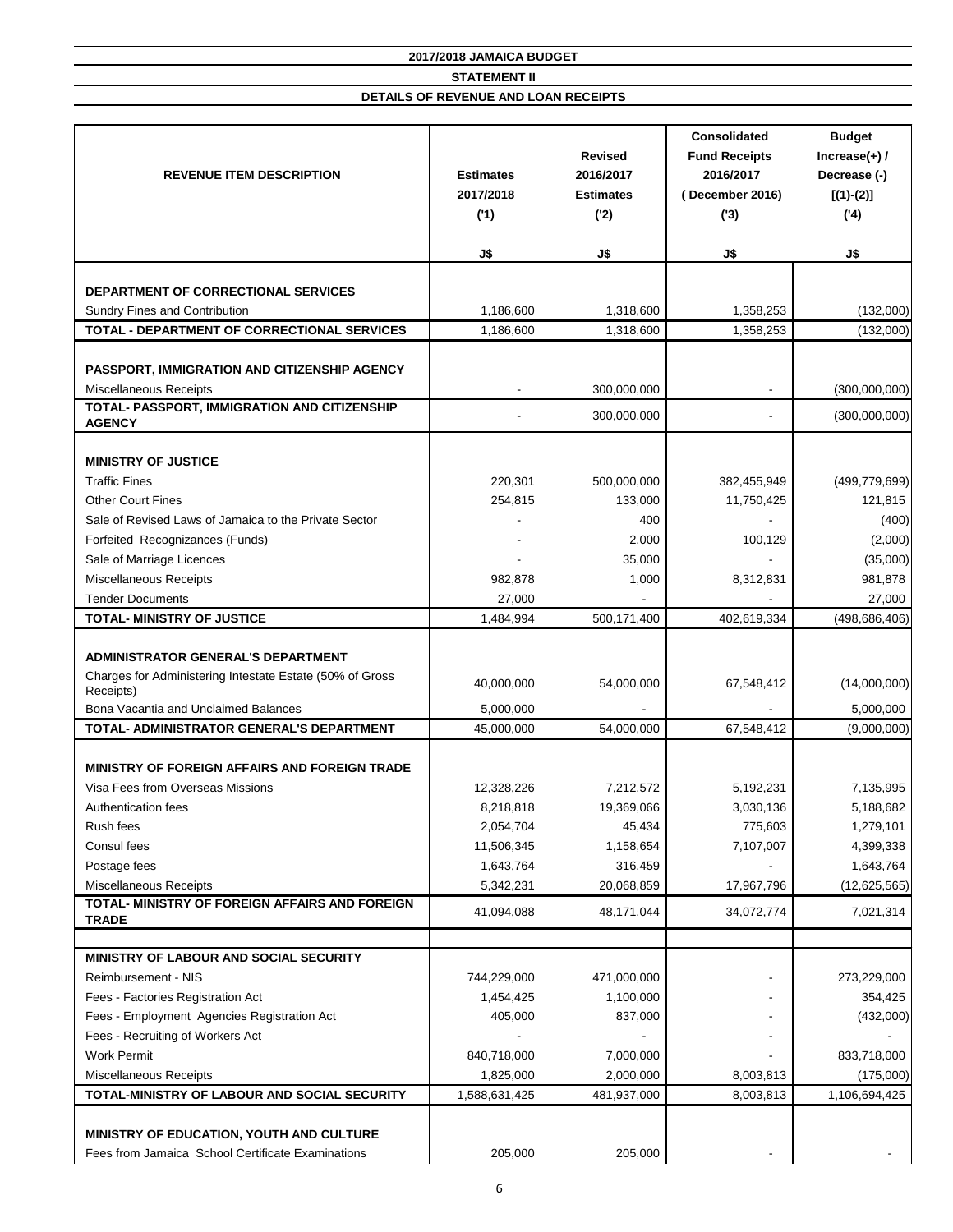| <b>REVENUE ITEM DESCRIPTION</b>                                                                                                                                   | <b>Estimates</b><br>2017/2018<br>('1)<br>J\$   | <b>Revised</b><br>2016/2017<br><b>Estimates</b><br>('2)<br>J\$ | <b>Consolidated</b><br><b>Fund Receipts</b><br>2016/2017<br>(December 2016)<br>(3)<br>J\$ | <b>Budget</b><br>Increase $(+)$ /<br>Decrease (-)<br>$[(1)-(2)]$<br>('4)<br>J\$ |
|-------------------------------------------------------------------------------------------------------------------------------------------------------------------|------------------------------------------------|----------------------------------------------------------------|-------------------------------------------------------------------------------------------|---------------------------------------------------------------------------------|
|                                                                                                                                                                   |                                                |                                                                |                                                                                           |                                                                                 |
| Rental of EDDC and other Buildings<br>Repayment of Bonds by Teachers<br>Transcripts<br>Recovery of Previous years Expenditure                                     | 6,500,000<br>17,000,000<br>1,500<br>15,000,000 | 6,500,000<br>17,000,000<br>1,500<br>15,000,000                 | 1,582,983<br>7,047,050<br>900<br>11,121,376                                               |                                                                                 |
| Miscellaneous Receipts                                                                                                                                            | 10,000,000                                     | 10,000,000                                                     | 85,270,283                                                                                |                                                                                 |
| TOTAL- MINISTRY OF EDUCATION, YOUTH AND CULTURE                                                                                                                   | 48,706,500                                     | 48,706,500                                                     | 105,022,592                                                                               |                                                                                 |
|                                                                                                                                                                   |                                                |                                                                |                                                                                           |                                                                                 |
| <b>MINISTRY OF HEALTH</b><br>Registration of Pharmacies and Pharmacists<br><b>Registration of Drugs</b><br>Parents Contribution toward Maintenance of Children in |                                                | 6,500,000                                                      | 1,355,400                                                                                 | (6,500,000)                                                                     |
| Children's Home<br><b>Drug Permits</b><br><b>Miscellaneous Receipts</b>                                                                                           | 10,000,000<br>12,000,000                       | 4,000,000<br>10,000,000                                        | 287,400<br>35,744,850                                                                     | 6,000,000<br>2,000,000                                                          |
| TOTAL- MINISTRY OF HEALTH                                                                                                                                         | 22,000,000                                     | 20,500,000                                                     | 37,387,650                                                                                | 1,500,000                                                                       |
| <b>GOVERNMENT CHEMIST</b><br>Fees from Laboratory analyses                                                                                                        | 1,008,000                                      | 1,008,000                                                      | 1,178,950                                                                                 |                                                                                 |
| <b>TOTAL-GOVERNMENT CHEMIST</b>                                                                                                                                   | 1,008,000                                      | 1,008,000                                                      | 1,178,950                                                                                 |                                                                                 |
| MINISTRY OF CULTURE, GENDER, ENTERTAINMENT AND<br><b>SPORTS</b><br>Irrevocable Order                                                                              | 37,000                                         |                                                                |                                                                                           | 37,000                                                                          |
| <b>Miscelleanous Receipts</b><br>TOTAL-MINISTRY OF CULTURE, GENDER,                                                                                               | 268,000                                        | 25,000                                                         | 755,387                                                                                   | 243,000                                                                         |
| <b>ENTERTAINMENT AND SPORTS</b>                                                                                                                                   | 305,000                                        | 25,000                                                         | 755,387                                                                                   | 280,000                                                                         |
| MINISTRY OF INDUSTRY COMMERCE AGRICULTURE AND<br><b>FISHERIES</b>                                                                                                 |                                                |                                                                |                                                                                           |                                                                                 |
| Agricultural Land Management Division<br>Miscelleanous Receipts<br>Other Receipts from Agricultural Stations                                                      | 1,600,000                                      | 1,362,000                                                      | 1,193,994<br>20,400<br>61,998,128                                                         | 238,000                                                                         |
| Receipts from sundry and other receipts                                                                                                                           |                                                |                                                                | 1,611,005                                                                                 |                                                                                 |
| TOTAL- MINISTRY OF INDUSTRY COMMERCE<br><b>AGRICULTURE AND FISHERIES</b>                                                                                          | 1,600,000                                      | 1,362,000                                                      | 64,823,527                                                                                | 238,000                                                                         |
| FOOD PROTECTION, INSPECTION AND DEINFESTATION<br><b>DIVISION</b>                                                                                                  |                                                |                                                                |                                                                                           |                                                                                 |
| Food Protection, Inspection & Deinfestation Division - Sundry<br>Fees                                                                                             | 8,000,000                                      | 8,000,000                                                      | 1,378,680                                                                                 |                                                                                 |
| TOTAL - FOOD STORAGE AND PREVENTION OF<br><b>INVESTATION DIVISION</b>                                                                                             | 8,000,000                                      | 8,000,000                                                      | 1,378,680                                                                                 |                                                                                 |
| OFFICE OF THE GOVERNMENT TRUSTEE                                                                                                                                  |                                                |                                                                |                                                                                           |                                                                                 |
| Commission on Dividend Payment                                                                                                                                    | 1,581,000                                      |                                                                |                                                                                           | 1,581,000                                                                       |
| Legal fees and charges against the Bankruptcy                                                                                                                     | 630,000                                        | 3,253,455                                                      | 63,408                                                                                    | 566,592                                                                         |
| TOTAL- OFFICE OF THE GOVERNMENT TRUSTEE                                                                                                                           | 2,211,000                                      | 3,253,455                                                      | 63,408                                                                                    | 2,147,592                                                                       |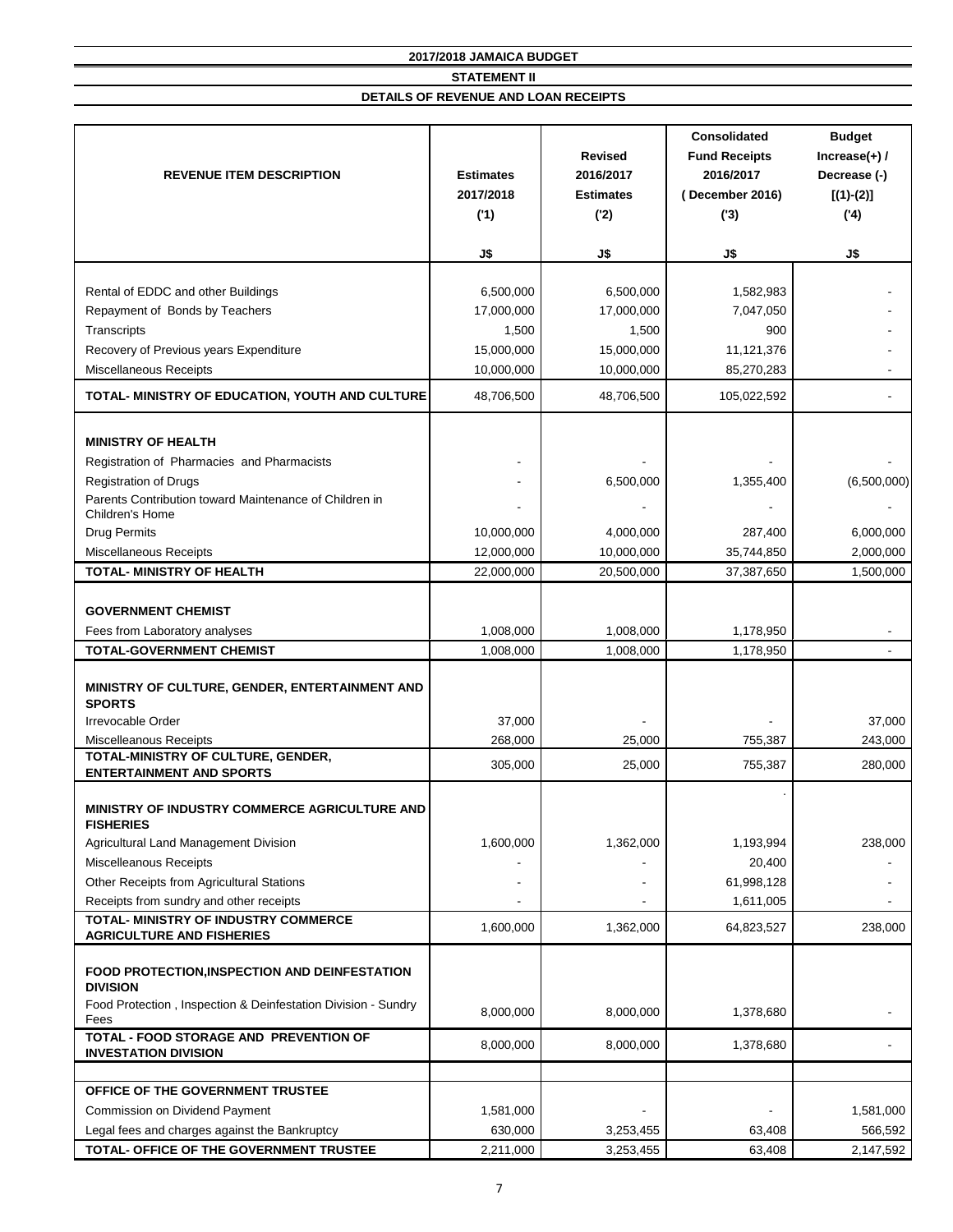| <b>REVENUE ITEM DESCRIPTION</b>                                                                | <b>Estimates</b><br>2017/2018<br>('1) | <b>Revised</b><br>2016/2017<br><b>Estimates</b><br>(2) | <b>Consolidated</b><br><b>Fund Receipts</b><br>2016/2017<br>(December 2016)<br>(3) | <b>Budget</b><br>Increase $(+)$ /<br>Decrease (-)<br>$[(1)-(2)]$<br>(4) |
|------------------------------------------------------------------------------------------------|---------------------------------------|--------------------------------------------------------|------------------------------------------------------------------------------------|-------------------------------------------------------------------------|
|                                                                                                | J\$                                   | J\$                                                    | J\$                                                                                | J\$                                                                     |
|                                                                                                |                                       |                                                        |                                                                                    |                                                                         |
| OFFICE OF THE SUPERVISOR OF INSOLVENCY                                                         |                                       |                                                        |                                                                                    |                                                                         |
| <b>Bankruptcy Status Verification</b>                                                          | 750,000                               |                                                        | 939,614                                                                            | 750,000                                                                 |
| <b>Trustee Application Fee</b>                                                                 | 40,000                                |                                                        |                                                                                    | 40,000                                                                  |
| <b>Trustee Licence Fee</b>                                                                     | 480,000                               |                                                        |                                                                                    | 480,000                                                                 |
| <b>Trustee License Renewal</b>                                                                 | 17,000                                |                                                        |                                                                                    | 17,000                                                                  |
| TOTAL-OFFICE OF THE SUPERVISOR OF INSOLVENCY                                                   | 1,287,000                             | $\sim$                                                 | 939,614                                                                            | 1,287,000                                                               |
|                                                                                                |                                       |                                                        |                                                                                    |                                                                         |
| <b>TRADE BOARD</b>                                                                             |                                       |                                                        |                                                                                    |                                                                         |
| <b>Certification Fees</b>                                                                      | 7,189,380                             | 3,644,100                                              |                                                                                    | 3,545,280                                                               |
| <b>Dealers Registration</b>                                                                    |                                       | 999,190                                                |                                                                                    | (999, 190)                                                              |
| <b>Scrap Metal</b><br>Car Dealers Registration                                                 | 2,684,722<br>38,803,725               | 1,510,042<br>19,707,750                                |                                                                                    | 1,174,680<br>19,095,975                                                 |
| <b>Collateral Letter</b>                                                                       |                                       | 3,883,700                                              |                                                                                    | (3,883,700)                                                             |
| Letter of Transfer                                                                             |                                       | 1,035,500                                              |                                                                                    | (1,035,500)                                                             |
| <b>Miscellaneous Receipts</b>                                                                  | 10,271,158                            | 3,470,000                                              | 42,760,171                                                                         | 6,801,158                                                               |
| <b>TOTAL- TRADE BOARD</b>                                                                      | 58,948,985                            | 34,250,282                                             | 42,760,171                                                                         | 24,698,703                                                              |
| DEPARTMENT OF COOPERATIVE AND FRIENDLY<br><b>SOCIETIES</b>                                     |                                       |                                                        |                                                                                    |                                                                         |
| <b>Amendment to Rules Fees</b>                                                                 | 80,000                                | 38,000                                                 |                                                                                    | 42,000                                                                  |
| Registration Fees - Cooperative & Friendly Society                                             | 100,000                               | 160,000                                                |                                                                                    | (60,000)                                                                |
| <b>Registration of Special Resolution</b>                                                      |                                       |                                                        |                                                                                    |                                                                         |
| Arbitration                                                                                    | 150,000                               | 200,000                                                |                                                                                    | (50,000)                                                                |
| Training                                                                                       | 585,000                               | 720,000                                                |                                                                                    | (135,000)                                                               |
| Registration of change in office to include registration of Branch<br>Office with IP Societies |                                       |                                                        |                                                                                    |                                                                         |
| <b>Annual Fees for IP Societies</b>                                                            | 300,000                               | 600,000                                                |                                                                                    | (300,000)                                                               |
| Miscellaneous Receipts                                                                         | 585,000                               | 250,000                                                | 1,409,426                                                                          | 335,000                                                                 |
| TOTAL- DEPARTMENT OF COOPERATIVE AND FRIENDLY                                                  | 1,800,000                             | 1,968,000                                              | 1,409,426                                                                          | (168,000)                                                               |
| <b>SOCIETIES</b>                                                                               |                                       |                                                        |                                                                                    |                                                                         |
| <b>COMPANIES OFFICE OF JAMAICA</b>                                                             |                                       |                                                        |                                                                                    |                                                                         |
| Fees for Registration of Companies (50% of Gross Receipts)                                     | 252,410                               |                                                        |                                                                                    | 252,410                                                                 |
| Fees for Registration of Business Names                                                        | 45,298                                |                                                        |                                                                                    | 45,298                                                                  |
| Miscellaneous receipts                                                                         | 105,850                               |                                                        |                                                                                    | 105,850                                                                 |
| TOTAL- COMPANIES OFFICE OF JAMAICA                                                             | 403,558                               |                                                        | $\blacksquare$                                                                     | 403,558                                                                 |
|                                                                                                |                                       |                                                        |                                                                                    |                                                                         |
| JAMAICA INTELLECTUAL PROPERTY OFFICE                                                           |                                       |                                                        |                                                                                    |                                                                         |
| Fees for Registration of Trademark                                                             | 71,713,512                            | 59,373,400                                             | 6,450,825                                                                          | 12,340,112                                                              |
| Patent fees                                                                                    | 960,000                               | 975,000                                                | 49                                                                                 | (15,000)                                                                |
| Design Fees                                                                                    | 277,500                               | 277,500                                                | 16,350                                                                             |                                                                         |
| Search Fees                                                                                    | 334,400                               |                                                        | 878,350                                                                            | 334,400                                                                 |
| <b>Trade Mark Journal</b>                                                                      | 370,000                               |                                                        | 55,900                                                                             | 370,000                                                                 |
| <b>Trade Mark Publication</b>                                                                  | 4,465,800                             |                                                        | 371,800                                                                            | 4,465,800                                                               |
| Geographical Indication Registration                                                           | 30,000                                |                                                        |                                                                                    | 30,000                                                                  |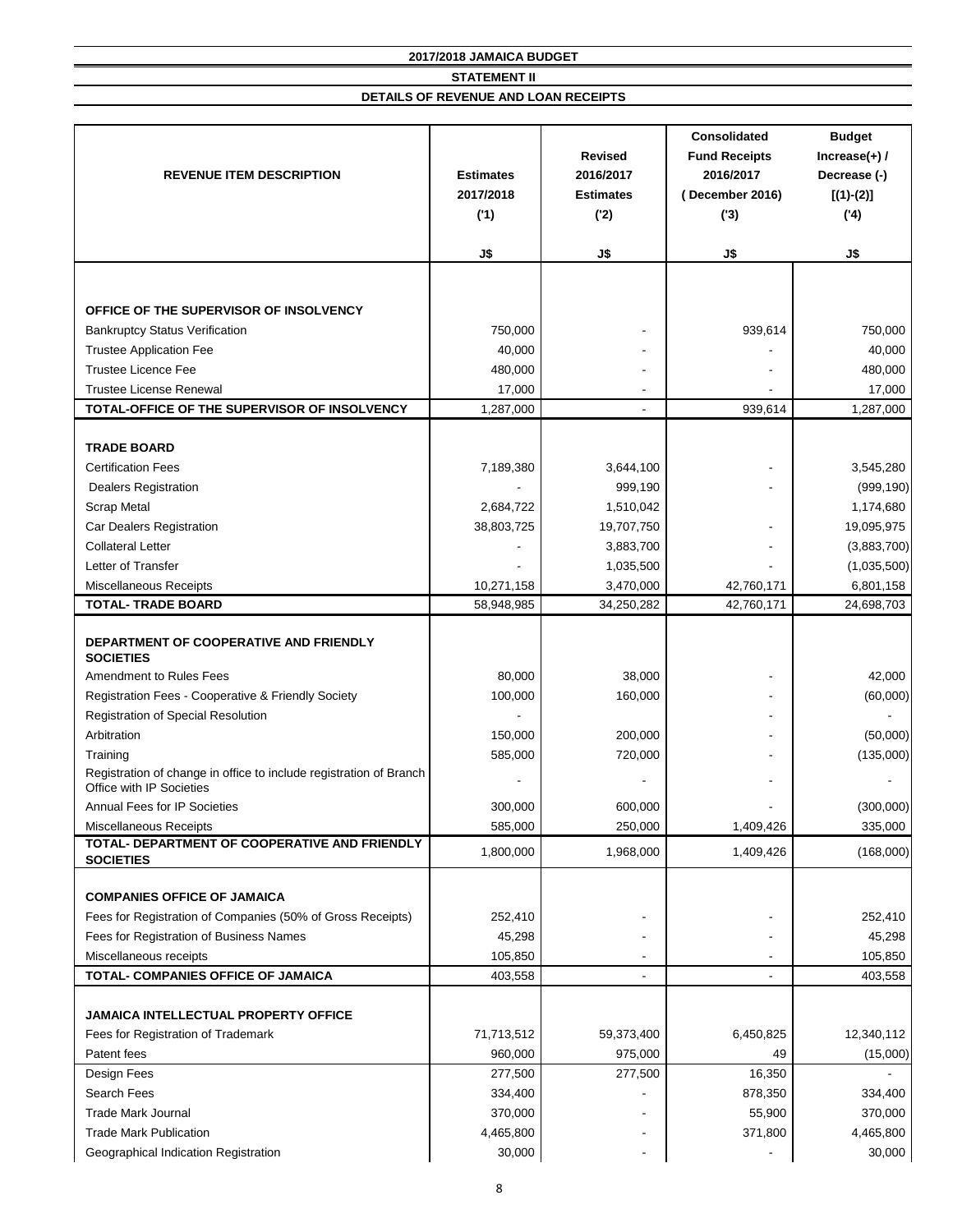| <b>REVENUE ITEM DESCRIPTION</b>                                                              | <b>Estimates</b><br>2017/2018<br>('1) | <b>Revised</b><br>2016/2017<br><b>Estimates</b><br>('2) | <b>Consolidated</b><br><b>Fund Receipts</b><br>2016/2017<br>(December 2016)<br>(3) | <b>Budget</b><br>Increase $(+)$ /<br>Decrease (-)<br>$[(1)-(2)]$<br>(4) |
|----------------------------------------------------------------------------------------------|---------------------------------------|---------------------------------------------------------|------------------------------------------------------------------------------------|-------------------------------------------------------------------------|
|                                                                                              | J\$                                   | J\$                                                     | J\$                                                                                | J\$                                                                     |
|                                                                                              |                                       |                                                         |                                                                                    |                                                                         |
| Copyright-GDA Registration                                                                   | 504,000                               |                                                         | 6,000                                                                              | 504,000                                                                 |
| <b>Madrid Treaty Registration</b>                                                            | 5,607,000                             |                                                         |                                                                                    | 5,607,000                                                               |
| <b>Patent Corporation Treaty Registration</b>                                                | 1,410,000                             |                                                         |                                                                                    | 1,410,000                                                               |
| Miscellaneous receipts                                                                       |                                       | 18,174,900                                              | 50,040,404                                                                         | (18, 174, 900)                                                          |
| TOTAL- JAMAICA INTELLECTUAL PROPERTY OFFICE                                                  | 85,672,212                            | 78,800,800                                              | 57,819,678                                                                         | 6,871,412                                                               |
| MINISTRY OF SCIENCE ENERGY TECHNOLOGY AND<br><b>TELECOMMUNICATION</b>                        |                                       |                                                         |                                                                                    |                                                                         |
| Fees- Electric Lighting Act                                                                  | 16,000,000                            | 16,000,000                                              | 5,969,322                                                                          |                                                                         |
| Miscelleanous Receipts                                                                       |                                       |                                                         | 7,464,971                                                                          |                                                                         |
| TOTAL-MINISTRY OF SCIENCE ENERGY TECHNOLOGY<br><b>AND TELECOMMUNICATION</b>                  | 16,000,000                            | 16,000,000                                              | 13,434,293                                                                         |                                                                         |
|                                                                                              |                                       |                                                         |                                                                                    |                                                                         |
| <b>SCIENTIFIC RESEARCH COUNCIL</b>                                                           |                                       |                                                         |                                                                                    |                                                                         |
| <b>Information Services</b>                                                                  |                                       | 3,300,000                                               |                                                                                    | (3,300,000)                                                             |
| Process Development                                                                          |                                       | 26,134,000                                              |                                                                                    | (26, 134, 000)                                                          |
| Product Research and Development                                                             |                                       | 20,185,000                                              |                                                                                    | (20, 185, 000)                                                          |
| Promotion and Distribution of Products                                                       | 64,981,000                            | 4,532,000                                               |                                                                                    | 60,449,000                                                              |
| TOTAL- SCIENTIFIC RESEARCH COUNCIL                                                           | 64,981,000                            | 54,151,000                                              | $\blacksquare$                                                                     | 10,830,000                                                              |
|                                                                                              |                                       |                                                         |                                                                                    |                                                                         |
| POST AND TELECOMMUNICATION DEPARTMENT                                                        |                                       |                                                         |                                                                                    |                                                                         |
| Sales of Stamps                                                                              | 174,335,000                           | 174,335,000                                             | 100,864,787                                                                        |                                                                         |
| Postage, Prepayment                                                                          | 550,000,000                           | 550,000,000                                             | 388,601,363                                                                        |                                                                         |
| Commission on Money Order and Postal Orders<br>C.O.D. and Customs Clearance Fees on Parcels  | 4,000,000                             | 5,500,000<br>4,000,000                                  |                                                                                    | (5,500,000)                                                             |
| Shares of Postage on Parcels                                                                 |                                       |                                                         | 2,158,300                                                                          |                                                                         |
| <b>Rental of Property</b>                                                                    | 13,976,000                            | 13,976,000                                              | 10,673,871                                                                         |                                                                         |
| Rental of Letter Boxes and Bags                                                              | 23,908,000                            | 23,908,000                                              | 1,900,000                                                                          |                                                                         |
| <b>Terminal Dues</b>                                                                         | 30,500,000                            | 30,500,000                                              | 127,397                                                                            |                                                                         |
| <b>Other Postal Business</b>                                                                 | 40,000,000                            | 40,000,000                                              | 157,608,783                                                                        |                                                                         |
| <b>Commission fees from Jamaica National Small Business</b>                                  | 5,500,000                             | 5,500,000                                               |                                                                                    |                                                                         |
| Commission Fees from Ministry of Labour and Social Security<br>for handling Welfare Payments | 120, 167, 000                         | 120,167,000                                             | 56,440,471                                                                         |                                                                         |
| Commission on the sale of Ministry of Water & Housing Water<br>Tank and Water Coupons        |                                       |                                                         |                                                                                    |                                                                         |
| TOTAL- POST AND TELECOMMUNICATION DEPARTMENT                                                 | 962,386,000                           | 967,886,000                                             | 718,374,973                                                                        | (5,500,000)                                                             |
| <b>MINISTRY OF TRANSPORT AND WORKS</b>                                                       |                                       |                                                         |                                                                                    |                                                                         |
| <b>Tender Documents</b>                                                                      | 54,000                                | 92,571                                                  |                                                                                    | (38, 571)                                                               |
| <b>Other Receipts</b>                                                                        | 60,000                                | 340,805                                                 | 11,649,680                                                                         | (280, 805)                                                              |
| <b>Miscelleanous Receipts</b>                                                                | 160,000                               | 20,211                                                  | 13,737,584                                                                         | 139,789                                                                 |
| <b>Bluefield Guest House</b>                                                                 |                                       |                                                         |                                                                                    |                                                                         |
| On and Off Trailer Plates                                                                    |                                       |                                                         |                                                                                    |                                                                         |
| TOTAL- MINISTRY OF TRANSPORT AND WORKS                                                       | 274,000                               | 453,587                                                 | 25,387,264                                                                         | (179, 587)                                                              |
| <b>MINES AND GEOLOGY</b>                                                                     | 9                                     |                                                         |                                                                                    |                                                                         |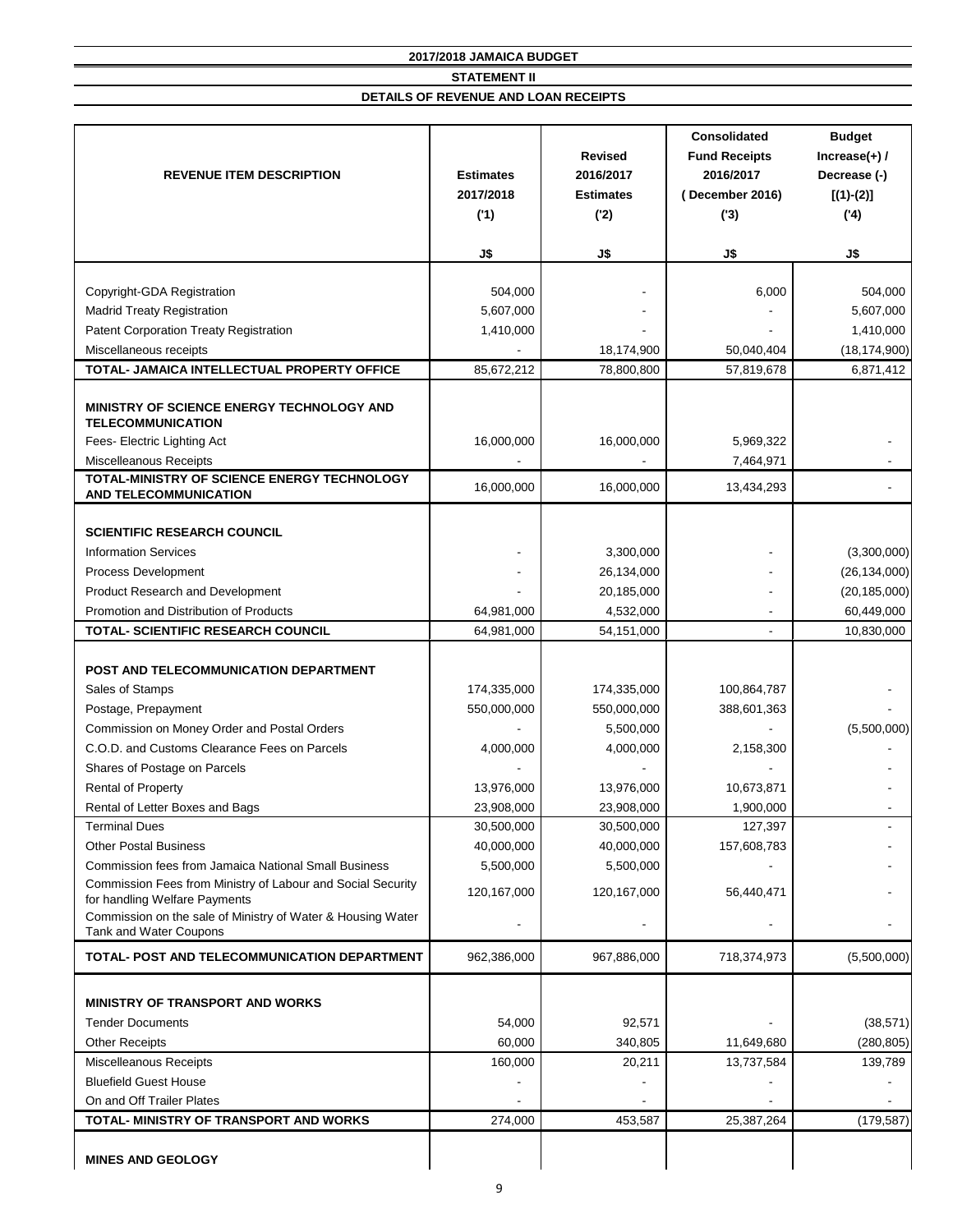|                                                                         | <b>Revised</b><br><b>Estimates</b><br>2016/2017<br><b>REVENUE ITEM DESCRIPTION</b><br>2017/2018<br><b>Estimates</b><br>('1)<br>(2) |                 | 2016/2017<br>December 2016)<br>(3) | <b>Budget</b><br>Increase $(+)$ /<br>Decrease (-)<br>$[(1)-(2)]$<br>(4) |  |
|-------------------------------------------------------------------------|------------------------------------------------------------------------------------------------------------------------------------|-----------------|------------------------------------|-------------------------------------------------------------------------|--|
|                                                                         | J\$                                                                                                                                | J\$             | J\$                                | J\$                                                                     |  |
| Receipts from issue of Sundry Permits                                   | 4,000,000                                                                                                                          | 3,500,000       |                                    | 500,000                                                                 |  |
| Laboratory Analysis - Metallic Minerals                                 | 10,000,000                                                                                                                         | 9,000,000       |                                    | 1,000,000                                                               |  |
| Miscellaneous Receipts                                                  | 1,000,000                                                                                                                          | 2,501,300       | 222,418                            | (1,501,300)                                                             |  |
| Royalties-Bauxite                                                       | 675,240,000                                                                                                                        | 660,947,840     | 445,105,060                        | 14,292,160                                                              |  |
| Royalties-Limestone                                                     |                                                                                                                                    |                 |                                    |                                                                         |  |
| Royalties-Marble                                                        |                                                                                                                                    |                 |                                    |                                                                         |  |
| <b>TOTAL- MINES AND GEOLOGY</b>                                         | 690,240,000                                                                                                                        | 675,949,140     | 445,327,477                        | 14,290,860                                                              |  |
|                                                                         |                                                                                                                                    |                 |                                    |                                                                         |  |
| MINISTRY OF LOCAL GOVERNMENT AND COMMUNITY<br><b>DEVELOPMENT</b>        |                                                                                                                                    |                 |                                    |                                                                         |  |
| Fire Inspection Fees                                                    |                                                                                                                                    |                 |                                    |                                                                         |  |
| <b>Tender Document Fees</b>                                             |                                                                                                                                    |                 |                                    |                                                                         |  |
| Repairs of Fire Hydrants                                                |                                                                                                                                    |                 |                                    |                                                                         |  |
| Permission to Host events                                               | 1,640,000                                                                                                                          |                 |                                    | 1,640,000                                                               |  |
| <b>Fines</b>                                                            |                                                                                                                                    |                 |                                    |                                                                         |  |
| 6% Pension Contribution - Councillors                                   |                                                                                                                                    |                 | 17,007,317                         |                                                                         |  |
| Miscellaneous Receipts                                                  | 590,930                                                                                                                            | 1,619,500       | 2,315,154                          | (1,028,570)                                                             |  |
| TOTAL- MINISTRY OF LOCAL GOVERNMENT AND<br><b>COMMUNITY DEVELOPMENT</b> | 2,230,930                                                                                                                          | 1,619,500       | 19,322,470                         | 611,430                                                                 |  |
| <b>JAMAICA FIRE BRIGADE</b>                                             |                                                                                                                                    |                 |                                    |                                                                         |  |
| Fire Certification & Application                                        | 16,270,000                                                                                                                         | 16,170,000      |                                    | 100,000                                                                 |  |
| Training of Safety Monitor & Demonstration                              | 1,990,000                                                                                                                          | 1,980,000       |                                    | 10,000                                                                  |  |
| <b>TOTAL- JAMAICA FIRE BRIGADE</b>                                      | 18,260,000                                                                                                                         | 18,150,000      |                                    | 110,000                                                                 |  |
|                                                                         |                                                                                                                                    |                 |                                    |                                                                         |  |
| <b>TOTAL NON TAX REVENUE</b>                                            | 27,691,968,747                                                                                                                     | 30,571,062,080  | 12,366,392,954                     | (2,861,805,016)                                                         |  |
|                                                                         |                                                                                                                                    |                 |                                    |                                                                         |  |
| <b>TOTAL RECURRENT REVENUE</b>                                          | 516,321,611,926                                                                                                                    | 456,982,682,868 | 329,071,333,789                    | 59,338,929,059                                                          |  |
| <b>CAPITAL REVENUE</b>                                                  |                                                                                                                                    |                 |                                    |                                                                         |  |
| <b>LAND SALES</b>                                                       |                                                                                                                                    |                 |                                    |                                                                         |  |
| <b>Crown Property Sales</b>                                             | 80,000,000                                                                                                                         |                 |                                    | 80,000,000                                                              |  |
| <b>TOTAL-LAND SALES</b>                                                 | 80,000,000                                                                                                                         |                 |                                    | 80,000,000                                                              |  |
|                                                                         |                                                                                                                                    |                 |                                    |                                                                         |  |
| <b>LOAN REPAYMENTS</b>                                                  |                                                                                                                                    |                 |                                    |                                                                         |  |
| Miscellaneous                                                           | 2,148,067,010                                                                                                                      | 8,880,338       | 510,369,193                        | 2,139,186,672                                                           |  |
| <b>TOTAL LOAN REPAYMENTS</b>                                            | 2,148,067,010                                                                                                                      | 8,880,338       | 510,369,193                        | 2,139,186,672                                                           |  |
|                                                                         |                                                                                                                                    |                 |                                    |                                                                         |  |
| <b>EXTRAORDINARY RECEIPTS</b>                                           |                                                                                                                                    |                 |                                    |                                                                         |  |
| Miscelleanous                                                           | 11,701,300,000                                                                                                                     | 14,539,200,000  | 20,832,180,257                     | (2,837,900,000)                                                         |  |
| <b>Proceeds from Divestment</b>                                         |                                                                                                                                    |                 |                                    | 11,701,300,000                                                          |  |
| <b>TOTAL-EXTRAORDINARY RECEIPTS</b>                                     | 11,701,300,000                                                                                                                     | 14,539,200,000  | 20,832,180,257                     | 8,863,400,000                                                           |  |
|                                                                         |                                                                                                                                    |                 |                                    |                                                                         |  |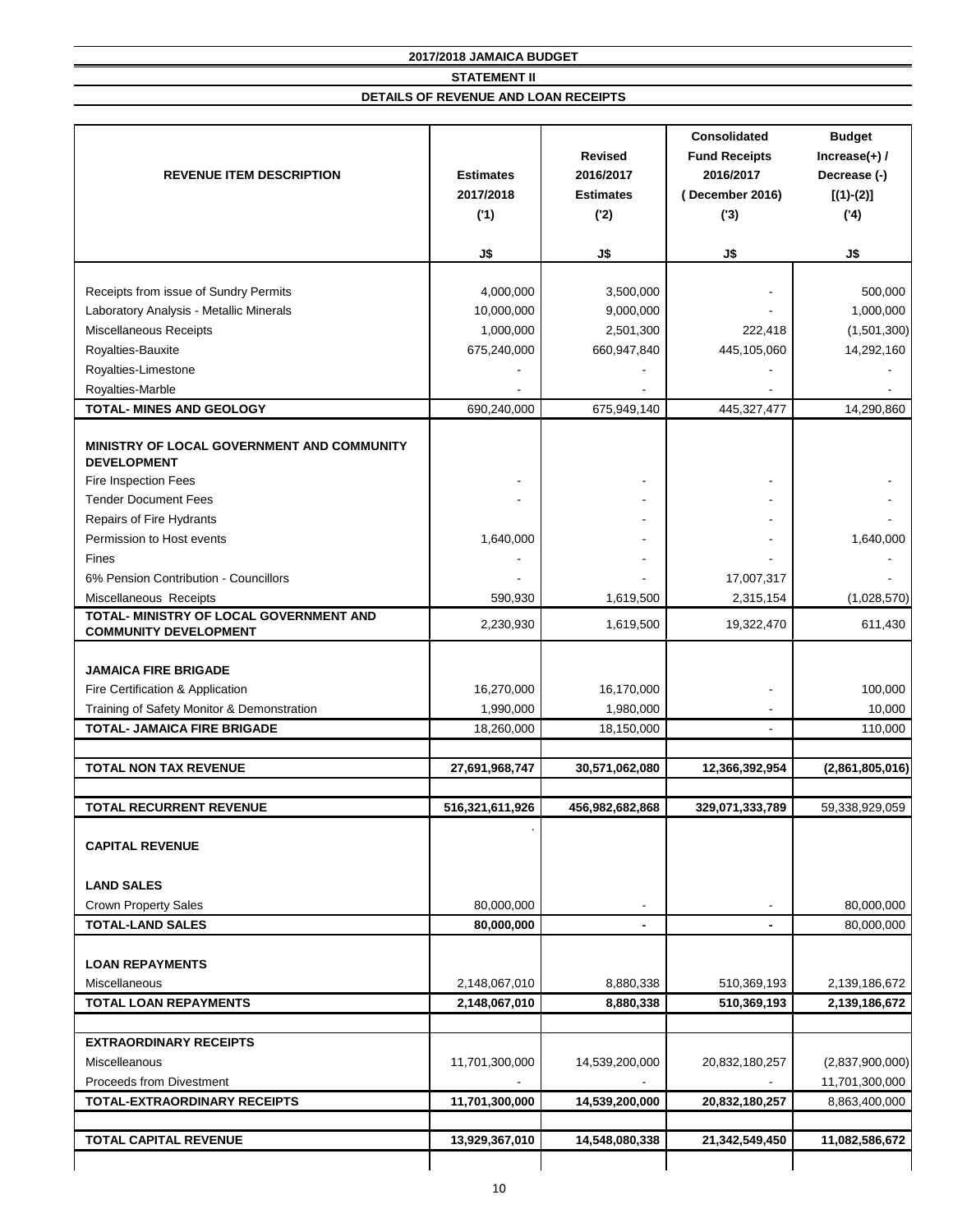| <b>REVENUE ITEM DESCRIPTION</b>                        | <b>Estimates</b><br>2017/2018<br>('1)<br>J\$ | <b>Revised</b><br>2016/2017<br><b>Estimates</b><br>('2)<br>J\$ | <b>Consolidated</b><br><b>Fund Receipts</b><br>2016/2017<br>(December 2016)<br>(3)<br>J\$ | <b>Budget</b><br>Increase $(+)$ /<br>Decrease (-)<br>$[(1)-(2)]$<br>(4)<br>J\$ |
|--------------------------------------------------------|----------------------------------------------|----------------------------------------------------------------|-------------------------------------------------------------------------------------------|--------------------------------------------------------------------------------|
|                                                        |                                              |                                                                |                                                                                           |                                                                                |
| <b>GRANTS</b>                                          |                                              |                                                                |                                                                                           |                                                                                |
| TRANSFER FROM CAPITAL DEVELOPMENT FUND                 |                                              |                                                                |                                                                                           |                                                                                |
| <b>Transfer to Current Account</b>                     |                                              |                                                                |                                                                                           |                                                                                |
| Transfers in lieu of Income Tax from Alumina Producers |                                              |                                                                |                                                                                           |                                                                                |
| <b>Others</b>                                          |                                              | 2,818,194,200                                                  |                                                                                           | (2,818,194,200)                                                                |
| TOTAL- TRANSFER TO CAPITAL ACCOUNT                     |                                              | 2,818,194,200                                                  | $\blacksquare$                                                                            | (2,818,194,200)                                                                |
|                                                        |                                              |                                                                |                                                                                           |                                                                                |
| <b>EXTERNAL GRANTS</b>                                 |                                              |                                                                |                                                                                           |                                                                                |
| <b>European Union</b>                                  |                                              | 1,304,033,000                                                  |                                                                                           | (1,304,033,000)                                                                |
| <b>Miscelleanous Grants</b>                            |                                              |                                                                |                                                                                           |                                                                                |
| <b>Other Grants</b><br><b>TOTAL EXTERNAL GRANTS</b>    | 4,352,118,000<br>4,352,118,000               | 3,944,865,000<br>5,248,898,000                                 | 2,921,751,000<br>2,921,751,000                                                            | 407,253,000<br>(896, 780, 000)                                                 |
|                                                        |                                              |                                                                |                                                                                           |                                                                                |
| <b>TOTAL GRANTS</b>                                    | 4,352,118,000                                | 8,067,092,200                                                  | 2,921,751,000                                                                             | (3,714,974,200)                                                                |
|                                                        |                                              |                                                                |                                                                                           |                                                                                |
| <b>EXTERNAL LOANS</b>                                  |                                              |                                                                |                                                                                           |                                                                                |
| <b>Multilateral</b>                                    |                                              |                                                                |                                                                                           |                                                                                |
| Loans to be raised under Act 39 of 1964                |                                              |                                                                |                                                                                           |                                                                                |
| World Bank Loans                                       |                                              | 11,049,300,000                                                 |                                                                                           | (11,049,300,000)                                                               |
| Inter-American Development Bank                        |                                              | 18,834,000,000                                                 | 160,495,000                                                                               | (18, 834, 000, 000)                                                            |
| <b>USAID</b>                                           |                                              |                                                                |                                                                                           |                                                                                |
| Caribbean Development Bank                             | 56,045,000                                   | 626,928,000                                                    | 479,287,250                                                                               | (570, 883, 000)                                                                |
| European Union                                         |                                              |                                                                | 940,225,105                                                                               |                                                                                |
| World Bank/IDB                                         | 8,622,668,000                                | 10,403,934,000                                                 | 21,482,062,308                                                                            | (1,781,266,000)                                                                |
| <b>IFID</b>                                            |                                              |                                                                |                                                                                           |                                                                                |
| OECF/USAID                                             |                                              |                                                                |                                                                                           |                                                                                |
| OPEC                                                   |                                              | 570,310,000                                                    | 476,199,000                                                                               | (570, 310, 000)                                                                |
| <b>OECF</b>                                            |                                              |                                                                |                                                                                           |                                                                                |
| <b>IMF</b>                                             |                                              |                                                                |                                                                                           |                                                                                |
| <b>IBRD</b>                                            | 39,534,000,000                               |                                                                | 2,600,104,150                                                                             | 39,534,000,000                                                                 |
| Other                                                  | 10,955,000,000                               | 49,881,000                                                     | 1,755,197,680                                                                             | 10,905,119,000                                                                 |
| <b>Total Multilateral Loans</b>                        | 59,167,713,000                               | 41,534,353,000                                                 | 27,893,570,493                                                                            | 17,633,360,000                                                                 |
| <b>Bilateral</b>                                       |                                              |                                                                |                                                                                           |                                                                                |
| Government of China                                    | 11,444,327,000                               | 5,881,015,000                                                  | 3,603,821,000                                                                             | 5,563,312,000                                                                  |
| Government of Germany                                  |                                              |                                                                |                                                                                           |                                                                                |
| <b>JBIC</b>                                            |                                              |                                                                |                                                                                           |                                                                                |
| Kuwait                                                 |                                              | 47,332,000                                                     | 47,332,000                                                                                | (47, 332, 000)                                                                 |
| Saudi                                                  |                                              |                                                                |                                                                                           |                                                                                |
| <b>PL480</b>                                           |                                              |                                                                |                                                                                           |                                                                                |
| Other                                                  |                                              |                                                                | 24,841,000                                                                                |                                                                                |
|                                                        |                                              |                                                                |                                                                                           |                                                                                |
| <b>Other Loans</b>                                     |                                              |                                                                |                                                                                           |                                                                                |
| <b>Capital Market</b>                                  |                                              |                                                                |                                                                                           |                                                                                |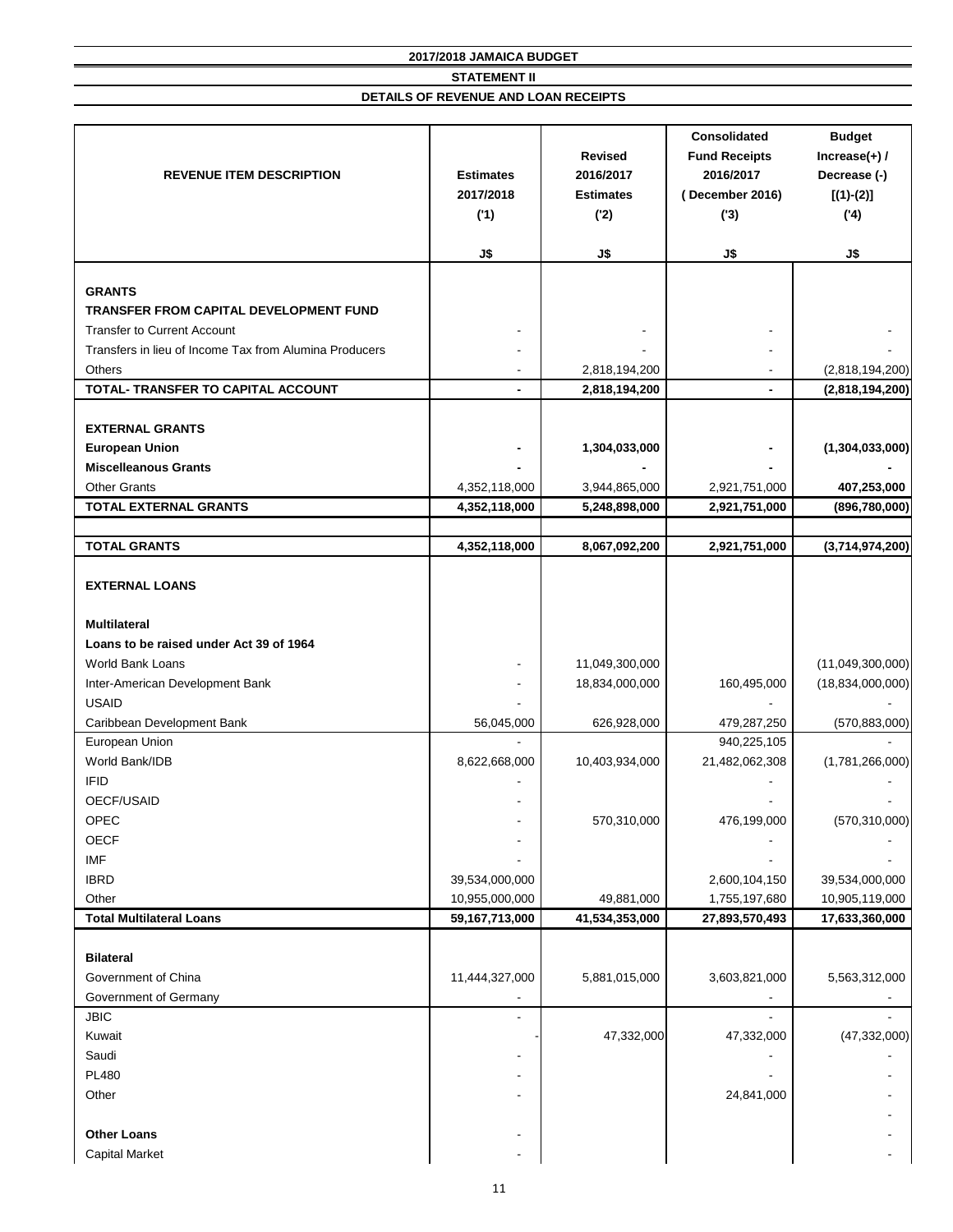**2017/2018 JAMAICA BUDGET STATEMENT II DETAILS OF REVENUE AND LOAN RECEIPTS**

| <b>REVENUE ITEM DESCRIPTION</b>        | <b>Estimates</b><br>2017/2018<br>('1) | <b>Consolidated</b><br><b>Revised</b><br><b>Fund Receipts</b><br>2016/2017<br>2016/2017<br><b>Estimates</b><br>December 2016)<br>(2)<br>(3) |                |                     |  | <b>Budget</b><br>Increase $(+)$ /<br>Decrease (-)<br>$[(1)-(2)]$<br>(4) |
|----------------------------------------|---------------------------------------|---------------------------------------------------------------------------------------------------------------------------------------------|----------------|---------------------|--|-------------------------------------------------------------------------|
|                                        | J\$                                   | J\$                                                                                                                                         | J\$            | J\$                 |  |                                                                         |
| Other                                  |                                       |                                                                                                                                             |                |                     |  |                                                                         |
| <b>Total Bilateral Loans</b>           | 11,444,327,000                        | 5,928,347,000                                                                                                                               | 3,675,994,000  | 5,515,980,000       |  |                                                                         |
|                                        |                                       |                                                                                                                                             |                |                     |  |                                                                         |
| <b>TOTAL-EXTERNAL LOANS</b>            | 70,612,040,000                        | 47,462,700,000                                                                                                                              | 31,569,564,493 | 23,149,340,000      |  |                                                                         |
| <b>DOMESTIC LOANS</b>                  |                                       |                                                                                                                                             |                |                     |  |                                                                         |
| <b>Local Commercial Banking Sector</b> |                                       |                                                                                                                                             |                |                     |  |                                                                         |
| Benchmark Notes & Treasury Bills       | 14,400,000,000                        | 41,921,700,000                                                                                                                              | 23,734,066,163 | (27, 521, 700, 000) |  |                                                                         |
| Indexed Bonds & US\$ Loans             |                                       |                                                                                                                                             |                |                     |  |                                                                         |
| Other                                  | 74,600,000,000                        |                                                                                                                                             | 210,350,917    | 74,600,000,000      |  |                                                                         |
| <b>TOTAL- DOMESTIC LOANS</b>           | 89,000,000,000                        | 41,921,700,000                                                                                                                              | 23,944,417,080 | 47,078,300,000      |  |                                                                         |
|                                        |                                       |                                                                                                                                             |                |                     |  |                                                                         |
| <b>TOTAL LOANS</b>                     | 159,612,040,000                       | 89,384,400,000                                                                                                                              | 55,513,981,573 | 70,227,640,000      |  |                                                                         |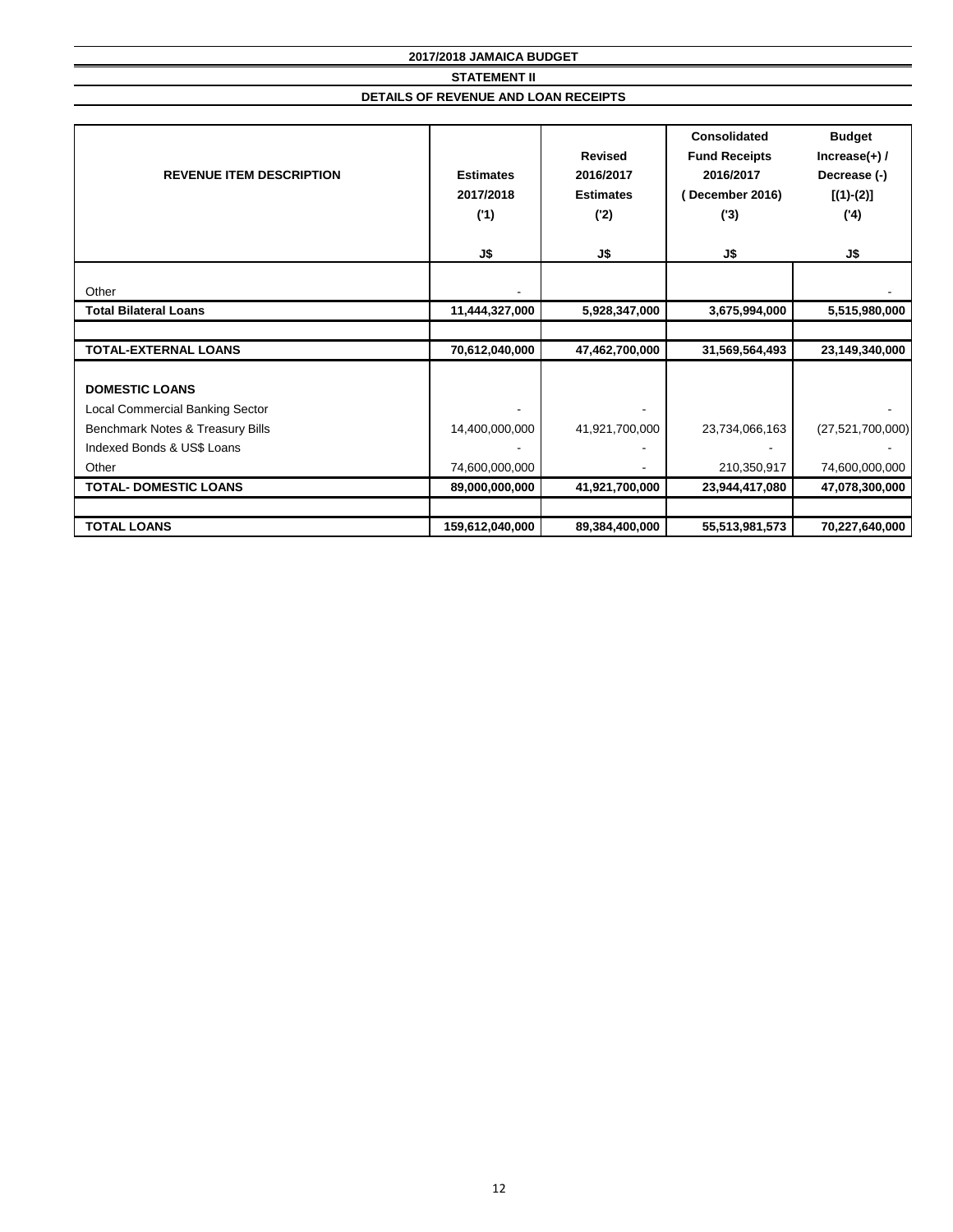| <b>REVENUE ITEM DESCRIPTION</b>        | <b>Estimates</b><br>2017/2018<br>('1) | <b>Revised</b><br>2016/2017<br><b>Estimates</b><br>('2) | <b>Consolidated</b><br><b>Fund Receipts</b><br>2016/2017<br>(December 2016)<br>(3) | <b>Budget</b><br>Increase $(+)$ /<br>Decrease (-)<br>$[(1)-(2)]$<br>(4) |
|----------------------------------------|---------------------------------------|---------------------------------------------------------|------------------------------------------------------------------------------------|-------------------------------------------------------------------------|
|                                        | J\$                                   | J\$                                                     | J\$                                                                                | J\$                                                                     |
|                                        |                                       |                                                         |                                                                                    |                                                                         |
| <b>SUMMARY</b>                         |                                       |                                                         |                                                                                    |                                                                         |
| <b>RECURRENT REVENUE</b>               |                                       |                                                         |                                                                                    |                                                                         |
| <b>Tax Revenue</b>                     | 488,629,643,179                       | 426,411,620,788                                         | 316,704,940,836                                                                    | 62,218,022,391                                                          |
| Non Tax Revenue                        | 27,691,968,747                        | 30,571,062,080                                          | 12,366,392,954                                                                     | (2,879,093,333)                                                         |
| <b>CAPITAL REVENUE</b>                 | 13,929,367,010                        | 14,548,080,338                                          | 21,342,549,450                                                                     | (618, 713, 328)                                                         |
| <b>GRANTS</b>                          |                                       |                                                         |                                                                                    |                                                                         |
| Transfer from Capital Development Fund |                                       | 2,818,194,200                                           |                                                                                    | (2,818,194,200)                                                         |
| <b>External Grants</b>                 | 4,352,118,000                         | 5,248,898,000                                           | 2,921,751,000                                                                      | (896, 780, 000)                                                         |
| <b>LOANS</b>                           |                                       |                                                         |                                                                                    |                                                                         |
| <b>External Loans</b>                  | 70,612,040,000                        | 47,462,700,000                                          | 31,569,564,493                                                                     | 23,149,340,000                                                          |
| Domestic Loans                         | 89,000,000,000                        | 41,921,700,000                                          | 23,944,417,080                                                                     | 47,078,300,000                                                          |
| <b>TOTAL</b>                           | 694,215,136,937                       | 568,982,255,406                                         | 408,849,615,813                                                                    | 125,232,881,531                                                         |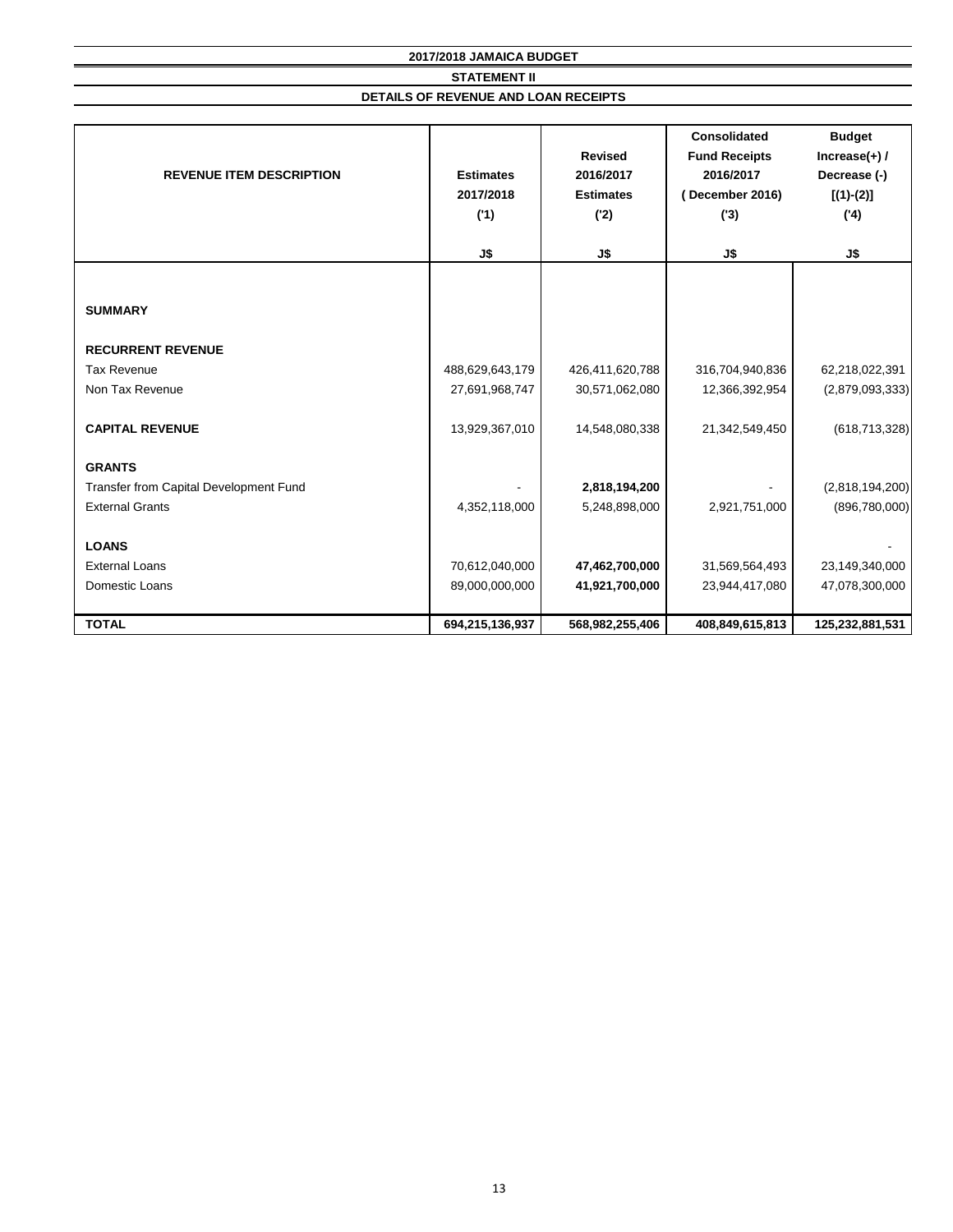#### **STATEMENT III**

| <b>STATEMENT OF STATUTORY EXPENDITURE CHARGED</b> |
|---------------------------------------------------|
| TO THE CONSOLIDATED FUND                          |

| Head<br>No. | <b>Head of Estimates</b>                                 | <b>Particulars of Service</b>                                                                                                                                                                                                 | <b>Amount</b><br>\$'000 | <b>Statutory Authority</b>                                                                                                   |
|-------------|----------------------------------------------------------|-------------------------------------------------------------------------------------------------------------------------------------------------------------------------------------------------------------------------------|-------------------------|------------------------------------------------------------------------------------------------------------------------------|
| 01000       | His Excellency the Governor-<br><b>General and Staff</b> | <b>Emoluments of the Governor-General</b><br>and his personal staff as well as general<br>expenditure affiliated to the office of the<br>Governor-General                                                                     | 169,033.0               | Section 12 of the Governor-<br>General (Expenditure, Personal<br>Staff, Tax Exemptions and<br>Pensions) Act.                 |
| 02000       | <b>Houses of Parliament</b>                              | Salaries and Allowances of the Clerk and<br>Deputy Clerk of the Senate and the House<br>of Representatives.                                                                                                                   | 10,741.0                | Section 47 (8) of the Constitution<br>of Jamaica.                                                                            |
| 03000       | Office of the Public<br>Defender                         | Salary and Allowances of the Public<br>Defender.                                                                                                                                                                              | 12,711.0                | Section 9 of the Public Defender<br>Interim Act 33/1999                                                                      |
| 04000       | Office of the Contractor<br>General                      | Salary and Allowances of the Contractor<br>General.                                                                                                                                                                           | 10,659.0                | Section 11 (1) and (3) of the<br><b>Contractor General Act</b>                                                               |
| 05000       | <b>Auditor General</b>                                   | Salary of the Auditor General                                                                                                                                                                                                 | 8,080.0                 | Section 120-122 of the<br>Constitution of Jamaica; Section<br>25-36 of the Financial<br>Administration and Audit Act.        |
| 06000       | Office of the Services<br>Commissions                    | Salaries and Allowances of the Chairman<br>and members of the Public Service<br>Commissions.                                                                                                                                  | 6,199.0                 | Section 124 (8) of the Constitution<br>of Jamaica.                                                                           |
| 07000       | Office of the Children's<br>Advocate                     | Salary of the Children's Advocate                                                                                                                                                                                             | 10,400.0                | The Child Care and Protection<br>Act, First Schedule                                                                         |
| 08000       | Independent Commission of<br>Investigations              | Salary of the Commissioner                                                                                                                                                                                                    | 10,926.0                | The Independent Commission<br>of Investigations Act, First<br>Schedule                                                       |
| 20018       | <b>Public Debt Servicing</b><br>(Interest Payments)      | Payment of interest, service charges and<br>commitment fees in respect of the public<br>debt of Jamaica.                                                                                                                      | 137,852,871.0           | Section 119 of the Constitution of<br>Jamaica.                                                                               |
| 20019       | Pensions                                                 | Public Officers Pensions, Gratuities and<br>Monthly Allowances granted in pursuance<br>of the provisions of the Pensions Act.                                                                                                 | 12,696,610.0            | Section 4 of the Pensions Act.                                                                                               |
|             |                                                          | Jamaica Defence Force Pension                                                                                                                                                                                                 | 547,492.0               | Defence (Retired, Pay Pensions<br>and other Grants) Regulation,<br>1962                                                      |
|             |                                                          | Governor-General's Pension                                                                                                                                                                                                    | 16,472.0                | Governor General Act                                                                                                         |
|             |                                                          | Payment of Pensions and Gratuities to<br>Teachers in accordance with the Pensions<br>Act                                                                                                                                      | 6,482,639.0             | The Pensions (Teachers) Act.                                                                                                 |
|             |                                                          | Refund of Contributions by Police Sub-<br>Officers and Men                                                                                                                                                                    | 56.0                    | <b>Constabulary Force Act</b>                                                                                                |
|             |                                                          | Payment of Pensions, Gratuities or<br>other allowances to Sub-Officers and<br>Constables of the Police Force in<br>accordance with the Constabulary Force<br>Act                                                              | 5,652,534.0             | Section 59 of the Constabulary<br>Force Act.                                                                                 |
|             |                                                          | Payment of retiring allowances, Widows'<br>allowances or gratuity to legislators in<br>accordance with the provisions of the<br>Retiring Allowance (Legislative Service)<br>Act, and/or The Pensions (Prime<br>Minister) Act. | 197,549.0               | Section 12 of the Retiring<br>Allowances (Legislative Service)<br>Act and Section 7 of the<br>Pensions (Prime Minister) Act. |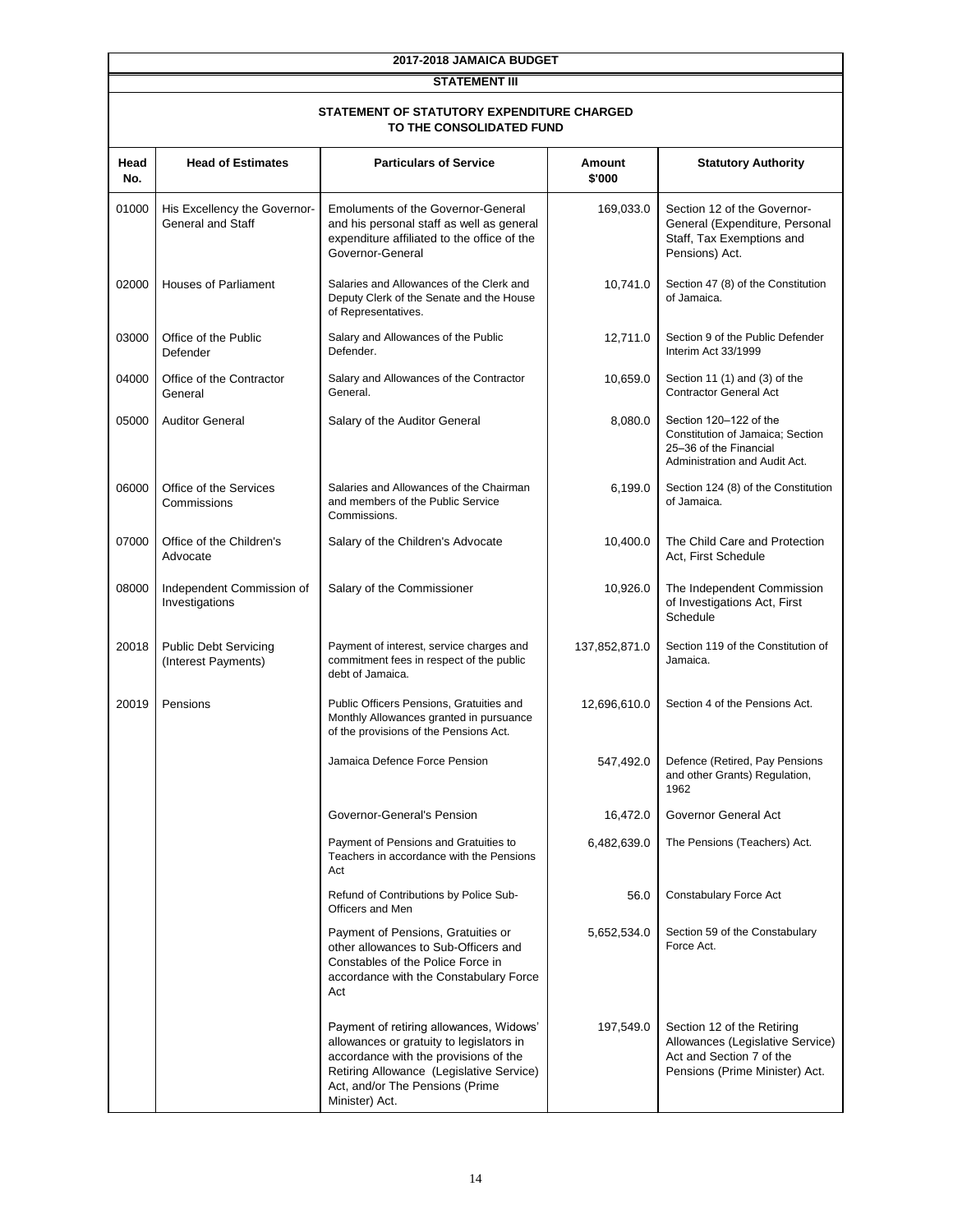| 2017-2018 JAMAICA BUDGET |                                                |                                                                                                                                                                         |                         |                                                                       |  |  |  |  |
|--------------------------|------------------------------------------------|-------------------------------------------------------------------------------------------------------------------------------------------------------------------------|-------------------------|-----------------------------------------------------------------------|--|--|--|--|
|                          | <b>STATEMENT III</b>                           |                                                                                                                                                                         |                         |                                                                       |  |  |  |  |
|                          |                                                | STATEMENT OF STATUTORY EXPENDITURE CHARGED<br>TO THE CONSOLIDATED FUND                                                                                                  |                         |                                                                       |  |  |  |  |
| Head<br>No.              | <b>Head of Estimates</b>                       | <b>Particulars of Service</b>                                                                                                                                           | <b>Amount</b><br>\$'000 | <b>Statutory Authority</b>                                            |  |  |  |  |
|                          |                                                | Payment of Pensions in accordance<br>with the Provisions of the Pensions<br>(Civil Service Family Benefits) Act.                                                        | 185,569.0               | Pensions (Civil Service Family<br>Benefits) Act.                      |  |  |  |  |
|                          |                                                | Refund of Family Benefits Contributions<br>in accordance with the Provisions of the<br>Pensions (Civil Service Family Benefits)<br>Act.                                 | 88,976.0                | Section 10 of the Pensions<br>(Civil Service Family Benefits)<br>Act. |  |  |  |  |
|                          |                                                | Payment of Pensions to the retired<br>members of the Electoral Commission<br>and their widows                                                                           | 5.0                     | The Pensions Act                                                      |  |  |  |  |
|                          |                                                | Payment of Pensions to the retired<br>Ombudsmen and their widows.                                                                                                       | 3.0                     | The Ombudsman Act                                                     |  |  |  |  |
|                          |                                                | Payment of Pensions to the retired<br>Contractor General and his widow in<br>accordance with the Contractor General<br>Act.                                             | 16,761.0                | The Contractor General Act                                            |  |  |  |  |
|                          |                                                | Jamaica Agricultural Society Pensions                                                                                                                                   | 9,287.0                 | <b>Provident Fund Act</b>                                             |  |  |  |  |
|                          |                                                | Payment of Pensions to retired Parish<br>Councillors and/or their widows in<br>accordance with the provisions of the<br>Retiring Allowances (Parish Councillors)<br>Act | 187,784.0               | Parish Councillors Act 2005                                           |  |  |  |  |
|                          |                                                | Payment of Pensions to the former<br>employees, Jamaica Railway<br>Corporation.                                                                                         | 168,882.0               | Jamaica Railway Corporation<br>(Pensions) Regulations                 |  |  |  |  |
|                          |                                                | <b>Total Pensions</b>                                                                                                                                                   | 26,250,619.0            |                                                                       |  |  |  |  |
| 28023                    | Court of Appeal                                | Payment of Salaries to the Judges of<br>the Court of Appeal                                                                                                             | 105,525.0               | Section 107 (1) of the<br>Constitution of Jamaica                     |  |  |  |  |
| 28025                    | Director of Public<br><b>Prosecutions</b>      | Payment of Salary to the Director of<br><b>Public Prosecutions</b>                                                                                                      | 8,839.0                 | Section 95 (2) of the<br>Constitution of Jamaica                      |  |  |  |  |
| 28029                    | Supreme Court                                  | Payment of Salaries to the Judges of<br>the Supreme Court                                                                                                               | 432,187.0               | Section 101 (2) of the<br>Constitution of Jamaica                     |  |  |  |  |
|                          |                                                | <b>Total Recurrent</b>                                                                                                                                                  | 164,888,790.0           |                                                                       |  |  |  |  |
| 20018A                   | <b>Public Debt Servicing</b><br>(Amortisation) | <b>Internal Debt</b>                                                                                                                                                    | 102,448,208.0           | Section 119 of the Constitution<br>of Jamaica                         |  |  |  |  |
|                          |                                                | <b>External Debt</b>                                                                                                                                                    | 70,099,872.0            | Section 119 of the Constitution<br>of Jamaica                         |  |  |  |  |
|                          |                                                | <b>Total Capital</b>                                                                                                                                                    | 172,548,080.0           |                                                                       |  |  |  |  |
|                          |                                                | <b>Grand Total Recurrent and Capital</b>                                                                                                                                | 337,436,870.0           |                                                                       |  |  |  |  |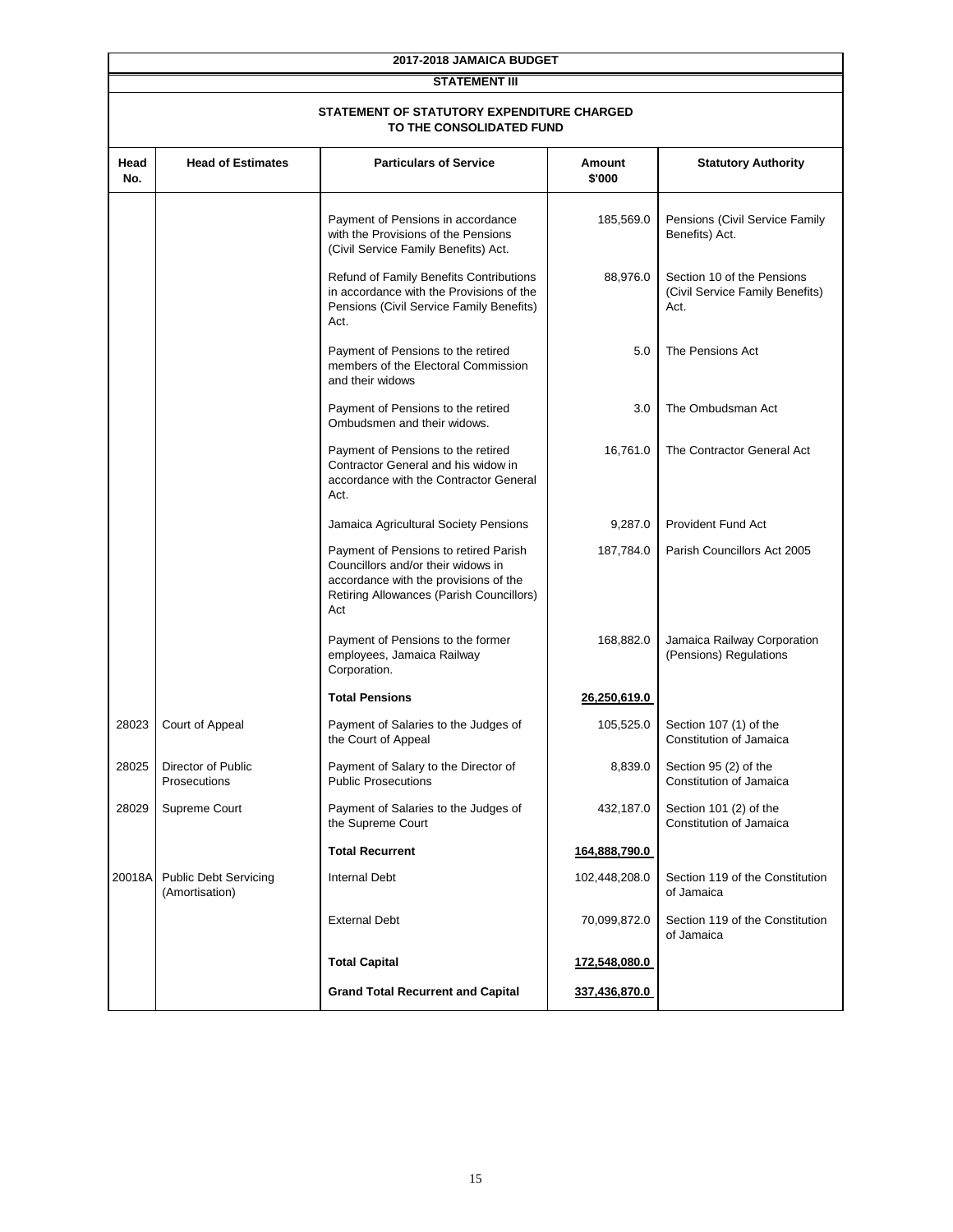#### **STATEMENT IV**

#### **INSTITUTIONAL PROJECTS AND PROGRAMMES**

#### **(Statement Showing the Works to which Institutional Loans and Grants are Applied)**

| <b>Service</b>                                                                                                 | <b>Heads of</b><br><b>Estimates</b> |                               | <b>Revised</b><br><b>Estimates</b> |                    | <b>Estimates 2017-2018</b> |                       |
|----------------------------------------------------------------------------------------------------------------|-------------------------------------|-------------------------------|------------------------------------|--------------------|----------------------------|-----------------------|
|                                                                                                                |                                     | (Activity No.<br>in brackets) | 2016-17                            | GoJ                | <b>External</b>            | <b>Total</b>          |
| <b>Agriculture</b>                                                                                             |                                     |                               |                                    |                    |                            |                       |
| Diversification of the Caribbean Livestock through the Production<br>of Small Ruminants                        | 50000B                              | (9349)                        | 34,769.0                           | 0.0                | 0.0                        | 0.0                   |
| Enhancing the Resilience of the Agricultural Sector and Coastal<br>Areas                                       | 50000B                              | (9399)                        | 75,800.0                           | 8,687.0            | 51,030.0                   | 59,717.0              |
| Essex Valley Irrigation Infrastructure Development Programme<br>Rural Economic Development Initiative          | 19000B<br>15000B                    | (9510)<br>(9441)              | 493,795.0                          | 0.0<br>10,430.0    | 70,000.0<br>116,137.0      | 70,000.0<br>126,567.0 |
| Enhancing the Resilience of the Agricultural Sector and Coastal                                                | 19000B                              | (9399)                        | 19,600.0                           | 0.0                | 20,019.0                   | 20,019.0              |
| Areas<br>Jamaica Banana Accompanying Measures (JBAMS)                                                          | 50000B                              | (9423)                        | 146.772.0                          | 4,000.0            | 127,701.0                  | 131,701.0             |
| Agricultural Competitiveness Programme (formerly Rural<br>Competitiveness Programme)                           | 50000B                              | (9348)                        | 421,701.0                          | 5,000.0            | 175,000.0                  | 180,000.0             |
| <b>Total Agriculture</b>                                                                                       |                                     |                               | 1,192,437.0                        | 28,117.0           | 559,887.0                  | 588,004.0             |
| <b>Education</b>                                                                                               |                                     |                               |                                    |                    |                            |                       |
| Promoting Quality Education and Advancing the Reality of a Child<br><b>Friendly Environment</b>                | 41000B                              | (9419)                        | 29,637.0                           | 0.0                | 6,960.0                    | 6,960.0               |
| Poverty Reduction Programme III                                                                                | 15000B                              | (9438)                        | 116,012.0                          | 0.0                | 0.0                        | 0.0                   |
| Primary Education Support Project (IDB)<br>University of Technology Enhancement Project                        | 41000B                              | (9220)                        | 52,795.0                           | 0.0                | 0.0<br>56,045.0            | 0.0<br>56.045.0       |
| Early Childhood Development Project (IBRD)                                                                     | 41000B<br>41000B                    | (9088)<br>(9237)              | 601,788.0<br>36,500.0              | 0.0<br>0.0         | 45,000.0                   | 45,000.0              |
| Strengthening the School Feeding Programme in Jamaica                                                          | 41000B                              | (9504)                        | 13,372.0                           | 1,440.0            | 9,625.0                    | 11,065.0              |
| Technology to Empower Individuals and Communities for                                                          | 41000B                              | (9443)                        | 112,048.0                          | 0.0                | 0.0                        | 0.0                   |
| Development (Bill and Melinda Gates Foundation)                                                                |                                     |                               |                                    |                    |                            |                       |
| Education System Transformation Programme (IBRD/IADB)<br>USAID/MOE Education Partnership for Improved Literacy | 41000B<br>41000B                    | (9331)<br>(9444)              | 588,632.0                          | 455,899.0<br>0.0   | 0.0<br>0.0                 | 455,899.0<br>0.0      |
| Outcomes                                                                                                       |                                     |                               | 53,412.0                           |                    |                            |                       |
| Construction of Early Childhood Institutions Project                                                           | 41000B                              | (9485)                        | 35,000.0                           | 28,200.0           | 71,800.0                   | 100,000.0             |
| <b>Total Education</b>                                                                                         |                                     |                               | 1,639,196.0                        | 485,539.0          | 189,430.0                  | 674,969.0             |
| <b>Health</b>                                                                                                  |                                     |                               |                                    |                    |                            |                       |
| Transitional Funding Mechanism (TFM)<br>Support to the National HIV/AIDS Response in Jamaica                   | 42000B<br>42000B                    | (9418)<br>(9481)              | 315,385.0<br>623,999.0             | 0.0<br>144,223.0   | 0.0<br>600,000.0           | 0.0<br>744,223.0      |
| Programme for Reduction of Maternal and Child Mortality                                                        | 42000B                              | (9430)                        | 256,722.0                          | 0.0                | 589,868.0                  | 589,868.0             |
| (PROMAC) in Jamaica                                                                                            |                                     |                               |                                    |                    |                            |                       |
| HIV Prevalence in Most-at-Risk Population Reduced (USAID)                                                      | 42000B                              | (9337)                        | 361,582.0                          | 108,220.0          | 384,038.0                  | 492,258.0             |
| Institutional Strengthening To Improve National Surveillance,                                                  | 42000B                              | (9476)                        | 15,000.0                           | 0.0                | 10,132.0                   | 10,132.0              |
| Prevention and Control of Infectious Diseases<br>Strengthening of Health Systems in Jamaica                    | 42000B                              | (9484)                        | 26,040.0                           | 5,031.0            | 24,691.0                   | 29,722.0              |
| <b>Total Health</b>                                                                                            |                                     |                               | 1,598,728.0                        | 257,474.0          | 1,608,729.0                | 1,866,203.0           |
| <b>Housing</b>                                                                                                 |                                     |                               |                                    |                    |                            |                       |
| Jamaica Economical Housing Project (GOJ/China EXIM Bank)                                                       | 19000B                              | (9356)                        | 182,000.0                          | 0.0                | 0.0                        | 0.0                   |
| Jamaica Water Resources Development Master Plan<br><b>Total Housing</b>                                        | 19000B                              | (9491)                        | 18,456.0                           | 688.0<br>688.0     | 4,312.0<br>4,312.0         | 5,000.0<br>5,000.0    |
| <b>Transport and Communication</b>                                                                             |                                     |                               | 200,456.0                          |                    |                            |                       |
| Transportation Infrastructure Rehabilitation Programme (IDB)                                                   | 19000B                              | (9238)                        | 176,000.0                          | 0.0                | 0.0                        | 0.0                   |
| <b>Road Rehabilitation Project II</b>                                                                          | 19000B                              | (9313)                        | 18,462.0                           | 0.0                | 0.0                        | $0.0\,$               |
| Upgrade to International Postal System                                                                         | 56000B                              | (9489)                        | 38,911.0                           | 0.0                | 46,676.0                   | 46,676.0              |
| Palisadoes Shoreline and Road Project                                                                          | 19000B                              | (9334)                        | 8,000.0                            | 3,000.0            | 0.0                        | 3,000.0               |
| Rural Road Rehabilitation Project II<br>Major Infrastructure for Development Programme (MIDP)                  | 19000B<br>19000B                    | (9311)<br>(9421)              | 748,201.0<br>8,838,778.0           | 0.0<br>7,432,398.0 | 0.0<br>11,304,764.0        | 0.0<br>18,737,162.0   |
| <b>Trifold National Transport Repository Project</b>                                                           | 68000B                              | (9498)                        | 666.0                              | 0.0                | 0.0                        | 0.0                   |
| Southern Coastal Highway Improvement Project                                                                   | 19000B                              | (9501)                        | 0.0                                | 246,000.0          | $0.0\,$                    | 246,000.0             |
| <b>Total Transport and Communication</b>                                                                       |                                     |                               | 9,829,018.0                        | 7,681,398.0        | 11,351,440.0               | 19,032,838.0          |
| <b>Water and Sewerage</b><br>Integrated Management of the Yallahs/Hope River Watershed<br>Management Area      | 19000B                              | (9408)                        | 65,520.0                           | 9,640.0            | 70,360.0                   | 80,000.0              |
| Hermitage Dam Rehabilitation Study                                                                             | 19000B                              | (9507)                        | 38,735.0                           | 0.0                | 39,829.0                   | 39,829.0              |
| <b>Total Water and Sewerage</b>                                                                                |                                     |                               | 104,255.0                          | 9,640.0            | 110,189.0                  | 119,829.0             |
| <b>Mining and Energy</b><br>Enhancing the ICT Regulatory Environment                                           | 56000B                              | (9431)                        | 2,585.0                            | 0.0                | 0.0                        | 0.0                   |
| Energy Security and Efficiency Enhancement Project                                                             | 56000B                              | (9353)                        | 359,704.0                          | 4,970.0            | 210,258.0                  | 215,228.0             |
| Developing an Energy Services Company (ESCO) Industry in                                                       | 40000B                              | (9376)                        | 4,546.0                            | 0.0                | 0.0                        | 0.0                   |
| Jamaica                                                                                                        |                                     |                               |                                    |                    |                            |                       |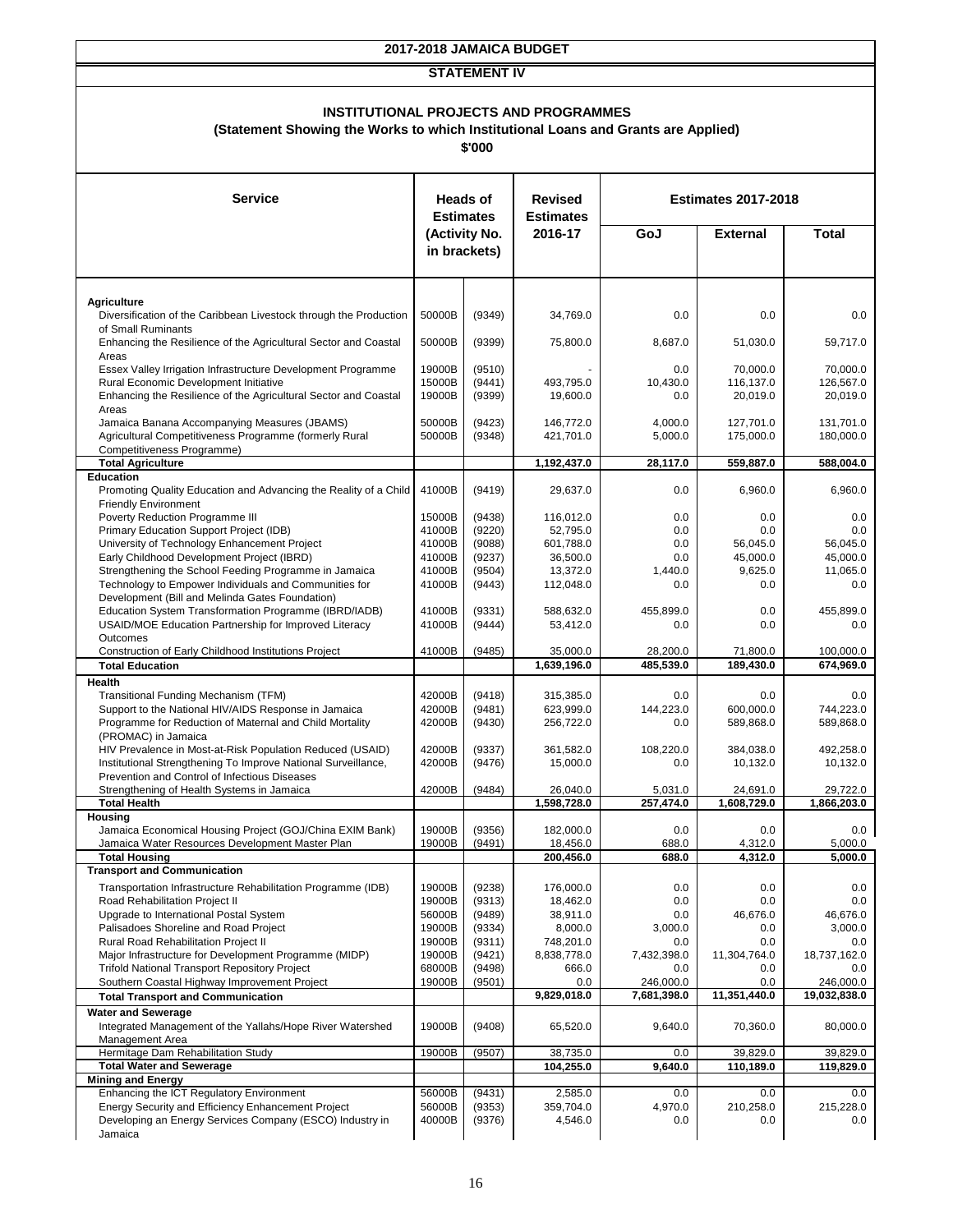#### **STATEMENT IV**

#### **INSTITUTIONAL PROJECTS AND PROGRAMMES**

#### **(Statement Showing the Works to which Institutional Loans and Grants are Applied)**

| <b>Service</b>                                                                                                                                  | <b>Heads of</b><br><b>Estimates</b> |                  | <b>Revised</b><br><b>Estimates</b> |                      | <b>Estimates 2017-2018</b> |                        |
|-------------------------------------------------------------------------------------------------------------------------------------------------|-------------------------------------|------------------|------------------------------------|----------------------|----------------------------|------------------------|
|                                                                                                                                                 |                                     | (Activity No.    | 2016-17                            | GoJ                  | <b>External</b>            | <b>Total</b>           |
|                                                                                                                                                 | in brackets)                        |                  |                                    |                      |                            |                        |
| Establishment of OLADE's Caribbean Sub-Regional Office in                                                                                       | 56000B                              | (9400)           | 8.410.0                            | 0.0                  | 0.0                        | 0.0                    |
| Jamaica<br><b>Total Mining and Energy</b>                                                                                                       |                                     |                  | 375,245.0                          | 4,970.0              | 210,258.0                  | 215,228.0              |
| <b>Environment</b>                                                                                                                              |                                     |                  |                                    |                      |                            |                        |
| Developing a Comprehensive Bush Fire Warning Index for<br><b>Effective Bush Fire Management</b>                                                 | 19000B                              | (9513)           | 0.0                                | 0.0                  | 19,580.0                   | 19,580.0               |
| National Biodiversity Planning to support the implementation of<br>the Convention on Biological Diversity (CBD) 2011-2020 Strategic             | 19000B                              | (9472)           | 14,900.0                           | 0.0                  | 0.0                        | 0.0                    |
| Plan in Jamaica<br>HCFC Phase Out Management Plan Implementation<br>Pilot Programme for Climate Resilience II (PPCR II) - Adaptation            | 19000B<br>19000B                    | (9429)<br>(9475) | 16,251.0<br>194,182.0              | 0.0<br>4,000.0       | 11,790.0<br>334,000.0      | 11,790.0<br>338,000.0  |
| Programme and Financing Mechanism<br>Strengthening the Operational and Financial Sustainability of the<br>National Area Protected System (UNDP) | 19000B                              | (9370)           | 69,151.0                           | 0.0                  | 0.0                        | 0.0                    |
| Integrating Water, Land and Ecosystems Management in<br>Caribbean Small Island Developing States (IWEco)                                        | 19000B                              | (9505)           | 3,606.0                            | 0.0                  | 28,000.0                   | 28,000.0               |
| Third National Communication and Biennial Update Report to the<br><b>UNFCCC</b>                                                                 | 19000B                              | (9455)           | 35,555.0                           | 0.0                  | 19,160.0                   | 19,160.0               |
| Portmore Hagen Climate Change Park<br>National Quick Start Programme Trust Fund Project                                                         | 72000B<br>19000B                    | (9502)<br>(9391) | 22,976.0<br>7,292.0                | 10,500.0<br>0.0      | 19,500.0<br>3,269.0        | 30,000.0<br>3,269.0    |
| <b>Total Environment</b>                                                                                                                        |                                     |                  | 363,913.0                          | 14,500.0             | 435,299.0                  | 449,799.0              |
| Other                                                                                                                                           |                                     |                  |                                    |                      |                            |                        |
| Understanding Social Effects of Financial Crisis (IADB)                                                                                         | 19000B                              | (9358)           | 10,000.0                           | 0.0                  | 0.0                        | 0.0                    |
| PPCR II - Improving Climate Data and Information Management                                                                                     | 19000B                              | (9394)           | 150,000.0                          | 0.0                  | 200,000.0                  | 200,000.0              |
| Community Based Landslide Risk Reduction (Japan Social<br>Development Fund/IBRD)                                                                | 72000B                              | (9322)           | 119.0                              | 0.0                  | 0.0                        | 0.0                    |
| Poverty Reduction Programme IV                                                                                                                  | 15000B                              | (9471)           | 100,000.0                          | 16,299.0             | 333,506.0                  | 349,805.0              |
| Strategic Public Sector Transformation Project                                                                                                  | 20000B                              | (9463)           | 506,085.0                          | 38,000.0             | 849,000.0                  | 887,000.0              |
| <b>School Sanitation Project</b>                                                                                                                | 15000B                              | (9451)           | 202,500.0                          | 200,000.0            | 0.0                        | 200,000.0              |
| Jamaica Disaster Vulnerability Reduction Project                                                                                                | 15000B                              | (9488)           | 40,000.0                           | 0.0                  | 286,167.0                  | 286,167.0              |
| Offices of the Ministry of Foreign Affairs and Foreign Trade<br>Promoting Community Based Climate Resilience in the Fisheries                   | 19000B<br>50000B                    | (9083)<br>(9480) | 540,271.0<br>18,939.0              | 232,000.0<br>1,430.0 | 0.0<br>2,570.0             | 232,000.0<br>4,000.0   |
| Sector                                                                                                                                          |                                     |                  |                                    |                      |                            |                        |
| Development of a National Identification System                                                                                                 | 15000B                              | (9390)           | 14.984.0                           | 0.0                  | 0.0                        | $0.0\,$                |
| Revitalization of Institute of Jamaica                                                                                                          | 46000B                              | (9486)           | 96,000.0                           | 16,080.0             | 0.0                        | 16,080.0               |
| Caribbean Anti-Corruption Programme (Support to INDECOM)                                                                                        | 28000B                              | (9500)           | 150,027.0                          | 0.0                  | 0.0                        | $0.0\,$                |
| Basic Needs Trust Fund (BNTF7)                                                                                                                  | 15000B                              | (9440)           | 609,217.0                          | 9,000.0              | 225,426.0                  | 234,426.0              |
| Institutional and Regulatory Framework for Jamaica's ICT/BPO<br>Industry                                                                        | 19000B                              | (9479)           | 13,731.0                           | 0.0                  | 0.0                        | $0.0\,$                |
| Jamaica Business Taxation Reform (JAMTAX)                                                                                                       | 20000B                              | (9464)           | 20,526.0                           | 0.0                  | 2,400.0                    | 2,400.0                |
| Basic Needs Trust Fund 8                                                                                                                        | 15000B                              | (9506)           | 192,000.0                          | 3,615.0              | 115,800.0                  | 119,415.0              |
| Building Capacity in Post Disaster Needs Assessment                                                                                             | 19000B                              | (9511)           | 0.0                                | 2,000.0              | 6,500.0                    | 8,500.0                |
| Improving Innovation Capacities in the Caribbean                                                                                                | 56000B                              | (9450)           | 29,033.0                           | 1,950.0              | 17,319.0                   | 19,269.0               |
| Justice Undertakings for Social Transformation (JUST)<br>Youth Employment in Digital and Creative Industries                                    | 28000B<br>56000B                    | (9388)<br>(9469) | 125,088.0<br>112,100.0             | $0.0\,$<br>4,400.0   | 120,950.0<br>300,000.0     | 120,950.0<br>304,400.0 |
| Riverton Landfill Access Road Concrete Pavement Project                                                                                         | 72000B                              | (9460)           | 182,500.0                          | 0.0                  | 0.0                        | 0.0                    |
| Reintegration and Rehabilitation of Involuntary Returned Migrants<br>in Jamaica (UNDP)                                                          | 26000B                              | (9514)           | 0.0                                | 0.0                  | 13,877.0                   | 13,877.0               |
| Emerging and Sustainable Cities Initiative                                                                                                      | 72000B                              | (9458)           | 50,214.0                           | 0.0                  | 48,480.0                   | 48,480.0               |
| Caribbean Criminal Asset Recovery Programme (CCARP)                                                                                             | 20000B                              | (9432)           | 26,694.0                           | 0.0                  | 0.0                        | $0.0\,$                |
| Jamaica National Crime Victimisation Survey (JNCVS)                                                                                             | 26000B                              | (9409)           | 32,295.0                           | 0.0                  | 0.0                        | 0.0                    |
| European Development Fund (EDF) Economic Partnership<br>Agreement (EPA) Capacity Building Project                                               | 19000B                              | (9397)           | 18,660.0                           | 0.0                  | 17,000.0                   | 17,000.0               |
| Public Sector Transformation - Support the Ministry of Finance                                                                                  | 20000B                              | (9478)           | 35,534.0                           | 11,400.0             | 10,278.0                   | 21,678.0               |
| and Planning Transformation Programme<br>Citizen Security and Justice Programme III                                                             | 28000B                              | (9457)           | 181,000.0                          | 0.0                  | 213,799.0                  | 213,799.0              |
| (IDB/DFID/DFATD/GOJ)<br>Technical Cooperation Facility (TCF) V                                                                                  | 19000B                              |                  | 20,000.0                           | 0.0                  | 80,000.0                   | 80,000.0               |
| JCF Accountability Programme (Support to INDECOM)                                                                                               | 28000B                              | (9503)<br>(9412) | 21,581.0                           | 0.0                  | 0.0                        | 0.0                    |
| Fiscal Administration Modernisation Programme (IADB)                                                                                            | 20000B                              | (9381)           | 1,500,000.0                        | 407,770.0            | 1,192,230.0                | 1,600,000.0            |
| Economic Partnership II (EPA II) Capacity Building Project                                                                                      | 19000B                              | (9465)           | 167,476.0                          | 0.0                  | 130,000.0                  | 130,000.0              |
| Strengthening the Capacity to Manage Environmental and Social<br><b>Risks</b>                                                                   | 19000B                              | (9508)           | 5,247.0                            | 0.0                  | 0.0                        | 0.0                    |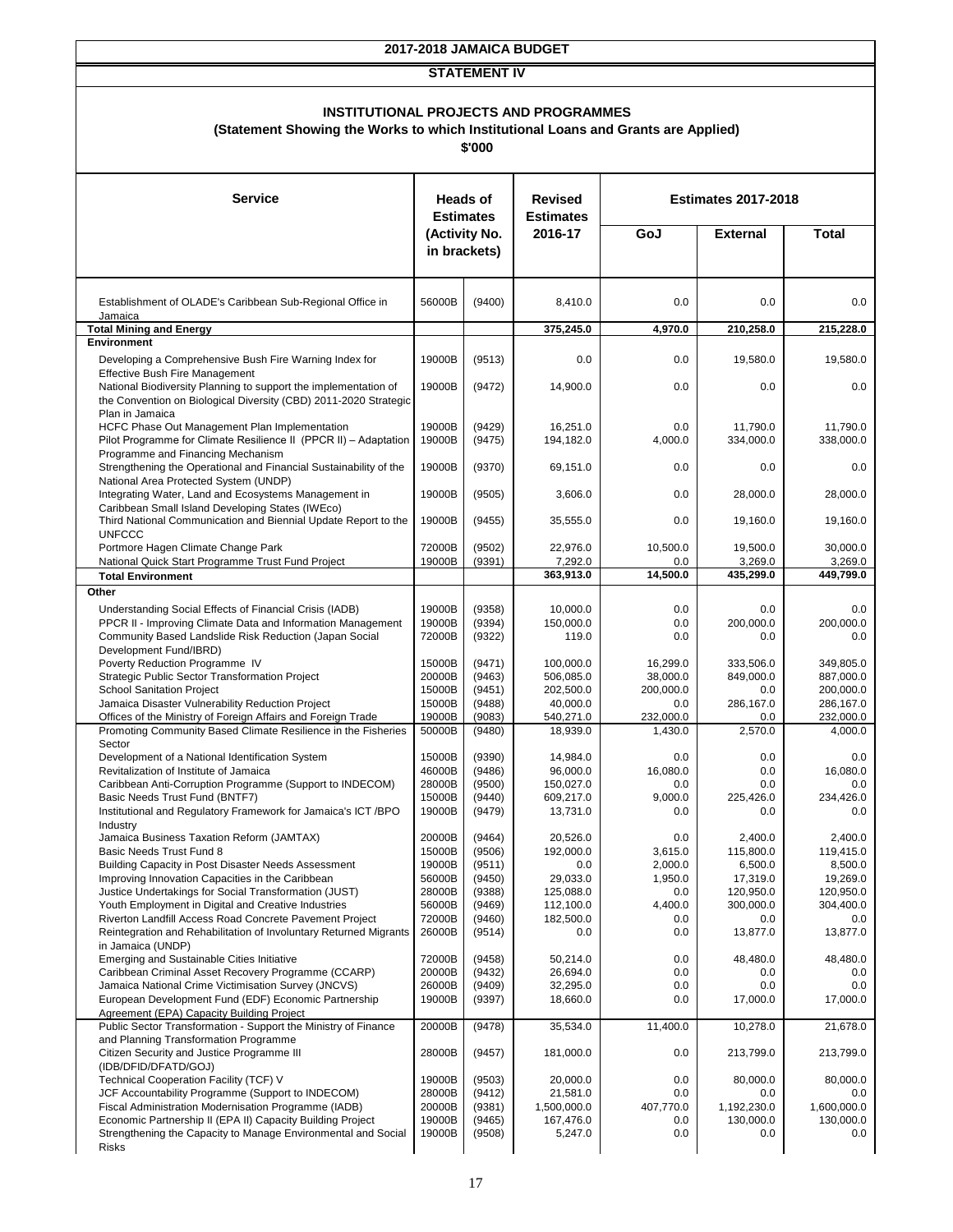#### **STATEMENT IV**

#### **INSTITUTIONAL PROJECTS AND PROGRAMMES**

#### **(Statement Showing the Works to which Institutional Loans and Grants are Applied)**

| <b>Service</b>                                                    | <b>Heads of</b><br><b>Estimates</b> |               | <b>Revised</b><br><b>Estimates</b> |              | <b>Estimates 2017-2018</b> |              |
|-------------------------------------------------------------------|-------------------------------------|---------------|------------------------------------|--------------|----------------------------|--------------|
|                                                                   |                                     | (Activity No. | 2016-17                            | GoJ          | <b>External</b>            | <b>Total</b> |
|                                                                   |                                     | in brackets)  |                                    |              |                            |              |
|                                                                   |                                     |               |                                    |              |                            |              |
| Social and Economic Inclusion of Persons With Disabilities        | 40000B                              | (9422)        | 70,877.0                           | 0.0          | 130,000.0                  | 130,000.0    |
| Integrated Social Protection and Labour Programme                 | 40000B                              | (9416)        | 243,000.0                          | 0.0          | 211,315.0                  | 211,315.0    |
| Social Protection Project II                                      | 40000B                              | (9461)        | 4,224,394.0                        | 5,050,598.0  | 1,365,415.0                | 6,416,013.0  |
| <b>Public Sector Transformation and Modernisation Programme</b>   | 16000B                              | (9263)        | 571,254.0                          | 39,966.0     | 612,455.0                  | 652,421.0    |
| Institutional and Regulatory Framework for Jamaica's ICT /BPO     | 20000B                              | (9479)        | 970.0                              | 0.0          | 0.0                        | 0.0          |
| Industry                                                          |                                     |               |                                    |              |                            |              |
| Youth Development Programme (IDB)                                 | 41000B                              | (9089)        | 24,082.0                           | 0.0          | 0.0                        | 0.0          |
| Justice, Security, Accountability and Transparency Project (JSAT) | 28000B                              | (9453)        | 145,589.0                          | 0.0          | 425,000.0                  | 425,000.0    |
| Technical Cooperation Facility VI (TCF VI)                        | 19000B                              | (9512)        | 0.0                                | 0.0          | 10,036.0                   | 10,036.0     |
| Citizen Security and Justice Programme III                        | 26000B                              | (9457)        | 1,020,000.0                        | 52,750.0     | 1,047,250.0                | 1,100,000.0  |
| (IDB/DFID/DFATD/GOJ)                                              |                                     |               |                                    |              |                            |              |
| Jamaica Integrated Community Development Project                  | 15000B                              | (9452)        | 349,168.0                          | 0.0          | 700,000.0                  | 700,000.0    |
| Development of National Policy and Plan of Action on              | 19000B                              | (9364)        | 26,350.0                           | 16,874.0     | 20,376.0                   | 37,250.0     |
| International Migration and Development                           |                                     |               |                                    |              |                            |              |
| Jamaica Foundations for Competiveness and Growth                  | 19000B                              | (9462)        | 600,000.0                          | 0.0          | 850,000.0                  | 850,000.0    |
| Integrated Support to the Jamaica Social Protection Strategy      | 40000B                              | (9487)        | 1,493,434.0                        | 0.0          | 1,522,543.0                | 1,522,543.0  |
| Justice, Security, Accountability and Transparency Project (JSAT) | 26000B                              | (9453)        | 177,000.0                          | 80,415.0     | 60,500.0                   | 140,915.0    |
| Rehabilitation and Reintegration of Local Offenders and Deported  | 26000B                              | (9316)        | 6,297.0                            | 0.0          | 0.0                        | 0.0          |
| Persons (BFCO)                                                    |                                     |               |                                    |              |                            |              |
| <b>Total Other</b>                                                |                                     |               | 14,124,236.0                       | 6,184,547.0  | 11,120,192.0               | 17,304,739.0 |
| <b>GRAND TOTAL</b>                                                |                                     |               | 29,427,484.0                       | 14,666,873.0 | 25,589,736.0               | 40,256,609.0 |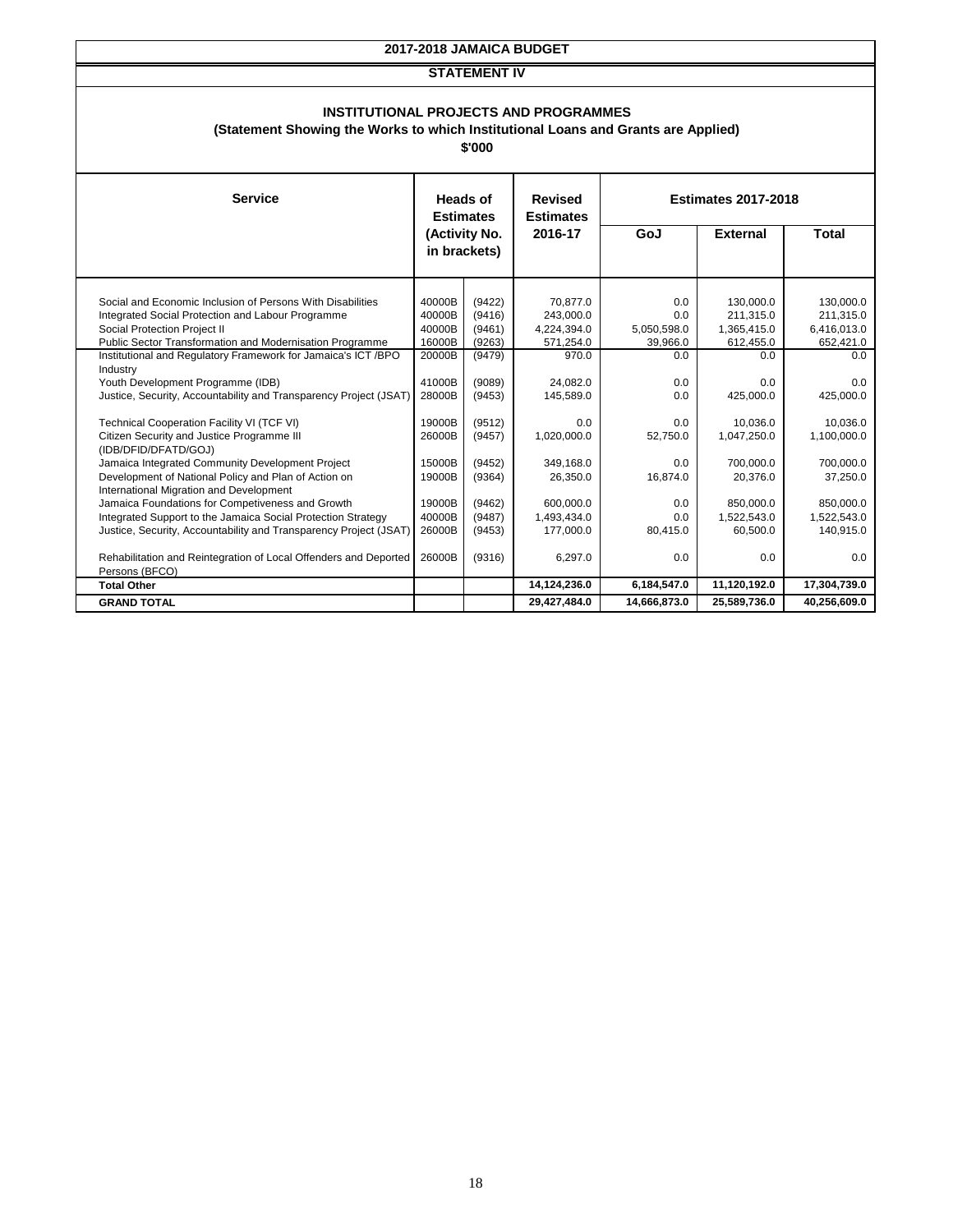

Estimates of Expenditure (Net of Appropriations-In-Aid)

#### \$'000

**Recurrent**

|       |                                                                                                                       | Estimates,<br>2017-2018 | Revised<br>Estimates,<br>2016-2017 | Approved<br>Estimates,<br>2016-2017 | Actual<br>(Provisional)<br>Expenditure,<br>2015-2016 |
|-------|-----------------------------------------------------------------------------------------------------------------------|-------------------------|------------------------------------|-------------------------------------|------------------------------------------------------|
| 01000 | Head No. and Title<br>His Excellency the Governor-General and Staff                                                   | 236,158.0               | 193,206.0                          | 181,887.0                           | 190,656.0                                            |
| 02000 | <b>Houses of Parliament</b>                                                                                           | 860,286.0               | 852,708.0                          | 827,023.0                           | 820,722.0                                            |
| 03000 | <b>Office of the Public Defender</b>                                                                                  | 107,557.0               | 99,259.0                           | 91,767.0                            | 86,831.0                                             |
| 04000 |                                                                                                                       |                         |                                    |                                     |                                                      |
|       | <b>Office of the Contractor-General</b>                                                                               | 280,830.0               | 295,828.0                          | 278,184.0                           | 246,654.0                                            |
| 05000 | <b>Auditor General</b>                                                                                                | 646,998.0               | 620,719.0                          | 535,112.0                           | 529,748.0                                            |
| 06000 | <b>Office of the Services Commissions</b>                                                                             | 205,955.0               | 198,444.0                          | 195,744.0                           | 185,328.0                                            |
| 07000 | <b>Office of the Children's Advocate</b>                                                                              | 175,850.0               | 157,545.0                          | 140,043.0                           | 134,885.0                                            |
| 08000 | <b>Independent Commission of Investigations</b>                                                                       | 353,350.0               | 366,492.0                          | 350,455.0                           | 349,267.0                                            |
| 15000 | <b>Office of the Prime Minister</b>                                                                                   | 4,722,988.0             | 4,593,214.0                        | 3,500,685.0                         | 3,479,440.0                                          |
| 15010 | Jamaica Information Service                                                                                           | 484,943.0               | 533,713.0                          | 482,134.0                           | 493,150.0                                            |
| 15020 | Registrar General's Department and Island Records Office<br><b>Total Office of the Prime Minister and Departments</b> | 5,207,931.0             | 5,126,927.0                        | 3,982,819.0                         | 35,316.0<br>4,007,906.0                              |
| 16000 | <b>Office of the Cabinet</b>                                                                                          | 468,540.0               | 425,723.0                          | 425,723.0                           | 379,574.0                                            |
| 16049 | Management Institute for National Development                                                                         | 147,551.0               | 143,741.0                          | 139,554.0                           | 144,629.0                                            |
|       | <b>Total Office of the Cabinet and Departments</b>                                                                    | 616,091.0               | 569,464.0                          | 565,277.0                           | 524,203.0                                            |
| 17000 | <b>Ministry of Tourism</b>                                                                                            | 2,109,181.0             | 1,949,514.0                        | 1,731,265.0                         | 1,821,639.0                                          |
| 19000 | Ministry of Economic Growth and Job Creation                                                                          | 6,788,394.0             | 6,502,080.0                        | 6,041,136.0                         | 475,962.0                                            |
| 19046 | <b>Forestry Department</b>                                                                                            | 633,031.0               | 626,099.0                          | 597,685.0                           | 614,615.0                                            |
| 19047 | National Land Agency                                                                                                  | 487,702.0               | 508,096.0                          | 457,541.0                           | 453,844.0                                            |
| 19048 | National Environment and Planning Agency                                                                              | 812,542.0               | 838,403.0                          | 784,845.0                           | 755,073.0                                            |
| 19050 | National Works Agency                                                                                                 | 619,576.0               | 626,378.0                          | 580,991.0                           | 624,988.0                                            |
|       | <b>Total Ministry of Economic Growth and Job Creation and</b><br><b>Departments</b>                                   | 9,341,245.0             | 9,101,056.0                        | 8,462,198.0                         | 2,924,482.0                                          |
| 20000 | Ministry of Finance and the Public Service                                                                            | 26,428,958.0            | 15,209,636.0                       | 29,708,084.0                        | 17,766,072.0                                         |
| 20011 | <b>Accountant General</b>                                                                                             | 734,230.0               | 727,231.0                          | 727,231.0                           | 568,705.0                                            |
| 20012 | Jamaica Customs Agency                                                                                                |                         |                                    |                                     |                                                      |
| 20018 | Public Debt Servicing (Interest Payments)                                                                             | 137,852,871.0           | 140, 126, 338.0                    | 138,458,716.0                       | 126,924,820.0                                        |
| 20019 | Pensions                                                                                                              | 34, 535, 271.0          | 30,237,004.0                       | 28,237,004.0                        | 26,764,933.0                                         |
| 20056 | Tax Administration Jamaica                                                                                            | 8,666,227.0             | 7,784,958.0                        | 7,784,958.0                         | 5,804,008.0                                          |
|       | Total Ministry of Finance and the Public Service and<br><b>Departments</b>                                            | 208, 217, 557.0         | 194,085,167.0                      | 204,915,993.0                       | 177,828,538.0                                        |
| 26000 | <b>Ministry of National Security</b>                                                                                  | 16,272,898.0            | 16,411,384.0                       | 15,869,965.0                        | 15,123,205.0                                         |
| 26022 | Police Department                                                                                                     | 33,044,692.0            | 34,598,335.0                       | 32,794,779.0                        | 32,770,909.0                                         |
| 26024 | Department of Correctional Services                                                                                   | 6,574,344.0             | 7,533,604.0                        | 7,244,399.0                         | 6,474,675.0                                          |
| 26053 | Passport, Immigration and Citizenship Agency                                                                          |                         |                                    |                                     | 11,862.0                                             |
| 26057 | Institute of Forensic Science and Legal Medicine                                                                      | 540,360.0               |                                    |                                     |                                                      |
|       | <b>Total Ministry of National Security and Departments</b>                                                            | 56,432,294.0            | 58,543,323.0                       | 55,909,143.0                        | 54,380,651.0                                         |
| 28000 | <b>Ministry of Justice</b>                                                                                            | 1,502,669.0             | 1,438,948.0                        | 1,258,843.0                         | 1,371,559.0                                          |
| 28023 | Court of Appeal                                                                                                       | 261,551.0               | 264,328.0                          | 243,520.0                           | 242,217.0                                            |
| 28025 | Director of Public Prosecutions                                                                                       | 440,917.0               | 377,220.0                          | 301,874.0                           | 338,451.0                                            |
| 28026 | <b>Family Courts</b>                                                                                                  | 239,814.0               | 233,432.0                          | 233,432.0                           | 227,842.0                                            |
| 28027 | Parish Courts (formerly Resident Magistrates' Courts)                                                                 | 1,595,443.0             | 1,433,660.0                        | 1,518,810.0                         | 1,406,878.0                                          |
| 28028 | Revenue Court                                                                                                         | 3,481.0                 | 3,136.0                            | 3,035.0                             | 3,253.0                                              |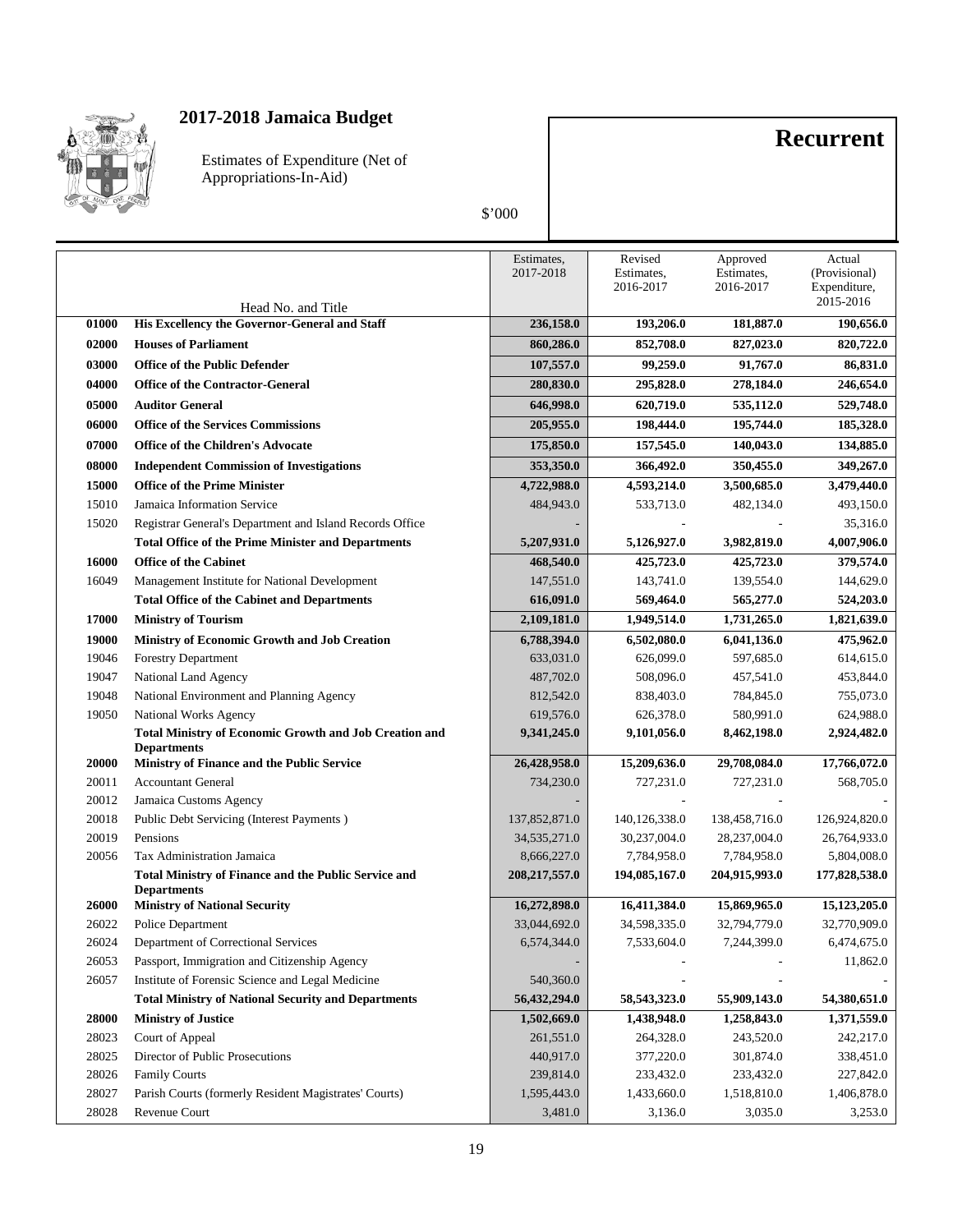

Estimates of Expenditure (Net of Appropriations-In-Aid)

#### \$'000

**Recurrent**

|       | Head No. and Title                                                                               | Estimates,<br>2017-2018 | Revised<br>Estimates,<br>2016-2017 | Approved<br>Estimates.<br>2016-2017 | Actual<br>(Provisional)<br>Expenditure,<br>2015-2016 |
|-------|--------------------------------------------------------------------------------------------------|-------------------------|------------------------------------|-------------------------------------|------------------------------------------------------|
| 28029 | Supreme Court                                                                                    | 1,180,145.0             | 1,132,614.0                        | 1,097,614.0                         | 1,100,100.0                                          |
| 28030 | <b>Administrator General</b>                                                                     | 256,000.0               | 243,535.0                          | 243,535.0                           | 241,009.0                                            |
| 28031 | <b>Attorney General</b>                                                                          | 794,024.0               | 787,209.0                          | 651,949.0                           | 713,257.0                                            |
| 28032 | Trustee in Bankruptcy                                                                            |                         |                                    |                                     | 51,680.0                                             |
| 28033 | Office of the Parliamentary Counsel                                                              | 138,845.0               | 124,976.0                          | 72,859.0                            | 85,265.0                                             |
| 28052 | Legal Reform Department                                                                          | 79,602.0                | 80,097.0                           | 55,255.0                            | 58,211.0                                             |
| 28054 | <b>Court Management Services</b>                                                                 | 364,610.0               | 330,677.0                          | 283,252.0                           | 299,201.0                                            |
|       | <b>Total Ministry of Justice and Departments</b>                                                 | 6,857,101.0             | 6,449,832.0                        | 5,963,978.0                         | 6,138,923.0                                          |
| 30000 | <b>Ministry of Foreign Affairs and Foreign Trade</b>                                             | 4,146,382.0             | 3,949,208.0                        | 3,939,584.0                         | 4,035,672.0                                          |
| 40000 | <b>Ministry of Labour and Social Security</b>                                                    | 3,046,096.0             | 2,719,406.0                        | 2,543,257.0                         | 2,604,952.0                                          |
| 41000 | Ministry of Education, Youth and Information                                                     | 96,556,505.0            | 91,736,047.0                       | 88, 385, 953.0                      | 85,388,936.0                                         |
| 41051 | Child Development Agency                                                                         | 2,194,020.0             | 2,136,453.0                        | 2,114,151.0                         | 2,100,682.0                                          |
|       | <b>Total Ministry of Education, Youth and Information and</b><br><b>Departments</b>              | 98,750,525.0            | 93,872,500.0                       | 90,500,104.0                        | 87,489,618.0                                         |
| 42000 | <b>Ministry of Health</b>                                                                        | 60,331,660.0            | 55,466,427.0                       | 51,521,251.0                        | 51,379,202.0                                         |
| 42034 | <b>Bellevue Hospital</b>                                                                         | 1,521,370.0             | 1,465,057.0                        | 1,345,371.0                         | 1,578,634.0                                          |
| 42035 | Government Chemist                                                                               | 48,386.0                | 36,218.0                           | 34,056.0                            | 34,924.0                                             |
|       | <b>Total Ministry of Health and Departments</b>                                                  | 61,901,416.0            | 56,967,702.0                       | 52,900,678.0                        | 52,992,760.0                                         |
| 45000 | <b>Ministry of Youth and Culture</b>                                                             |                         |                                    |                                     | 1,987,229.0                                          |
| 46000 | Ministry of Culture, Gender, Entertainment and Sport                                             | 3,097,672.0             | 2,517,402.0                        | 2,361,637.0                         | 281,722.0                                            |
| 50000 | Ministry of Industry, Commerce, Agriculture and Fisheries                                        | 5,628,212.0             | 5,672,963.0                        | 5,391,195.0                         | 320,168.0                                            |
| 50038 | The Companies Office of Jamaica                                                                  |                         |                                    |                                     |                                                      |
|       | <b>Total Ministry of Industry, Commerce, Agriculture and</b><br><b>Fisheries and Departments</b> | 5,628,212.0             | 5,672,963.0                        | 5,391,195.0                         | 320,168.0                                            |
| 51000 | <b>Ministry of Agriculture and Fisheries</b>                                                     |                         |                                    |                                     | 4,377,685.0                                          |
| 53000 | Ministry of Industry, Investment and Commerce                                                    |                         |                                    |                                     | 1,899,129.0                                          |
| 56000 | <b>Ministry of Science, Energy and Technology</b>                                                | 3,327,129.0             | 3,461,326.0                        | 3,256,023.0                         | 5,646,428.0                                          |
| 56039 | Post and Telecommunications Department                                                           | 1,590,151.0             | 1,655,551.0                        | 1,577,697.0                         | 1,695,718.0                                          |
|       | <b>Total Ministry of Science, Energy and Technology and</b><br><b>Departments</b>                | 4,917,280.0             | 5,116,877.0                        | 4,833,720.0                         | 7,342,146.0                                          |
| 65000 | <b>Ministry of Transport, Works and Housing</b>                                                  |                         |                                    |                                     | 4,133,628.0                                          |
| 67000 | Ministry of Water, Land, Environment and Climate Change                                          |                         |                                    |                                     | 1,240,423.0                                          |
| 68000 | <b>Ministry of Transport and Mining</b>                                                          | 2,704,695.0             | 3,203,140.0                        | 2,279,056.0                         | 181,163.0                                            |
| 72000 | <b>Ministry of Local Government and Community Development</b>                                    | 9,068,178.0             | 10,899,150.0                       | 10,492,874.0                        | 10,853,016.0                                         |
|       | <b>Total Recurrent</b>                                                                           | 484,908,840.0           | 463,527,832.0                      | 459,372,993.0                       | 429,909,744.0                                        |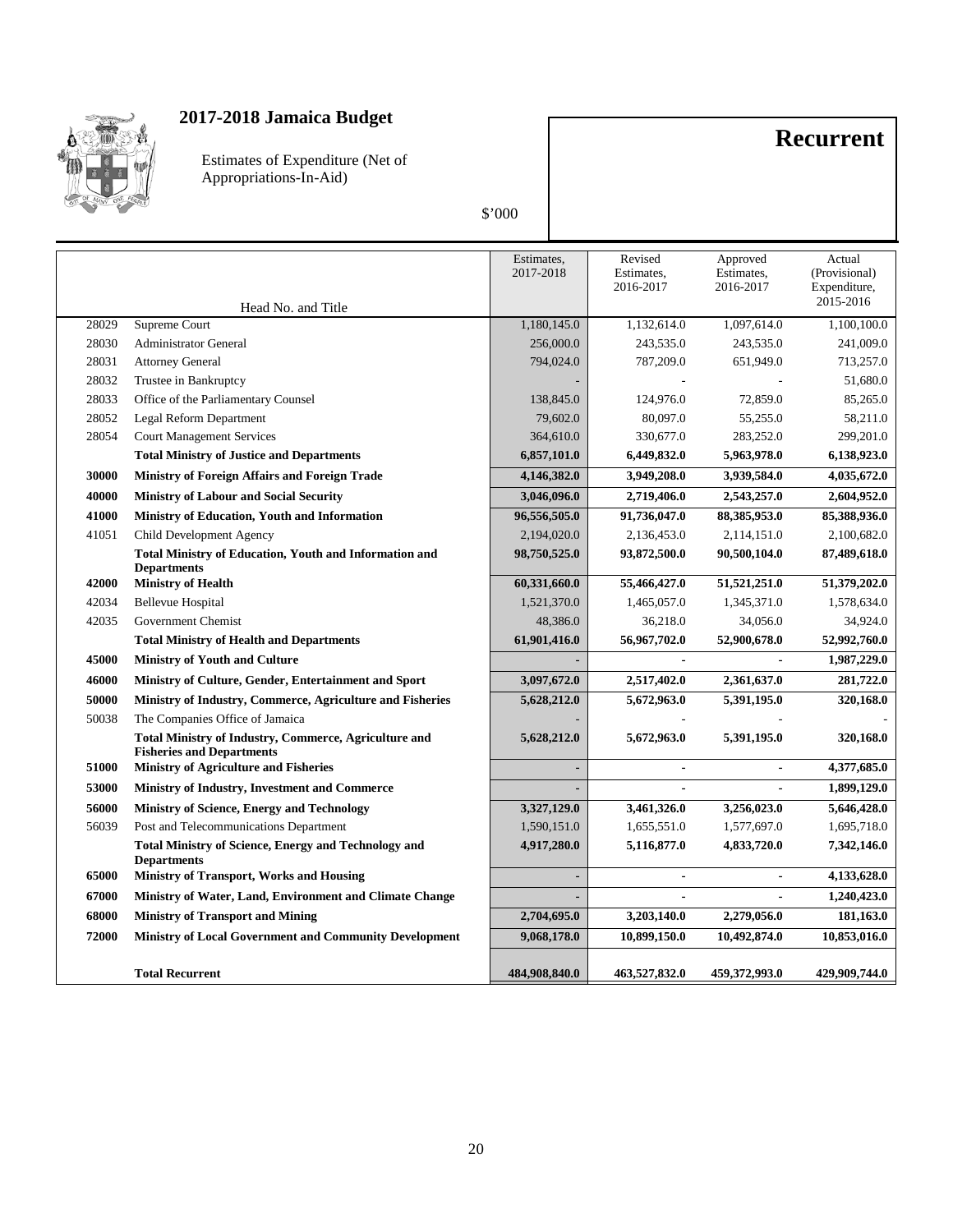

Estimates of Expenditure (Net of Appropriations-In-Aid)

**Capital A** (Government of Jamaica Funded Projects)

|        |                                                                                   | Estimates,    | Revised                 | Approved                | Actual                    |
|--------|-----------------------------------------------------------------------------------|---------------|-------------------------|-------------------------|---------------------------|
|        |                                                                                   | 2017-2018     | Estimates,<br>2016-2017 | Estimates.<br>2016-2017 | (Provisional)             |
|        |                                                                                   |               |                         |                         | Expenditure,<br>2015-2016 |
|        | Head No. and Title                                                                |               |                         |                         |                           |
| 15000A | <b>Office of the Prime Minister</b>                                               | 262,723.0     |                         |                         | 6,000.0                   |
| 19000A | <b>Ministry of Economic Growth and Job Creation</b>                               | 1,607,000.0   | 1,672,403.0             | 533,320.0               | 72,476.0                  |
| 20000A | <b>Ministry of Finance and the Public Service</b>                                 | 2,528,491.0   | 1,628,806.0             | 3,764,609.0             | 344,960,396.0             |
| 20018A | Public Debt Servicing (Amortisation)                                              | 172,548,080.0 | 84,414,452.0            | 77,560,064.0            |                           |
|        | <b>Total Ministry of Finance and the Public Service and</b><br><b>Departments</b> | 175,076,571.0 | 86,043,258.0            | 81,324,673.0            | 344,960,396.0             |
| 26000A | <b>Ministry of National Security</b>                                              | 3,003,000.0   | 5,014,750.0             | 2,338,000.0             | 1,505,912.0               |
| 28000A | <b>Ministry of Justice</b>                                                        | 424,660.0     | 292,708.0               | 292,708.0               | 85,235.0                  |
| 41000A | Ministry of Education, Youth and Information                                      | 1,004,440.0   | 1,050,909.0             | 1,236,600.0             | 525,560.0                 |
| 42000A | <b>Ministry of Health</b>                                                         | 29,000.0      | 28,262.0                | 28,262.0                | 10,000.0                  |
| 46000A | Ministry of Culture, Gender, Entertainment and Sport                              |               | 89,500.0                | 89,500.0                | 19,000.0                  |
| 50000A | Ministry of Industry, Commerce, Agriculture and Fisheries                         | 1,591,948.0   | 2,677,269.0             | 2,827,269.0             | 529,191.0                 |
| 51000A | <b>Ministry of Agriculture and Fisheries</b>                                      |               |                         |                         | 2,857,015.0               |
| 56000A | <b>Ministry of Science, Energy and Technology</b>                                 | 251,881.0     | 285,000.0               | 361,520.0               | 250,000.0                 |
| 65000A | <b>Ministry of Transport, Works and Housing</b>                                   |               |                         |                         | 2,974,994.0               |
| 68000A | <b>Ministry of Transport and Mining</b>                                           | 1,310,671.0   | 2,329,253.0             | 1,309,785.0             |                           |
| 72000A | <b>Ministry of Local Government and Community Development</b>                     | 471,111.0     | 462,601.0               | 612,867.0               | 259,000.0                 |
|        |                                                                                   |               |                         |                         |                           |
|        | <b>Total Capital A</b>                                                            | 185,033,005.0 | 99.945.913.0            | 90.954.504.0            | 354,054,779.0             |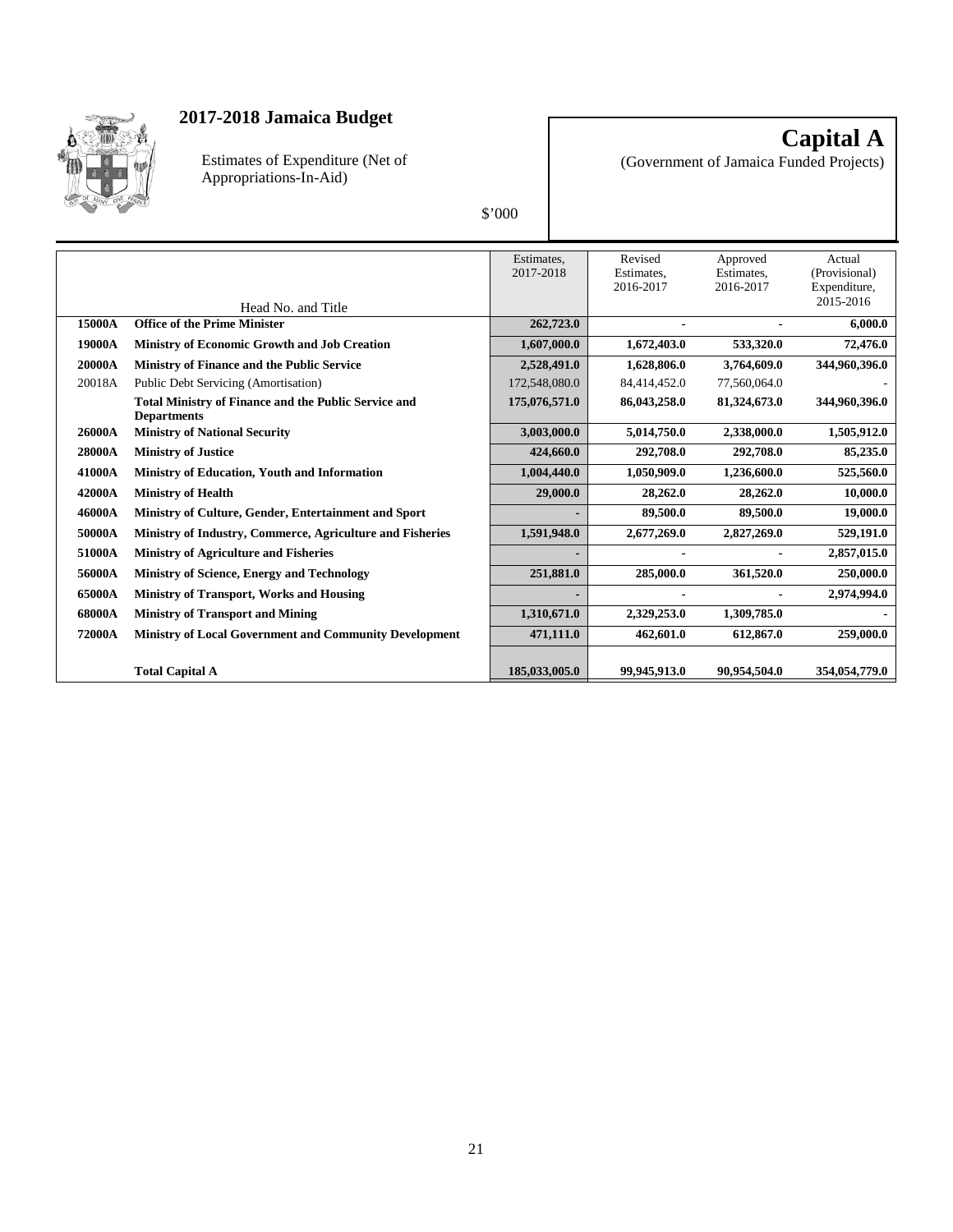

Estimates of Expenditure (Net of Appropriations-In-Aid)

**Capital B**

(Multilateral / Bilateral Projects)

| ı<br>ı |  |
|--------|--|
|        |  |

|        |                                                           | Estimates,<br>2017-2018 | Revised<br>Estimates,<br>2016-2017 | Approved<br>Estimates,<br>2016-2017 | Actual<br>(Provisional)<br>Expenditure,<br>2015-2016 |
|--------|-----------------------------------------------------------|-------------------------|------------------------------------|-------------------------------------|------------------------------------------------------|
| 15000B | Head No. and Title<br><b>Office of the Prime Minister</b> |                         |                                    |                                     |                                                      |
|        |                                                           | 1,816,380.0             | 1,915,176.0                        | 2,105,735.0                         | 2,288,767.0                                          |
| 16000B | <b>Office of the Cabinet</b>                              | 652,421.0               | 571,254.0                          | 733,272.0                           | 293,557.0                                            |
| 17000B | <b>Ministry of Tourism</b>                                |                         | 17,000.0                           | 17,000.0                            | 17,758.0                                             |
| 19000B | <b>Ministry of Economic Growth and Job Creation</b>       | 21,185,595.0            | 12,026,582.0                       | 10,696,868.0                        | 2,471,193.0                                          |
| 20000B | Ministry of Finance and the Public Service                | 2,511,078.0             | 2,089,809.0                        | 3,315,803.0                         | 2,934,857.0                                          |
| 26000B | <b>Ministry of National Security</b>                      | 1,254,792.0             | 1,235,592.0                        | 1,227,200.0                         | 899,012.0                                            |
| 28000B | <b>Ministry of Justice</b>                                | 759,749.0               | 628,285.0                          | 606,704.0                           | 559,078.0                                            |
| 30000B | Ministry of Foreign Affairs and Foreign Trade             |                         |                                    |                                     | 226,463.0                                            |
| 40000B | <b>Ministry of Labour and Social Security</b>             | 8,279,871.0             | 6,036,251.0                        | 6,225,744.0                         | 5,705,636.0                                          |
| 41000B | Ministry of Education, Youth and Information              | 674,969.0               | 1,547,266.0                        | 1,396,942.0                         | 1,787,923.0                                          |
| 42000B | <b>Ministry of Health</b>                                 | 1,866,203.0             | 1,598,728.0                        | 1,519,730.0                         | 1,158,653.0                                          |
| 45000B | <b>Ministry of Youth and Culture</b>                      |                         |                                    |                                     | 91,949.0                                             |
| 46000B | Ministry of Culture, Gender, Entertainment and Sport      | 16,080.0                | 99,016.0                           | 99,016.0                            | 2,500.0                                              |
| 50000B | Ministry of Industry, Commerce, Agriculture and Fisheries | 375,418.0               | 697,981.0                          | 767,519.0                           | 56,927.0                                             |
| 51000B | <b>Ministry of Agriculture and Fisheries</b>              |                         |                                    |                                     | 1,001,044.0                                          |
| 56000B | Ministry of Science, Energy and Technology                | 585,573.0               | 550,743.0                          | 626,947.0                           | 873,320.0                                            |
| 65000B | <b>Ministry of Transport, Works and Housing</b>           |                         |                                    |                                     | 3,727,734.0                                          |
| 67000B | Ministry of Water, Land, Environment and Climate Change   |                         |                                    |                                     | 145,049.0                                            |
| 68000B | <b>Ministry of Transport and Mining</b>                   |                         | 666.0                              | 666.0                               | 581.0                                                |
| 72000B | Ministry of Local Government and Community Development    | 78,480.0                | 255,809.0                          | 267,214.0                           | 214,807.0                                            |
|        | <b>Total Capital B</b>                                    | 40,056,609.0            | 29,270,158.0                       | 29,606,360.0                        | 24,456,808.0                                         |
|        | Total Capital $(A + B)$                                   | 225,089,614.0           | 129,216,071.0                      | 120,560,864.0                       | 378,511,587.0                                        |
|        | <b>Grand Total Recurrent and Capital</b>                  | 709,998,454.0           | 592,743,903.0                      | 579,933,857.0                       | 808,421,331.0                                        |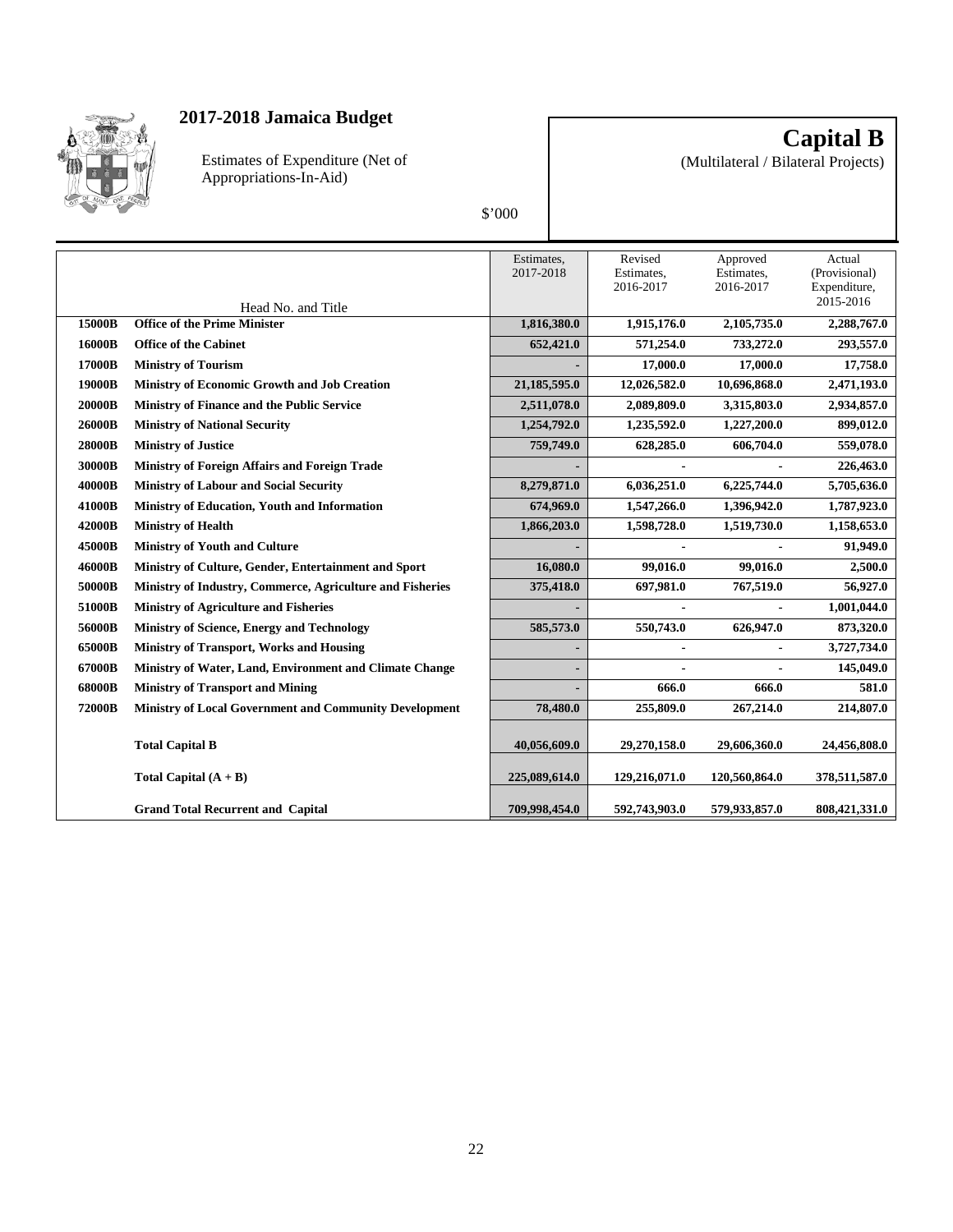

Statutory provisions and Provisions to be Voted

## **Recurrent**

|       |                                                                     |                          |              |                |              | Net provisions |
|-------|---------------------------------------------------------------------|--------------------------|--------------|----------------|--------------|----------------|
|       |                                                                     |                          | Gross        |                | Net          | in Estimates   |
|       |                                                                     |                          | Expenditure  | Appropriations | Expenditure  | (Including     |
|       | Head No. and Title                                                  | Statutory                | to be Voted  | in Aid         | to be Voted  | Statutory)     |
| 01000 | His Excellency the Governor-General and<br><b>Staff</b>             | 169,033.0                | 67,125.0     |                | 67,125.0     | 236,158.0      |
| 02000 | <b>Houses of Parliament</b>                                         | 10,741.0                 | 849,545.0    | $\overline{a}$ | 849,545.0    | 860,286.0      |
| 03000 | <b>Office of the Public Defender</b>                                | 12,711.0                 | 94,846.0     | $\overline{a}$ | 94,846.0     | 107,557.0      |
| 04000 | <b>Office of the Contractor-General</b>                             | 10,659.0                 | 272,796.0    | 2,625.0        | 270,171.0    | 280,830.0      |
| 05000 | <b>Auditor General</b>                                              | 8,080.0                  | 648,918.0    | 10,000.0       | 638,918.0    | 646,998.0      |
| 06000 | <b>Office of the Services Commissions</b>                           | 6,199.0                  | 199,756.0    |                | 199,756.0    | 205,955.0      |
| 07000 | <b>Office of the Children's Advocate</b>                            | 10,400.0                 | 165,450.0    |                | 165,450.0    | 175,850.0      |
| 08000 | <b>Independent Commission of Investigations</b>                     | 10,926.0                 | 502,924.0    | 160,500.0      | 342,424.0    | 353,350.0      |
| 15000 | <b>Office of the Prime Minister</b>                                 |                          | 4,783,988.0  | 61,000.0       | 4,722,988.0  | 4,722,988.0    |
| 15010 | Jamaica Information Service                                         |                          | 577,243.0    | 92,300.0       | 484,943.0    | 484,943.0      |
| 15020 | Registrar General's Department and Island<br>Records Office         |                          | 855,530.0    | 855,530.0      |              |                |
|       | <b>Total Office of the Prime Minister</b>                           | $\blacksquare$           | 6,216,761.0  | 1,008,830.0    | 5,207,931.0  | 5,207,931.0    |
| 16000 | <b>Office of the Cabinet</b>                                        | $\overline{a}$           | 468,540.0    |                | 468,540.0    | 468,540.0      |
| 16049 | Management Institute for National Development                       |                          | 438,724.0    | 291,173.0      | 147,551.0    | 147,551.0      |
|       | <b>Total Office of the Cabinet</b>                                  | $\overline{\phantom{a}}$ | 907,264.0    | 291,173.0      | 616,091.0    | 616,091.0      |
| 17000 | <b>Ministry of Tourism</b>                                          | $\overline{a}$           | 6,452,177.0  | 4,342,996.0    | 2,109,181.0  | 2,109,181.0    |
| 19000 | <b>Ministry of Economic Growth and Job</b><br><b>Creation</b>       | $\blacksquare$           | 8,454,157.0  | 1,665,763.0    | 6,788,394.0  | 6,788,394.0    |
| 19046 | <b>Forestry Department</b>                                          |                          | 640,431.0    | 7,400.0        | 633,031.0    | 633,031.0      |
| 19047 | National Land Agency                                                |                          | 1,913,106.0  | 1,425,404.0    | 487,702.0    | 487,702.0      |
| 19048 | National Environment and Planning Agency                            |                          | 878,235.0    | 65,693.0       | 812,542.0    | 812,542.0      |
| 19050 | <b>National Works Agency</b>                                        |                          | 1,642,980.0  | 1,023,404.0    | 619,576.0    | 619,576.0      |
|       | <b>Total Ministry of Economic Growth and Job</b><br><b>Creation</b> | $\overline{a}$           | 13,528,909.0 | 4,187,664.0    | 9,341,245.0  | 9,341,245.0    |
| 20000 | Ministry of Finance and the Public Service                          | $\overline{\phantom{a}}$ | 26,435,358.0 | 6,400.0        | 26,428,958.0 | 26,428,958.0   |
| 20011 | <b>Accountant General</b>                                           |                          | 734,230.0    |                | 734,230.0    | 734,230.0      |
| 20012 | Jamaica Customs Agency                                              |                          | 8,748,633.0  | 8,748,633.0    |              |                |
| 20018 | <b>Public Debt Servicing (Interest Payments)</b>                    | 137,852,871.0            |              |                |              | 137,852,871.0  |
| 20019 | Pensions                                                            | 26,619,244.0             | 7,916,027.0  |                | 7,916,027.0  | 34,535,271.0   |
| 20056 | Tax Administration Jamaica                                          |                          | 8,666,227.0  |                | 8,666,227.0  | 8,666,227.0    |
|       | <b>Total Ministry of Finance and the Public</b><br><b>Service</b>   | 164,472,115.0            | 52,500,475.0 | 8,755,033.0    | 43,745,442.0 | 208,217,557.0  |
| 26000 | <b>Ministry of National Security</b>                                |                          | 16,434,427.0 | 161,529.0      | 16,272,898.0 | 16,272,898.0   |
| 26022 | Police Department                                                   |                          | 33,569,692.0 | 525,000.0      | 33,044,692.0 | 33,044,692.0   |
| 26024 | Department of Correctional Services                                 |                          | 6,584,344.0  | 10,000.0       | 6,574,344.0  | 6,574,344.0    |
| 26053 | Passport, Immigration and Citizenship Agency                        |                          | 2,646,323.0  | 2,646,323.0    |              |                |
| 26057 | Institute of Forensic Science and Legal Medicine                    |                          | 540,360.0    |                | 540,360.0    | 540,360.0      |
|       | <b>Total Ministry of National Security</b>                          | $\overline{a}$           | 59,775,146.0 | 3,342,852.0    | 56,432,294.0 | 56,432,294.0   |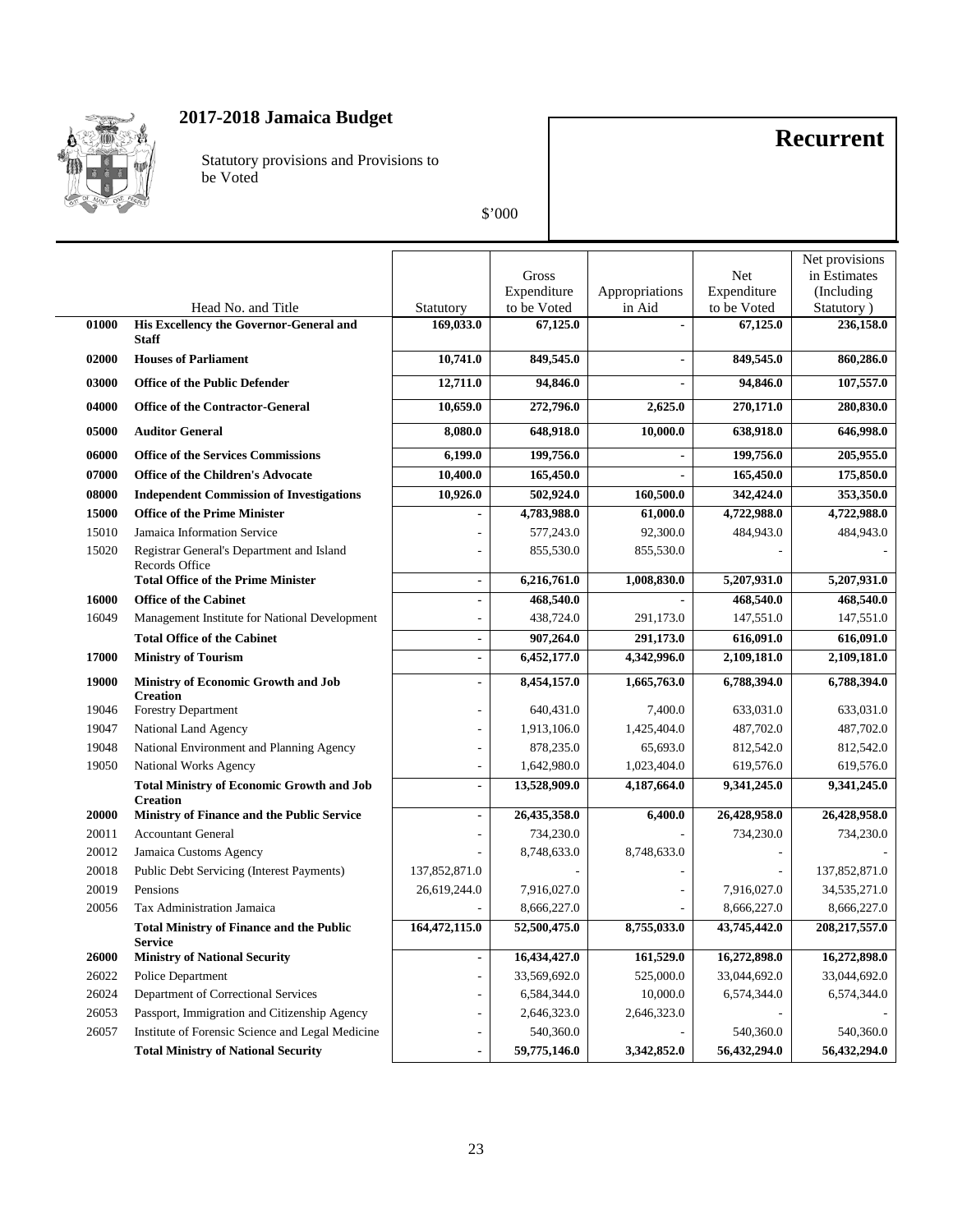

Statutory provisions and Provisions to be Voted

## **Recurrent**

|       |                                                                                       |                              |               |                |               | Net provisions |
|-------|---------------------------------------------------------------------------------------|------------------------------|---------------|----------------|---------------|----------------|
|       |                                                                                       |                              | Gross         |                | Net           | in Estimates   |
|       |                                                                                       |                              | Expenditure   | Appropriations | Expenditure   | (Including     |
|       | Head No. and Title                                                                    | Statutory                    | to be Voted   | in Aid         | to be Voted   | Statutory)     |
| 28000 | <b>Ministry of Justice</b>                                                            |                              | 1,851,819.0   | 349,150.0      | 1,502,669.0   | 1,502,669.0    |
| 28023 | Court of Appeal                                                                       | 105,525.0                    | 156,026.0     |                | 156,026.0     | 261,551.0      |
| 28025 | Director of Public Prosecutions                                                       | 8,839.0                      | 432,078.0     |                | 432,078.0     | 440,917.0      |
| 28026 | <b>Family Courts</b>                                                                  |                              | 239,814.0     |                | 239,814.0     | 239,814.0      |
| 28027 | Parish Courts                                                                         |                              | 1,595,443.0   | ٠              | 1,595,443.0   | 1,595,443.0    |
| 28028 | Revenue Court                                                                         |                              | 3,481.0       |                | 3,481.0       | 3,481.0        |
| 28029 | Supreme Court                                                                         | 432,187.0                    | 747,958.0     |                | 747,958.0     | 1,180,145.0    |
| 28030 | <b>Administrator General</b>                                                          |                              | 481,000.0     | 225,000.0      | 256,000.0     | 256,000.0      |
| 28031 | <b>Attorney General</b>                                                               |                              | 794,024.0     |                | 794,024.0     | 794,024.0      |
| 28032 | Trustee in Bankruptcy                                                                 |                              |               |                |               |                |
| 28033 | Office of the Parliamentary Counsel                                                   |                              | 138,845.0     |                | 138,845.0     | 138,845.0      |
| 28052 | Legal Reform Department                                                               |                              | 79,602.0      |                | 79,602.0      | 79,602.0       |
| 28054 | <b>Court Management Services</b>                                                      |                              | 364,610.0     |                | 364,610.0     | 364,610.0      |
|       | <b>Total Ministry of Justice</b>                                                      | 546,551.0                    | 6,884,700.0   | 574,150.0      | 6,310,550.0   | 6,857,101.0    |
| 30000 | Ministry of Foreign Affairs and Foreign Trade                                         |                              | 4,233,972.0   | 87,590.0       | 4,146,382.0   | 4,146,382.0    |
| 40000 | <b>Ministry of Labour and Social Security</b>                                         |                              | 3,859,096.0   | 813,000.0      | 3,046,096.0   | 3,046,096.0    |
| 41000 | Ministry of Education, Youth and Information                                          | $\blacksquare$               | 97,381,505.0  | 825,000.0      | 96,556,505.0  | 96,556,505.0   |
| 41051 | Child Development Agency                                                              |                              | 2,195,822.0   | 1,802.0        | 2,194,020.0   | 2,194,020.0    |
|       | <b>Total Ministry of Education, Youth and</b>                                         | ÷                            | 99,577,327.0  | 826,802.0      | 98,750,525.0  | 98,750,525.0   |
| 42000 | <b>Information</b><br><b>Ministry of Health</b>                                       | ÷                            | 60,562,586.0  | 230,926.0      | 60,331,660.0  | 60,331,660.0   |
| 42034 | <b>Bellevue Hospital</b>                                                              |                              | 1,521,370.0   |                | 1,521,370.0   | 1,521,370.0    |
| 42035 | Government Chemist                                                                    |                              | 48,386.0      |                | 48,386.0      | 48,386.0       |
|       | <b>Total Ministry of Health</b>                                                       | $\overline{a}$               | 62,132,342.0  | 230,926.0      | 61,901,416.0  | 61,901,416.0   |
| 46000 | Ministry of Culture, Gender, Entertainment                                            |                              | 3,415,192.0   | 317,520.0      | 3,097,672.0   | 3,097,672.0    |
|       | and Sport                                                                             |                              |               |                |               |                |
| 50000 | Ministry of Industry, Commerce, Agriculture<br>and Fisheries                          | $\blacksquare$               | 6,115,424.0   | 487,212.0      | 5,628,212.0   | 5,628,212.0    |
| 50038 | The Companies Office of Jamaica                                                       | ÷,                           | 416,668.0     | 416,668.0      |               |                |
|       | <b>Total Ministry of Industry, Commerce,</b>                                          |                              | 6,532,092.0   | 903,880.0      | 5,628,212.0   | 5,628,212.0    |
| 56000 | <b>Agriculture and Fisheries</b><br><b>Ministry of Science, Energy and Technology</b> | $\blacksquare$               | 3,533,160.0   | 206,031.0      | 3,327,129.0   | 3,327,129.0    |
| 56039 | Post and Telecommunications Department                                                |                              | 2,278,614.0   | 688,463.0      | 1,590,151.0   | 1,590,151.0    |
|       | <b>Total Ministry of Science, Energy and</b>                                          |                              | 5,811,774.0   | 894,494.0      | 4,917,280.0   | 4,917,280.0    |
| 68000 | <b>Technology</b>                                                                     |                              | 3,937,157.0   | 1,232,462.0    | 2,704,695.0   | 2,704,695.0    |
|       | <b>Ministry of Transport and Mining</b>                                               | $\qquad \qquad \blacksquare$ |               |                |               |                |
| 72000 | <b>Ministry of Local Government and</b><br><b>Community Development</b>               |                              | 11,048,575.0  | 1,980,397.0    | 9,068,178.0   | 9,068,178.0    |
|       | <b>Total Recurrent</b>                                                                | 165,257,415.0                | 349,614,319.0 | 29,962,894.0   | 319,651,425.0 | 484,908,840.0  |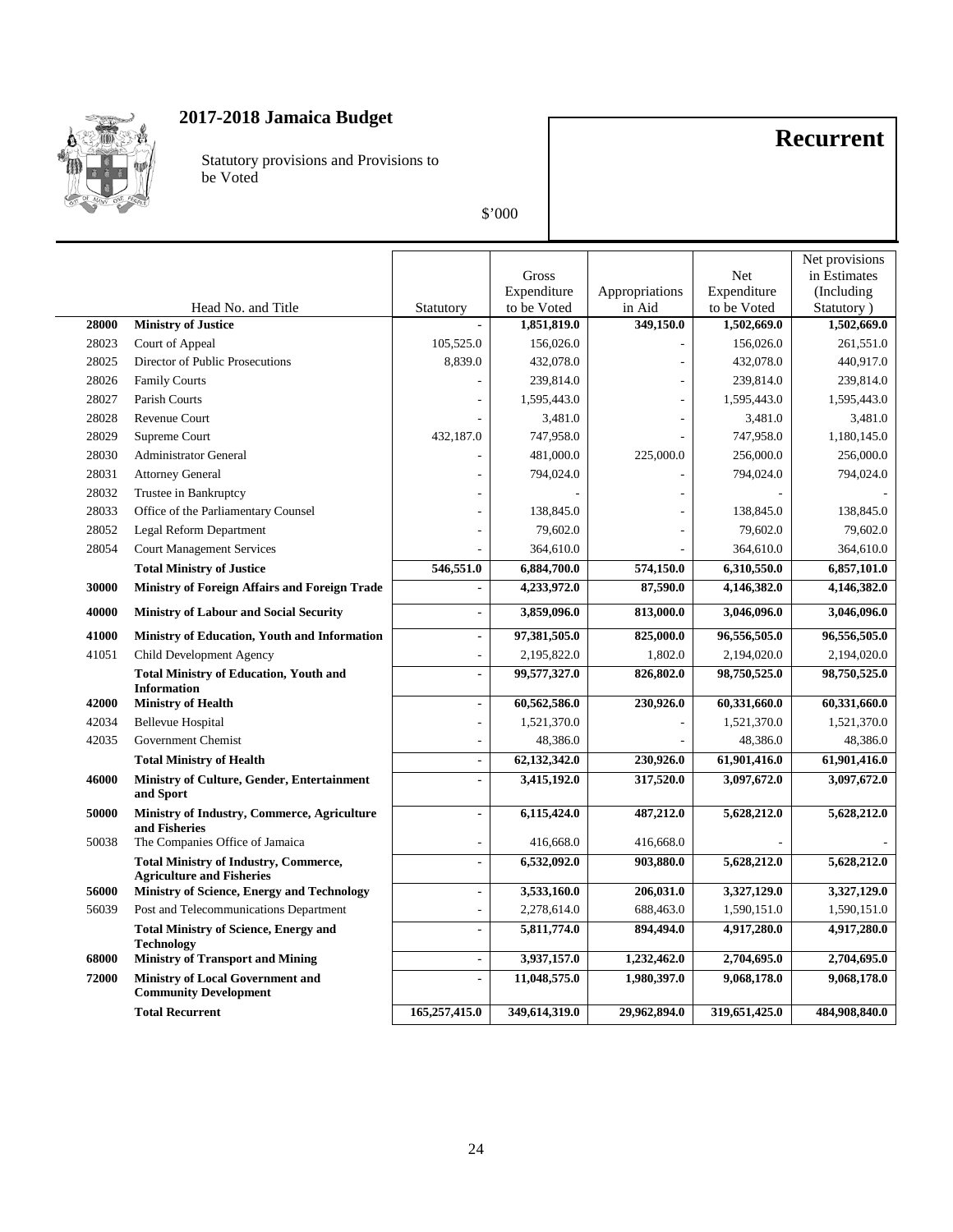| 2017-2018 Jamaica Budget<br>Statutory provisions and Provisions to<br>be Voted |           | \$'000                              |                          |                                   | <b>Recurrent</b>                                           |
|--------------------------------------------------------------------------------|-----------|-------------------------------------|--------------------------|-----------------------------------|------------------------------------------------------------|
| Head No. and Title                                                             | Statutory | Gross<br>Expenditure<br>to be Voted | Appropriations<br>in Aid | Net<br>Expenditure<br>to be Voted | Net provisions<br>in Estimates<br>(Including)<br>Statutory |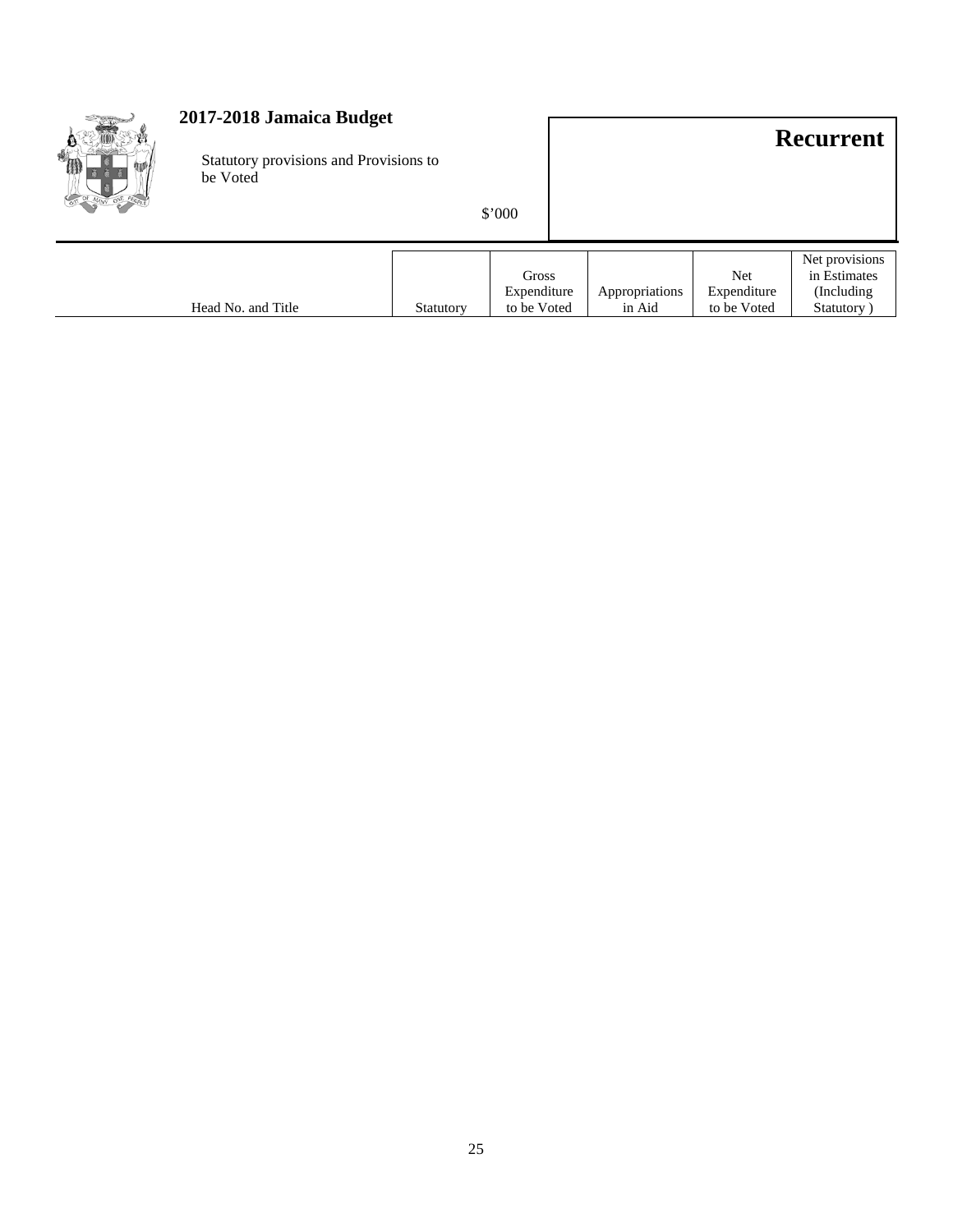

Statutory provisions and Provisions to be Voted

## **Capital**

|               |                                                                         |                          |               |                          |               | Net provisions |
|---------------|-------------------------------------------------------------------------|--------------------------|---------------|--------------------------|---------------|----------------|
|               |                                                                         |                          | Gross         |                          | Net           | in Estimates   |
|               |                                                                         |                          | Expenditure   | Appropriations           | Expenditure   | (Including)    |
|               | Head No. and Title                                                      | Statutory                | to be Voted   | in Aid                   | to be Voted   | Statutory)     |
| 15000A        | <b>Office of the Prime Minister</b>                                     | $\blacksquare$           | 262,723.0     |                          | 262,723.0     | 262,723.0      |
| 15000B        | <b>Office of the Prime Minister</b>                                     |                          | 2,016,380.0   | 200,000.0                | 1,816,380.0   | 1,816,380.0    |
| 16000B        | <b>Office of the Cabinet</b>                                            |                          | 652,421.0     |                          | 652,421.0     | 652,421.0      |
| 19000A        | <b>Ministry of Economic Growth and Job</b><br><b>Creation</b>           | $\overline{a}$           | 1,607,000.0   | $\overline{\phantom{a}}$ | 1,607,000.0   | 1,607,000.0    |
| 19000B        | Ministry of Economic Growth and Job<br><b>Creation</b>                  | $\overline{\phantom{a}}$ | 21,185,595.0  | $\blacksquare$           | 21,185,595.0  | 21,185,595.0   |
| 20000A        | <b>Ministry of Finance and the Public Service</b>                       | $\blacksquare$           | 2,528,491.0   | $\overline{\phantom{a}}$ | 2,528,491.0   | 2,528,491.0    |
| 20000B        | <b>Ministry of Finance and the Public Service</b>                       |                          | 2,511,078.0   | ÷,                       | 2,511,078.0   | 2,511,078.0    |
| 20018A        | <b>Public Debt Servicing (Amortisation)</b>                             | 172,548,080.0            |               |                          |               | 172,548,080.0  |
|               | <b>Total Ministry of Finance and the Public</b><br><b>Service</b>       | 172,548,080.0            | 5,039,569.0   | $\blacksquare$           | 5,039,569.0   | 177,587,649.0  |
| 26000A        | <b>Ministry of National Security</b>                                    |                          | 3,003,000.0   | $\overline{a}$           | 3,003,000.0   | 3,003,000.0    |
| 26000B        | <b>Ministry of National Security</b>                                    | $\overline{a}$           | 1,254,792.0   | $\blacksquare$           | 1,254,792.0   | 1,254,792.0    |
| 28000A        | <b>Ministry of Justice</b>                                              | $\blacksquare$           | 424,660.0     | $\blacksquare$           | 424,660.0     | 424,660.0      |
| 28000B        | <b>Ministry of Justice</b>                                              | $\blacksquare$           | 759,749.0     | ÷,                       | 759,749.0     | 759,749.0      |
| 40000B        | <b>Ministry of Labour and Social Security</b>                           |                          | 8,279,871.0   | $\overline{a}$           | 8,279,871.0   | 8,279,871.0    |
| 41000A        | Ministry of Education, Youth and Information                            | $\blacksquare$           | 1,004,440.0   | $\blacksquare$           | 1,004,440.0   | 1,004,440.0    |
| 41000B        | Ministry of Education, Youth and Information                            | $\overline{\phantom{a}}$ | 674,969.0     | ÷,                       | 674,969.0     | 674,969.0      |
| 42000A        | <b>Ministry of Health</b>                                               | $\blacksquare$           | 1,088,170.0   | 1,059,170.0              | 29,000.0      | 29,000.0       |
| 42000B        | <b>Ministry of Health</b>                                               | $\blacksquare$           | 1,866,203.0   |                          | 1,866,203.0   | 1,866,203.0    |
| 46000B        | Ministry of Culture, Gender, Entertainment<br>and Sport                 |                          | 16,080.0      | $\overline{a}$           | 16,080.0      | 16,080.0       |
| 50000A        | Ministry of Industry, Commerce, Agriculture<br>and Fisheries            | $\blacksquare$           | 1,591,948.0   | $\overline{a}$           | 1,591,948.0   | 1,591,948.0    |
| 50000B        | Ministry of Industry, Commerce, Agriculture<br>and Fisheries            | $\blacksquare$           | 375,418.0     | $\overline{a}$           | 375,418.0     | 375,418.0      |
| 56000A        | <b>Ministry of Science, Energy and Technology</b>                       | $\blacksquare$           | 951,881.0     | 700,000.0                | 251,881.0     | 251,881.0      |
| 56000B        | Ministry of Science, Energy and Technology                              | $\blacksquare$           | 585,573.0     |                          | 585,573.0     | 585,573.0      |
| 68000A        | <b>Ministry of Transport and Mining</b>                                 | $\blacksquare$           | 1,310,671.0   | $\blacksquare$           | 1,310,671.0   | 1,310,671.0    |
| 72000A        | <b>Ministry of Local Government and</b><br><b>Community Development</b> |                          | 471,111.0     | ÷,                       | 471,111.0     | 471,111.0      |
| <b>72000B</b> | <b>Ministry of Local Government and</b><br><b>Community Development</b> | $\overline{a}$           | 78,480.0      | $\overline{a}$           | 78,480.0      | 78,480.0       |
|               | <b>Total Capital</b>                                                    | 172,548,080.0            | 54,500,704.0  | 1,959,170.0              | 52,541,534.0  | 225,089,614.0  |
|               | <b>Grand Total Recurrent and Capital</b>                                | 337,805,495.0            | 404,115,023.0 | 31,922,064.0             | 372,192,959.0 | 709,998,454.0  |